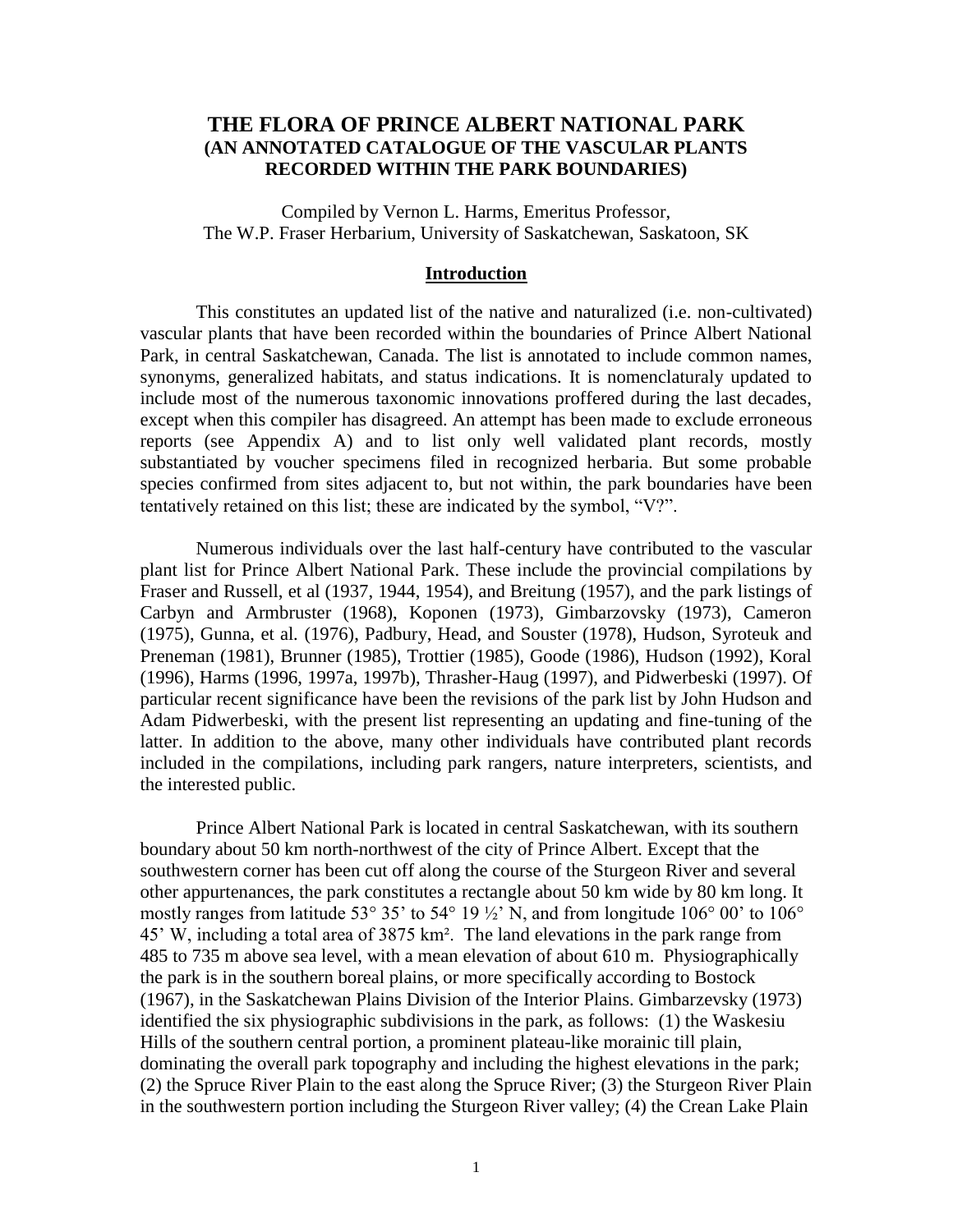in the central portion of the park north of the Waskesiu Hills dominated by the large Crean, Kingsmere and Waskesiu Lakes; (5) the Wabeno Upland occuring to the north: (6) and the lower Lavalle Plain in the northwestern corner of the park including the Pasquin and Lavalee Lakes. The park area falls into two major watersheds, with the southern parts draining into the Saskatchewan River system via the Spruce and Sturgeon Rivers and their tributaries, while the large central lakes (Kingsmere, Waskesiu, and Crean) and the northern parts drain into the Churchill River system.

Vegetationally, most of Prince Albert National Park is in the "Mixedwood Section" of the "Boreal Forest Region", but a small portion along the southwestern and southern boundaries occurs in the "Aspen Grove Section" as these were classified by Rowe (1972). The recent renaming and remapping of the province's ecoregions by Saskatchewan Environment and Resource Management (1998) places the park primarily in their "Midboreal Upland Ecoregion" of the "Boreal Plain Ecozone", with the southern part extending into their "Boreal Transition Ecoregion". Found along the southern boundary of the park are significant "islands" of mixed/fescue grasslands interspersed within typical parkland aspen stands, thus appearing more like disjunct outliers of the vegetation characteristic of the "Aspen Parkland Ecoregion" farther south.

The mixedwood boreal forest region comprising most of the park is richer in floristic diversity than often realized, including plants characteristic of a wide variety of terrestrial, wetland and aquatic habitats. Located at a "continental floristic crossroads" the park displays an intermixing of western and eastern boreal elements. The well drained upland forests are predominantly mixedwood, primarily of Aspen (*Populus tremuloides*) and White Spruce (*Picea glauca*), but also intermixtures of White Birches (*Betula papyrifera* and *B. neoalaskana*), Jack Pine (*Pinus banksiana*), and, in especially older growth stands, Balsam Fir (*Abies balsamea*). But also present in the upland forests are extensive pure stands, these mostly of Aspen, White Spruce and Jack Pine. The forests of the wetter, poorer drained lowlands are largely dominated by Black Spruce (*Picea mariana*), often with an admixture of Tamarack (*Larix laricina*), and in the wettest woods and treed bogs the latter may be predominant. Riparian woodlands are dominated by mixtures or pure stands of White Spruce, White Birch, Balsam Poplar (*Populus balsamifera*), Aspen, River Alders (*Alnus incana*), and willows (*Salix* spp.). Occurring in the park are larger and smaller lakes, and rivers and smaller streams, with their associated aquatic, shore, and floodplain habitats. Extensive sedge meadows, marshes, fens, bogs and muskegy spruce woods contribute a variety of wetland habitats. The parkland and grassland elements entering the more southern portions of the park significantly increase the park's overall floristic diversity.

A total of 653 taxa of Vascular Plants are listed as occurring naturally in Prince Albert National Park. This total number represents 634 different species, since 17 species have two subspecies or varieties each in the park and one three varieties. This constitutes over 40% of the number of vascular plant species known overall throughout Saskatchewan. Excluded from the park list as unsubstantiated and unlikely are 41 species that had been included on various earlier park lists (see Appendix A). But 39 plant taxa, despite lacking certain verification in the park, have been tentatively retained on this list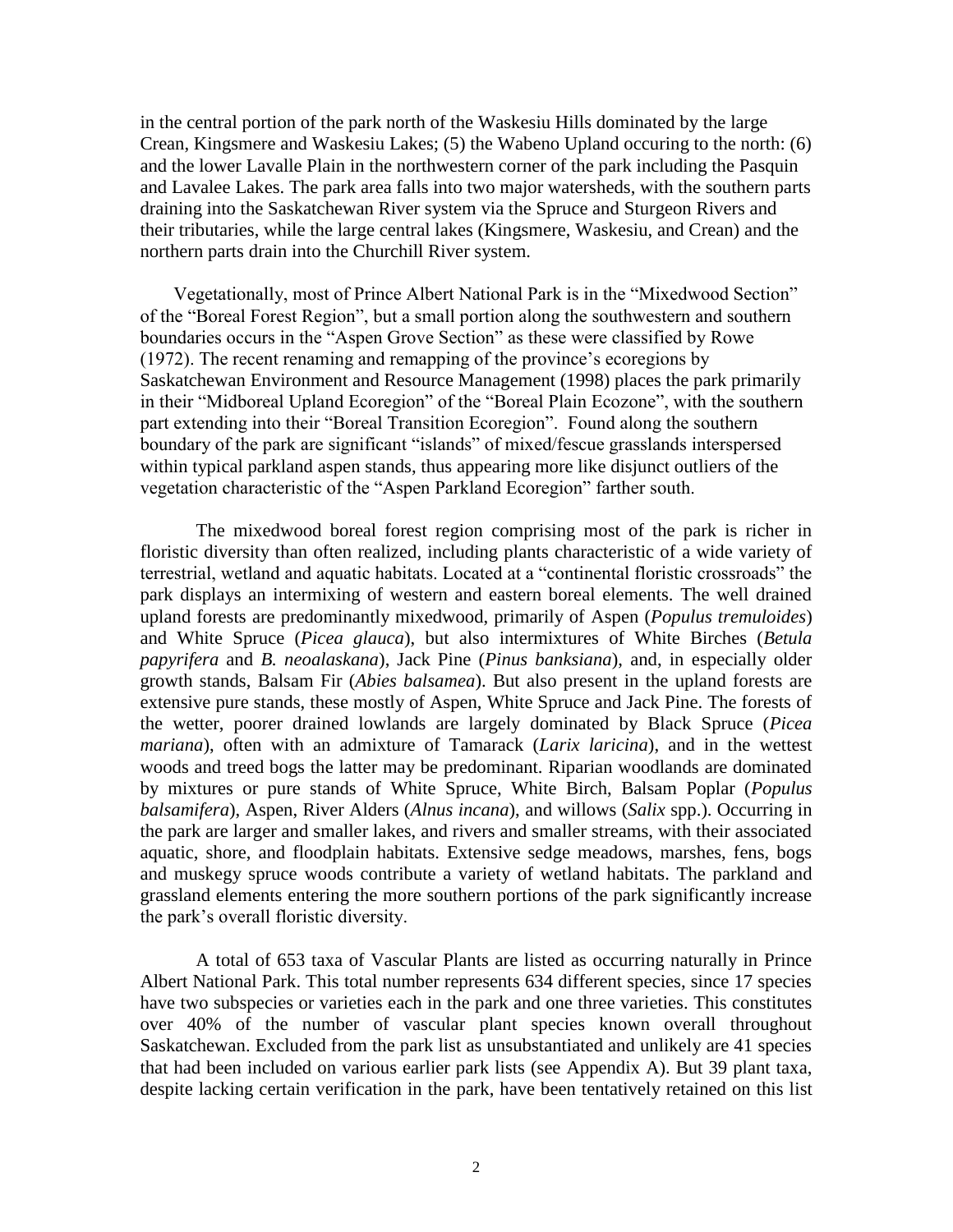as probable because they are confirmed from sites adjacent to the park boundaries (these indicated by the symbol "V?" in the list). The listed species belong to 294 genera in 87 plant families. Of the 653 taxa (634 species), 50 or almost 8% are introduced (i.e. nonnative), while the remaining 603 taxa (584 species), or about 92%, are considered native (i.e. indigenous) species in the park area. A breakdown of the recorded flora into the major vascular plant groups shows 25 species of pteridophytes (including 9 true ferns and 16 fern-allies), 7 species of coniferous gymnosperms, and 602 species (= 621 taxa) of angiosperms (i.e. flowering plants). These numbers need qualification since, as indicated above, 39 probable taxa are only tentatively listed since they apparently lack certain verification in the park. These tentatively listed plants in need of voucher-confirmation are separately listed in Appendix B, and are flagged in the main list by the symbol, "V?".

In the following species list, the plants are alphabetically arranged by their scientific names, under their respective families, which in turn are alphabetically ordered under each of the following major vascular plant groups: I. Pteridophytes (= Ferns and Fern Allies), II. Gymnosperms (= Naked Seed Plants, ours all Conifers), and III. Angiosperms (= Flowering Plants).

For each entry in the list, the plant's scientific name is followed by its common names (in caps). Selected synonyms (enclosed in brackets) are included to allow interconnecting and clarifying the names used elsewhere or previously. The abbreviation, "auct.", indicates a "usage" synonym (i.e. a previously used but taxonomically incorrect name) rather than a true synonym. To reduce confusion, relatively recent name revisions involving changes at the generic level are cross-referenced, but not epithet changes within a genus. Brief general habitat descriptions are given for the entries. Plants that appear restricted to southernmost Prince Albert National Park are noted by the abbreviated phrase, "in s park", enclosed in parentheses. Some place names are included for plants known from a single or only a few sites in the park.

Status indicators are added to designate introduced, rare, and disjunct plants. Introduced (i.e. non-native or exotic) species, whether spontaneous weeds or escaped cultigens (i.e. former plantings that have become naturalized), are indicated by the abbreviation, "Introd.", enclosed in parentheses. All species not so designated are presumed native (i.e. indigenous) to the park region. Provincially rare species are indicated by the phrase, "Rare in SK", enclosed in parentheses, with the basis for such listings being their inclusion by Harms, et al (1992) and Harms (2000). Plants of special phytogeographical interest because their local populations in Prince Albert National Park appear disjunctly isolated (i.e. geogaphically separated) from their natural ranges elsewhere, are indicated by the parenthetically enclosed word, "Disjunct!"

This floristic list for Prince Albert National Park is unapologetically intended for a botanically knowledgeable readership to the extent that the plants are listed by their scientific names, authorships and synonyms are included, and they are arranged under their respective families. The arrangement of plant species under their families is botanically convenient and useful, and is equivalent to that of grouping mammals under such natural categories as rodents, felines, canines, cervids, etc., and of birds under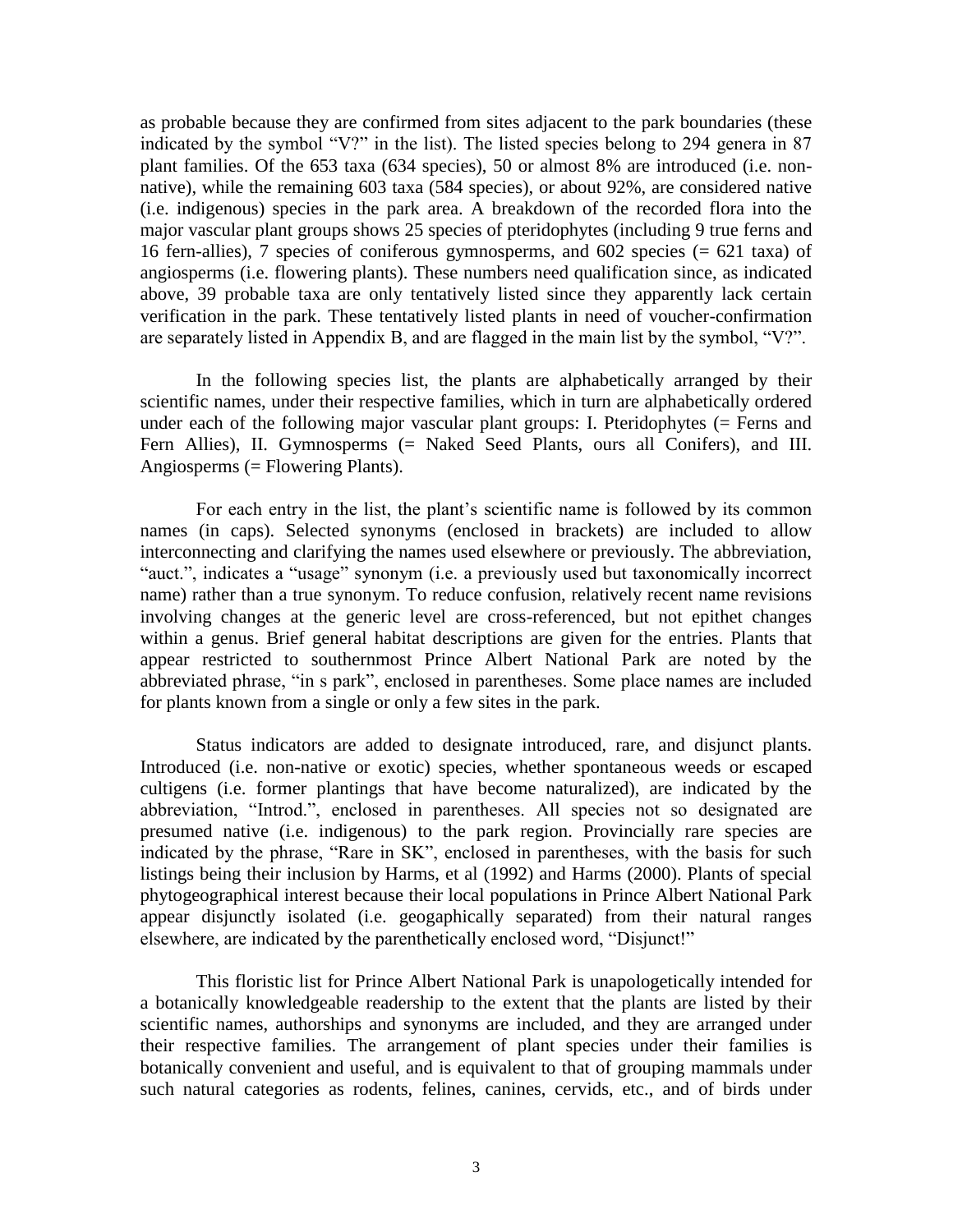ducks, gulls, hawks, thrushes, warblers, sparrows, etc. Some persons may perceive the use of latinized scientific names for plants as more intimidating than their presumably more user-friendly common names. But listing plants by common names alone is generally unsatisfactory because they lack standardization. Many plants have multiple common names with different ones used by various clientele and in different regions, and also the same common names may be applied to different species. The use of scientific names is necessary for precisely pinpointing the actual species being referred in particular situations. The authorships given after scientific names represent a scientific referencing system for the particular names used. Inclusion of nomenclatural synonyms allows the interconnecting and relating of names found in different sources or that have been changed due to revised taxonomic interpretations. The present listing of synonyms is considered especially important and necessary because of the numerous taxonomic revisions and associated name changes made during the last decade, mostly associated with the ongoing Flora of North America (FNA) Project and John Kartesz' (1999) Biota of North America Project (BONAP). As mentioned above, a cross-referencing of previous names often used to the presently listed "modern" ones has been provided for genus-level changes, although not for different specific epithets under the same genus name.

Using common names for plants is usually desirable for purposes of easier communications with the general public, who tend to consider them easier to remember, more pronounceable, and less formidable than the scientific names. Since plant common or vernacular names, unlike their latinized scientific ones, are not standardized, multiple common names, when available, have been listed. There really are no wrong or right common names for plants, although many might think such would be desirable. The common names preferred by this compiler are given first, but others have been listed since the botanically interested public, coming from a variety of different backgrounds and geographical regions, will often be familiar with the plants encountered by different vernacular names.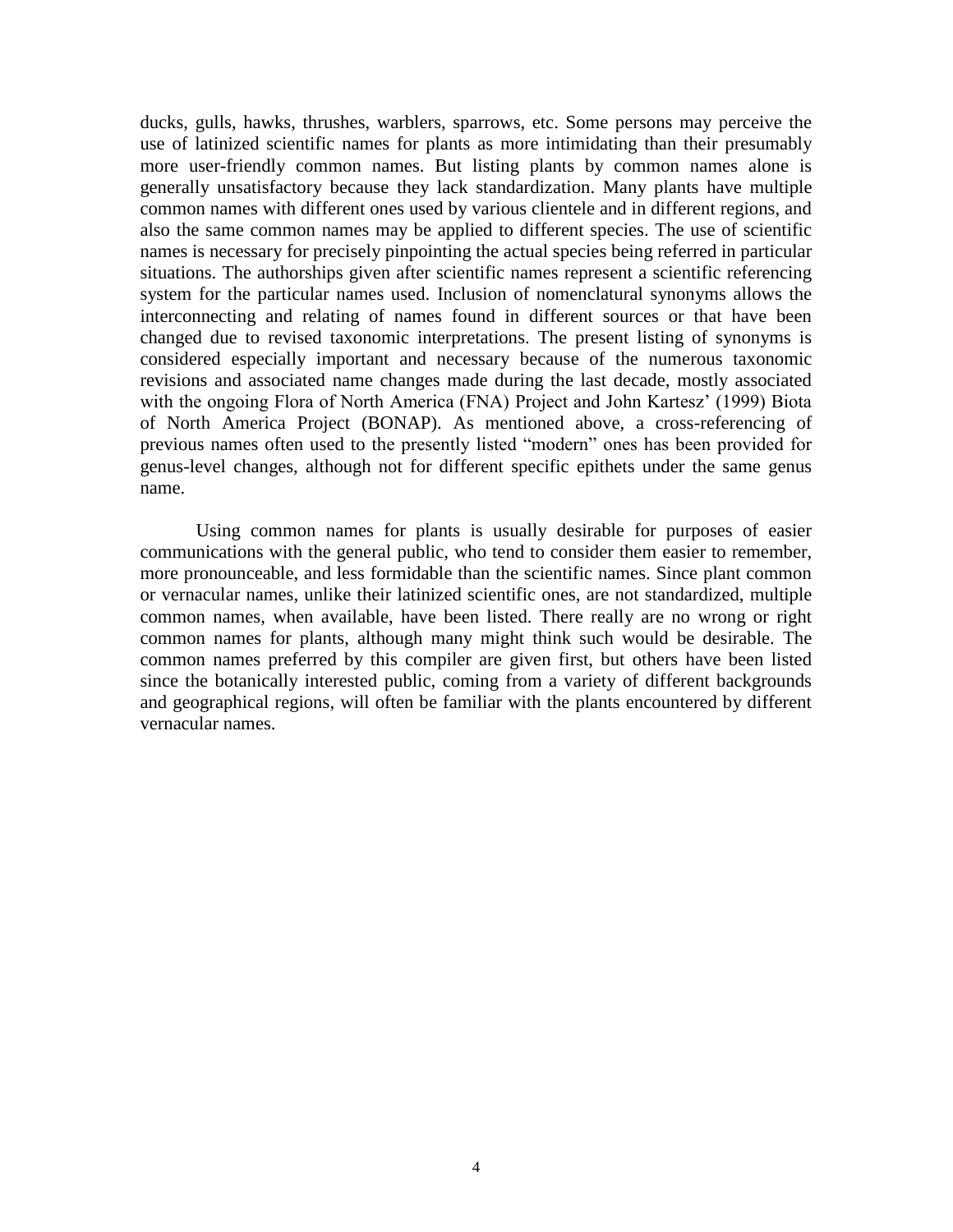### **Species List**

### **I. PTERIDOPHYTES: FERNS AND FERN-ALLIES**

#### **Dryopteridaceae (Wood Fern Family):**

- *Athyrium filix-femina* (L.) Roth ex Mertens LADY FERN. Moist shaded shores and draws. (Rare in SK). **V?**
- *Cystopteris fragilis* (L.) Bernh -- FRAGILE FERN; BRITTLE FERN. Moist woods and stream-edges.
- *Dryopteris carthusiana* (Vill.) Fuchs SPINULOSE SHIELD-FERN / WOOD-FERN. [*D. austriaca* auct. non (Jacq.) Schinz & Thell.; *D. spinulosa* (Muell.) Watt]. Moist coniferous and mixed woods.
- *Gymnocarpium dryopteris* (L.) Newm. COMMON or WESTERN OAK FERN. [*Dryopteris disjuncta* auct. p.p. non (Rupr.) Morton]. Moist mossy mixed and spruce woods, thickets, and moist clearings.
- *Matteucia struthiopteris* (L.) Todaro var. *pensylvanica* (Willd.) Morton OSTRICH FERN. Wet marshy sites in spruce and mixed woods.

#### **Equisetaceae (Horsetail Family):**

- *Equisetum arvense* L. -- COMMON or FIELD HORSETAIL. Moist woods, shores and clearings.
- *Equisetum fluviatile* L*. –* WATER or SWAMP HORSETAIL. Marshes and emergent aquatic.
- *Equisetum hyemale* L. ssp. *affine* (Engelm.) Calder & Taylor COMMON or TALL SCOURING-RUSH. Sandy open banks, slopes, shores and open woods.

*Equisetum palustre* L. – MARSH HORSETAIL. Shores and wet springy sites.

- *Equisetum pratense* Ehrh. MEADOW HORSETAIL. Moist mixed and spruce woods
- *Equisetum scirpoides* Michx. DWARF SCOURING-RUSH. Moist spruce woods.
- *Equisetum sylvaticum* L. WOODLAND HORSETAIL. Mesic-moist mixed and spruce woods.
- *Equisetum variegatum* Schleich. ex Weber & Mohr VARIEGATED SCOURING-RUSH / HORSETAIL. Moist spruce woods, bogs, springs, and wet shores.

#### **Isoetaceae (Quillwort Family):**

*Isoetes echinospora* Dur. – SPINY-SPORED or BRAUN'S QUILLWORT.[*I. braunii*  Dur.; *I. muricata* Dur.]. Submersed bottom aquatic. (Panter L.).

#### **Lycopodiaceae (Club-moss Family):**

- *Diphasiastrum complanatum* (L.) Holub GROUND-CEDAR; TRAILING GROUND-PINE; NORTHERN RUNNING-PINE. [*Lycopodium complanatum* L.]. Freshmesic, mixed and coniferous woods.
- *Lycopodium annotinum* L*. –* STIFF or BRISTLY CLUB-MOSS. Mesic-moist, mossy, spruce and mixed woods.
- *Lycopodium clavatum* L. RUNNING CLUB-MOSS. Mesic-moist, mossy, spruce and mixed woods.
- {*Lycopodium complanatum = Diphasiastrum complanatum*}.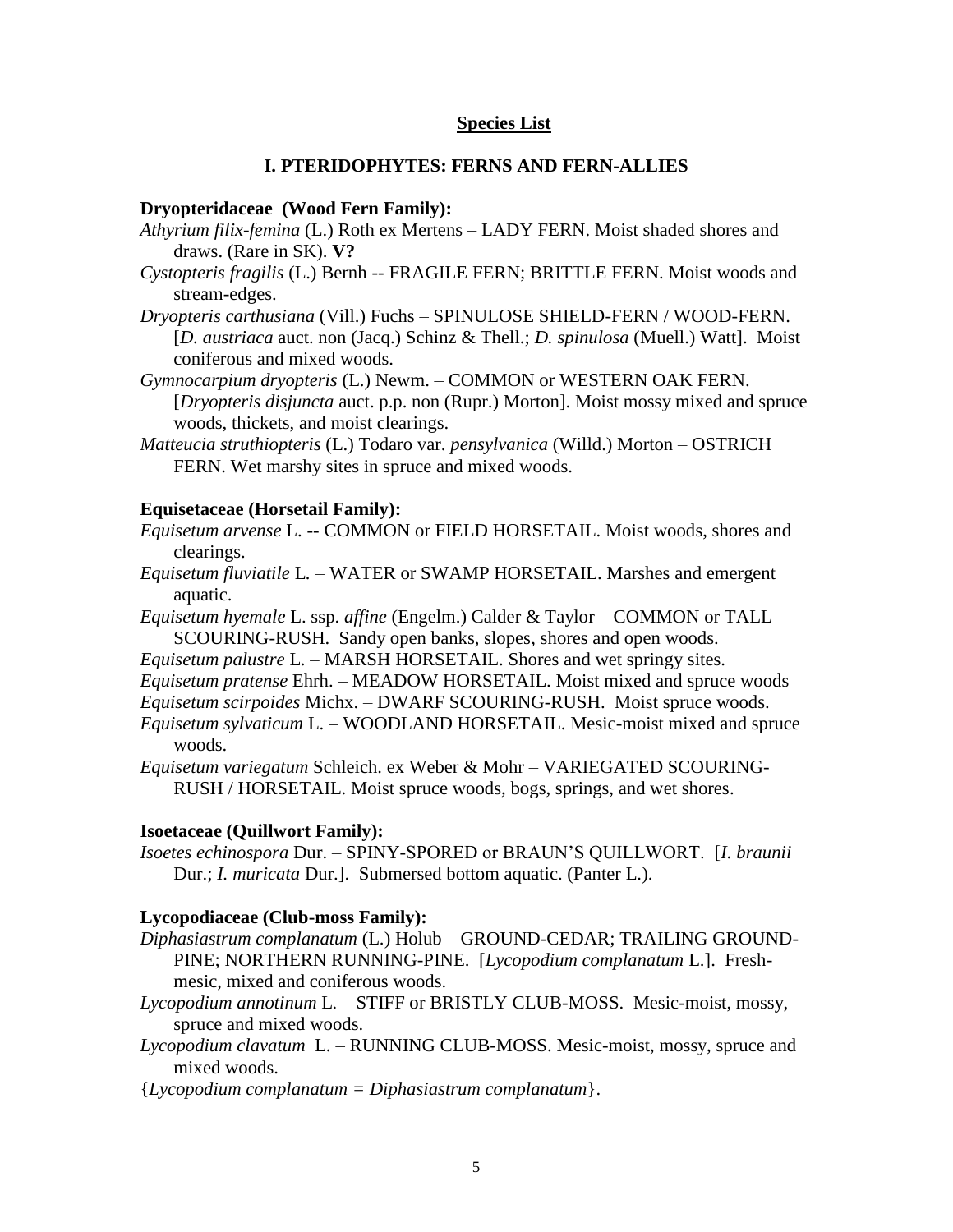*Lycopodium dendroideum* Michx. – PRICKLY TREE CLUB-MOSS / GROUND-PINE. [*L. obscurum* auct. non (Michx.) Eat.]. Mesic-moist, spruce and mixed woods.

*Lycopodium lagopus* (Laest. ex Hartm.) Zins. ex Kuz. – RUNNING CLUB-MOSS / GROUND-PINE. [*L. clavatum* auct. p.p., non L.]. Mesic-moist, mossy, spruce and mixed woods.

## **Ophioglossaceae (Grape-fern Family):**

- *Botrychium lunaria* (L.) Sw. COMMON MOONWORT*.* Moist, open, spruce woods. (Rare in SK).
- *Botrychium minganense* Vict. -- MINGAN MOONWORT. [*B. lunaria* var. *minganense* (Vict.) Dole]. Moist, open, spruce woods. (L. Waskesiu). (Rare in SK).
- *Botrychium multifidum* (Gmel.) Rupr. LEATHERY GRAPE-FERN. [*Sceptridium multifidum* (Gmel.) Nishida ex Tag.]. Open mixed woods and moist grasslands.
- *Botrychium virginianum* (L.) Sw*.* -- VIRGINIA GRAPE-FERN; RATTLESNAKE FERN. [*Botrypus virginianus* (L.) Holub.]. Mesic-moist, spruce and mixed woods.

### **Selaginellaceae (Spike-moss Family):**

*Selaginella densa* Rydb. – PRAIRIE SELAGINELLA / SPIKE-MOSS; DENSE SPIKE-MOSS; LITTLE CLUB-MOSS. Dry grassland (in s park).

*Selaginella rupestris* (L.) Spring. – ROCK SELAGINELLA / SPIKE-MOSS. Dryish, rocky, pine woods.

### **II. GYMNOSPERMS: CONIFERS**

### **Cupressaceae (Cypress Family):**

*Juniperus communis* L. var. *depressa* Pursh – COMMON, LOW, or GROUND JUNIPER. Open woods, sandy slopes, clearings.

*Juniperus horizontalis* Moench – CREEPING JUNIPER / SAVIN*.* Sandy open or openwooded slopes, knolls and shores. **V?**

### **Pinaceae (Pine Family):**

*Abies balsamea* (L.) Mill. – BALSAM FIR. Mesic spruce and mixed woods. *Larix laricina* (Du Roi) Koch – TAMARACK; AMERICAN or EASTERN LARCH*.*  Treed bogs, fens, and wet black spruce woods.

*Picea glauca* (Moench) Voss -- WHITE SPRUCE. Coniferous and mixed woods. *Picea mariana* (Mill.) BSP. – BLACK SPRUCE. Spruce woods and treed bogs. *Pinus banksiana* Lamb. *--* JACK PINE. [*P. divaricarpa* (Ait.) Dum.]. Pine, pine-spruce,

and pine-aspen woods.

## **III. ANGIOSPERMS (FLOWERING PLANTS)**

### **Acoraceae (Calamus Family):**

*Acorus americanus* (Raf.) Raf. – SWEET FLAG; AMERICAN CALAMUS; RAT-ROOT. [*A. calamus* auct. non L.; *A. c.* var. *americanus* (Raf.) Wulff]. Marshy shores and shallow-water aquatic.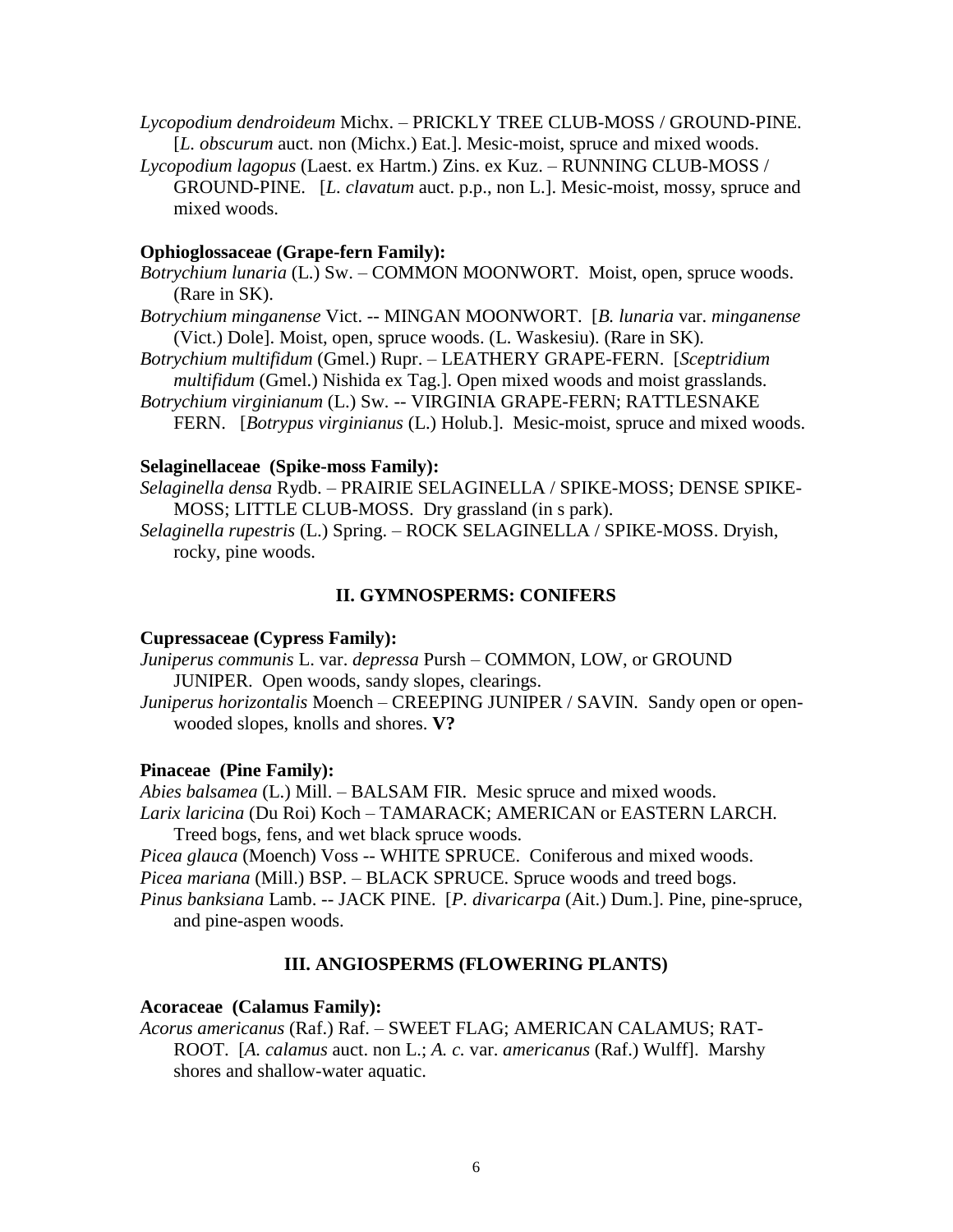#### **Adoxaceae (Moschatel Family):**

*Adoxa moschatellina* L*. –* MOSCHATEL; MUSKROOT. Moist woods.

#### **Alismaceae (Water-Plantain Family):**

- *Alisma triviale* Pursh COMMON, AMERICAN or BROAD-LEAVED WATER-PLANTAIN. [*A. plantago-aquatica* L. var. *americanum* Schult, & Schult.; *A. p-a.*  var. *brevipes* (Greene) Vict.]. Wet, open, marshy shores and sloughs. **V?**
- *Sagittaria cuneata* Sheld. ARUM-LEAVED or DUCK-POTATO ARROWHEAD; WAPATO. Shallow-water aquatic.
- *Sagittaria latifolia* Willd. BROAD-LEAVED ARROWHEAD; DUCK-POTATO. Shallow-water aquatic.

#### **Amaranthaceae (Amaranth or Pigweed Family):**

- *Amaranthus albus* L. TUMBLE-WEED; WHITE or PROSTRATE AMARANTH / PIGWEED. Open disturbed sites. (Introd.). **V?**
- *Amaranthus blitoides* S.Wats. PROSTRATE or MAT AMARANTH / PIGWEED. [*A. graecizans* auct. non L.]. Open disturbed sites. (Introd.).
- *Amaranthus retroflexus* L. REDROOT or ROUGH PIGWEED; GREEN AMARANTH. Open disturbed sites. (Introd.). **V?**

### **Anacardiaceae (Sumac Family):**

{*Rhus radicans* var. *rydbergii* = *Toxicodendron rydbergii*}. *Toxicodendron rydbergii* (Small ex Rydb.) Greene – POISON IVY. [*Rhus radicans* L. var. *rydbergii* (Small ex Rydb.) Rehd.]. Moist, open, deciduous woods and shrublands. **V?**

## **Apiaceae (=Umbelliferae) (Parsley or Carrot Family):**

*Carum carvi L. – CARAWAY; ANIS. Roadsides and*  $\pm$  *disturbed clearings. (Introd.). Cicuta bulbifera* L. – BULBLET-BEARING WATER-HEMLOCK. Wet sedge meadows, fens, bogs, and marshy shores.

- *Cicuta maculata* L. var*. angustifolia* Hook. WESTERN or NARROW-LEAVED WATER-HEMLOCK. [*C. douglasii* (DC.) C.& R.]. Wet meadows, marshes, shores, and sloughs.
- *Heracleum maximum* Bartr. *--* COW PARSNIP; AMERICAN COW-PARSNIP; COW-CABBAGE; HOGWEED. [*H. lanatum* Michx.]. Fresh-mesic open aspen or mixed woods, clearings and shores.
- *Osmorhiza depauperata* Phil. BLUNT-FRUITED SWEET CICELY. [*O. obtusa* (C.& R.) Fern; *O. chilensis* H.&A. var. *cupressimontana* (Boiv.) Boiv.]. Mesic-moist mixed and spruce woods.
- *Osmorhiza longistylis* (Torr.) DC. SMOOTH or LONG-STYLED SWEET CICELY / SWEETROOT; ANISE-ROOT. [*O. aristata* (Thunb.) Mak.& Yabe var. *longistylis* (Torr.) Boiv.]. Fresh-mesic aspen woods.
- *Sanicula marilandica* L. BLACK SNAKEROOT / SANICLE. Mesic aspen and mixed woods.
- *Sium suave* Walt. WATER PARSNIP; FALSE-HEMLOCK. Marshy shorelines and emergent aquatic.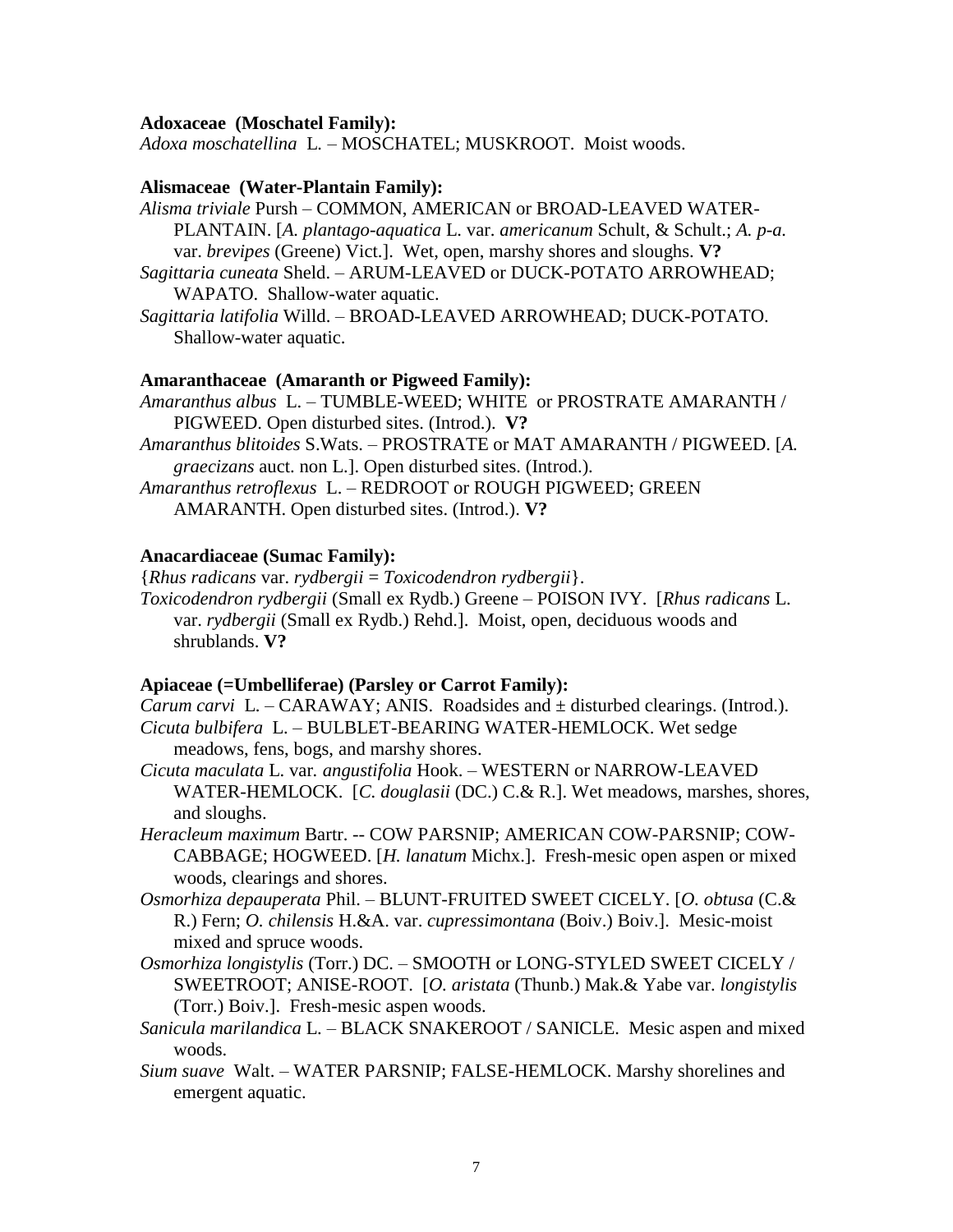*Zizia aptera* (Gray) Fern. – HEART-LEAVED ALEXANDERS / MEADOW PARSNIP; WINGLESS MEADOW PARSNIP. [*Z. cordata* Koch ex DC.]. Moist meadows, shores, and depressions in open aspen woods.

### **Apocynaceae (Dogbane Family):**

*Apocynum androsaemifolium* L. – SPREADING DOGBANE. Open sandy slopes.

### **Araceae (Arum Family):**

*Calla palustris* L. – WATER ARUM; WILD, WATER or MARSH CALLA. Emergent and shoreline aquatic.

### **Araliaceae (Ginseng Family):**

*Aralia nudicaulis* L. – WILD SARSAPARILLA. Fresh-mesic aspen and mixed woods.

### **Asclepiadaceae (Milkweed Family):**

*Asclepias ovalifolia* Dcne. – DWARF, LOW or OVAL-LEAVED MILKWEED. Grassland (in s park).

### **Asteraceae (Compositae) (Aster Family):**

- *Achillea millefolium* L. var. *borealis* (Bong.) Farw. NORTHERN YARROW. [*A. m.* var*. nigrescens* E.Mey.; *A. borealis* Bong.]. Mesic-moist open sites.
- *Achillea millefolium* L. var*. lanulosa* (Nutt.) Piper WOOLLY, COMMON or WESTERN YARROW. [*A. m.* var. *occidentalis* DC.; *A. lanulosa* Nutt.]. Mesicmoist open sites.
- *Achillea sibirica* Ledeb. SIBERIAN or MANY-FLOWERED YARROW. Mesic-moist open woods, shrubby shores, sedge-meadows and clearings.
- *Agoseris glauca* (Pursh) Raf. FALSE DANDELION; SMOOTH or PALE AGOSERIS; PALE GOAT-CHICORY. Grassland (in s park).
- *Antennaria microphylla* Rydb. SMALL-LEAF or NEAT PUSSYTOES / EVER-LASTING. [*A. nitida* Greene]. Mesic grassland, open woods and clearings.
- *Antennaria neglecta* Greene var. *neglecta* FIELD, PRAIRIE, or SMALL PUSSYTOES / EVERLASTING. [*A. campestris* Rydb.]. Moist prairie, shrublands, open woods and clearings.
- *Antennaria neglecta* Greene var. *howellii* (Greene) Cronq. -- HOWELL'S, FIELD, PRAIRIE or COMMON PUSSYTOES / EVERLASTING. [*A. howellii* Greene]. Moist prairie, open woods, shrublands, and clearings.
- *Antennaria parvifolia* Nutt. LOW or SMALL-LEAVED PUSSYTOES / EVERLAST-ING. [*A. parviflora* auct.]. Dry grassland and forest clearings.
- *Antennaria pulcherrima* (Hook.) Greene SHOWY PUSSYTOES / EVERLASTING. Moist-wet, fen borders and sedge-meadows. (Cameron Bog, in s park).
- *Antennaria rosea* Greene PINK or ROSY PUSSYTOES / EVERLASTING. Grassland and forest clearings.
- *Arnica chamissonis* Less. ssp. *foliosa* (Nutt.) Mag.– LEAFY or CHAMISSO'S ARNICA. Moist meadows and open woods.
- *Arnica cordifolia* Hook. HEART-LEAVED ARNICA. Mesic-moist, open, shore spruce woods. (Disjunct).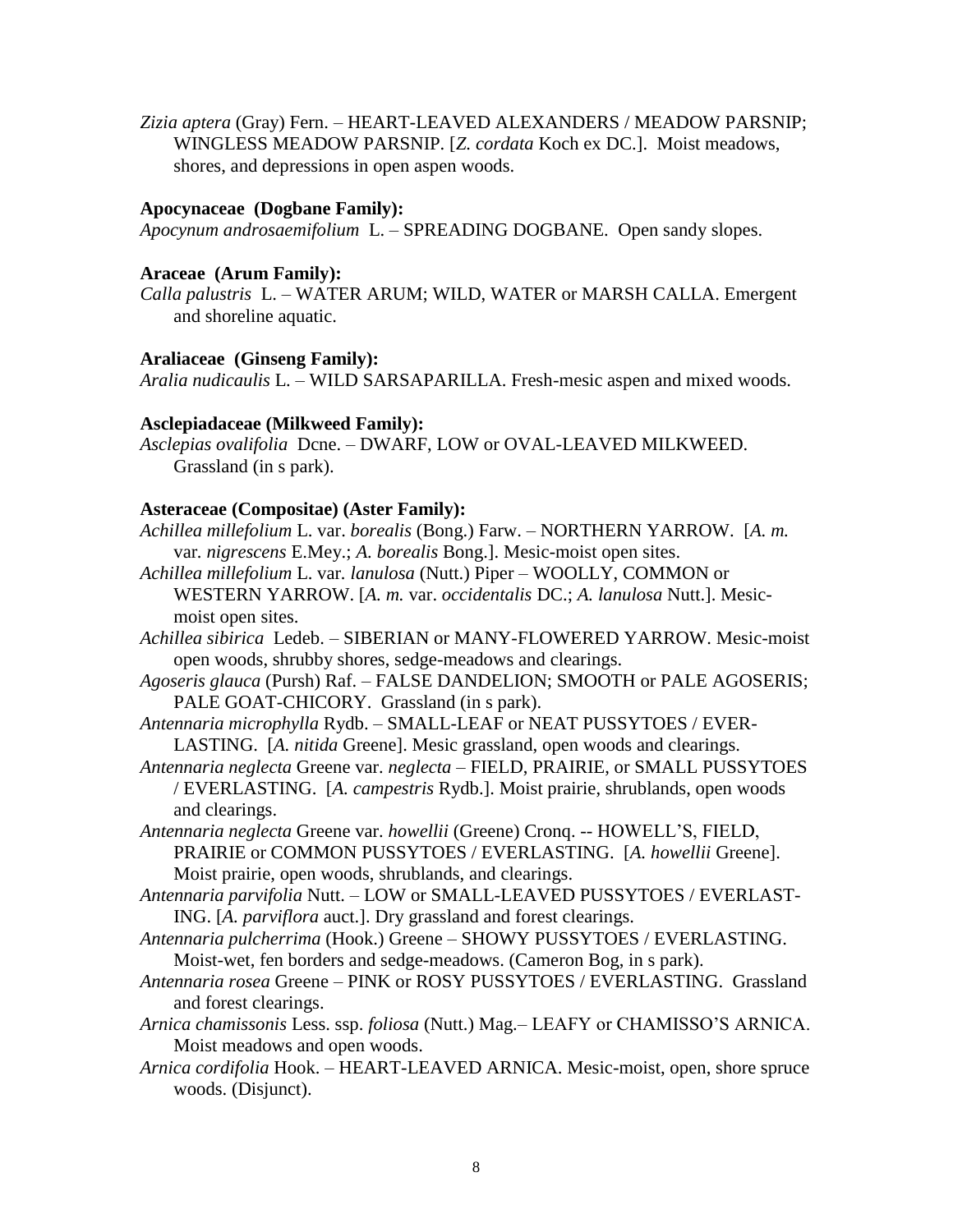*Arnica fulgens* Pursh – SHINING or ORANGE ARNICA. Moist meadows (in s park).

- *Artemisia biennis* Willd. var. *biennis* BIENNIAL WORMWOOD**.** Moist prairie, depressions, shrublands, shores and disturbed clearings.
- *Artemisia campestris* L. TALL, PLAINS or SAGE WORMWOOD / SAGEWORT. Grassland slopes, sandy forest clearings, beach ridges, and open pine woods.
- *Artemisia dracunculus* L. *–* LINEAR-LEAVED or DRAGON WORMWOOD; DRAGONWORT. Dry grassland (in s park).
- *Artemisia frigida* Willd. PASTURE or FRINGED SAGE /SAGEWORT. Dry grasslands and forest clearings (in s park).
- *Artemisia ludoviciana* Nutt. *–* PRAIRIE, WHITE or LOUISIANA SAGE / SAGEWORT; WESTERN MUGWORT. Grassland and open shrubland (in s park).
- {*Aster borealis* = *Symphyotrichum boreale*}.
- {*Aster brachyactis = Symphyotrichum ciliatum*}.
- {*Aster ciliolatus = Symphyotrichum ciliolatum*}.
- {*Aster conspicuus = Eurybia conspicuus*}.
- {*Aster ericoides* L. var*. pansus* = *Symphyotrichum ericoides* var. *pansum*}.
- {*Aster falcatus* = *Symphyotrichum falcatum*}.
- {*Aster hesperius = Symphyotrichum lanceolatum* var*. hesperium*}.
- {*Aster laevis* = *Symphyotrichum laeve*}
- {*Aster modestus = Canadanthus modestus*}.
- {*Aster pansus = Symphyotrichum ericoides* var. *pansum*}
- {*Aster pauciflorus* = *Almutaster pauciflorus*}.
- {*Aster puniceus = Symphyotrichum puniceum*}.
- {*Bidens beckii* = *Megalodonta beckii*}
- *Bidens cernua* L. NODDING or SMOOTH BEGGARTICKS / BUR-MARIGOLD. Moist-wet open shores; wet marshy forest depressions.
- *Canadanthus modestus* (Lindl.) Nesom LARGE NORTHERN or MODEST ASTER. [*Aster modestus* Lindl.]. Moist-wet forest edges. (Rare in SK).
- {*Chrysanthemum leucanthemum = Leucanthemum vulgare*}.
- {*Chrysopsis villosa = Heterotheca villosa*}.
- *Cirsium arvense* (L.) Scop. CANADA or CREEPING THISTLE. Disturbed, open, wet-moist sites, especially shores and sloughs. (Introd.; invasive).
- *Cirsium drummondii* T.& G. DWARF, SHORT-STEMMED or DRUMMOND'S THISTLE. [*C. foliosum* auct. non (Hook.) DC.]. Mesic-moist aspen and mixed woods, shrublands, forest clearings and wet meadows.
- *Cirsium flodmanii* (Rydb.) Arthur FLODMAN'S THISTLE. Grasslands, forest clearings, and open disturbed sites (in s park).
- *Cirsium muticum* Michx. -- SWAMP THISTLE. Moist woods and alder-thickets. (Waskesiu). (Rare in SK).
- *Cirsium undulatum* (Nutt.) Spreng. -- WAVY-LEAVED THISTLE. Grassland and forest clearings (in s park).
- *Conyza canadensis* (L.) Cronq. HORSEWEED; CANADA FLEABANE. [*Erigeron canadensis* L.]. Open, often disturbed sites.
- *Crepis runcinata* (James) T.& G. SCAPOSE, FIDDLE-LEAF or DANDELION HAWK'S-BEARD. Mesic-moist grasslands; wet, often saline/alkaline meadows and fens.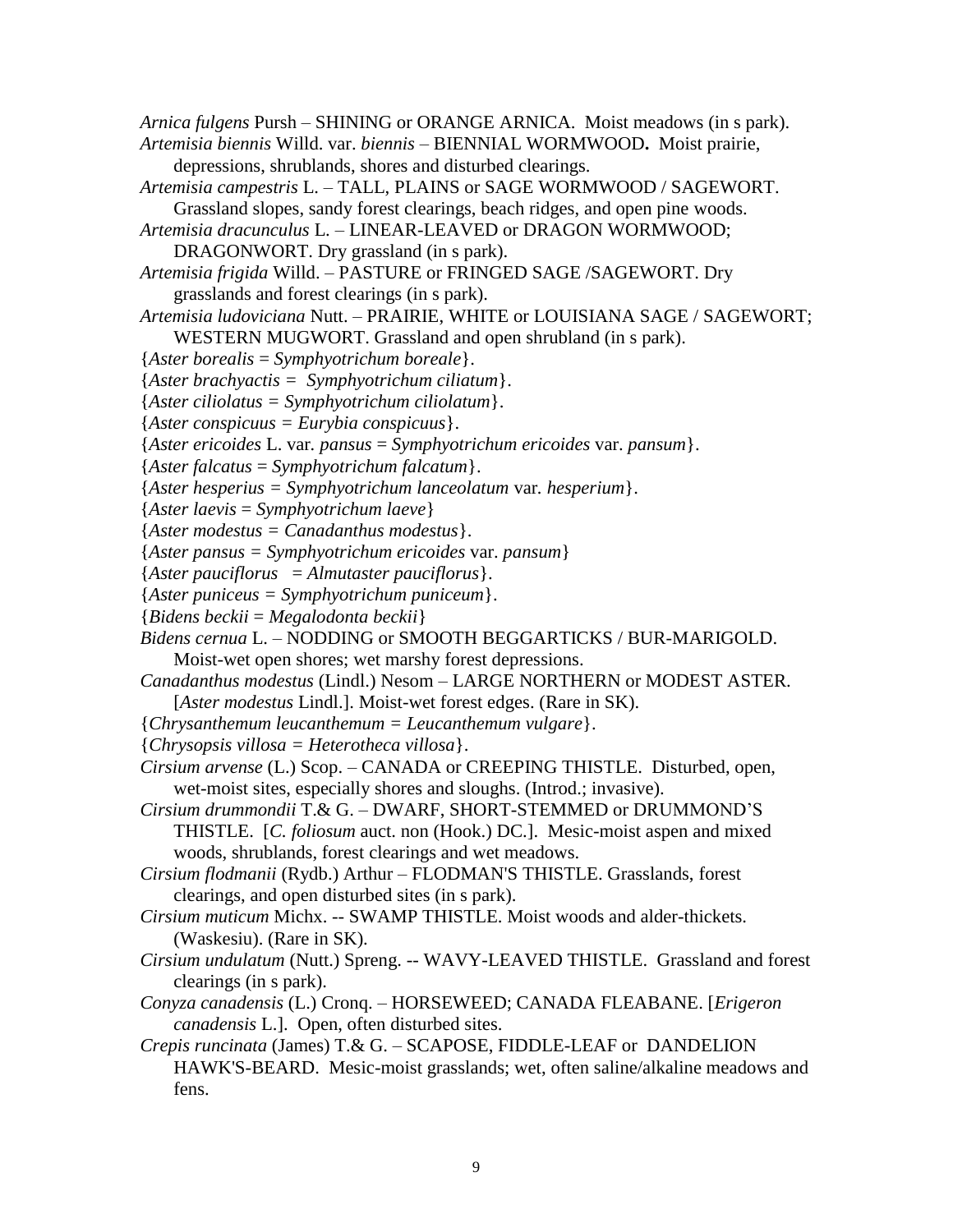- *Crepis tectorum* L. -- NARROW-LEAVED HAWK'S-BEARD. Open disturbed sites. (Introd.).
- *Erigeron acris* L. var. *asteroides* (Andrz. ex Bess.) DC. -- TALL WHITE FLEABANE; NORTHERN DAISY; BITTER FLEABANE. Mesic-moist open woods, clearings and shores.

*Erigeron asper* Nutt. -- ROUGH FLEABANE. Grasslands, shrublands, and open woods. {*Erigeron canadensis = Conyza canadensis*}

- *Erigeron elatus* (Hook.) Greene TALL WHITE FLEABANE. [*E. acris* L. var. *elatus*  (Hook.) Cronq.]. Open aspen woods and clearings. (Rare in SK).
- *Erigeron glabellus* Nutt. var*. pubescens* Hook. -- SMOOTH or STREAMSIDE FLEA-BANE. Mesic grasslands, open forests, and clearings.
- *Erigeron hyssopifolius* Michx. *--* HYSSOP-LEAVED FLEABANE. Gravelly, calcareous slopes and fen edges. (Cameron Bog, in s park). (Rare in SK).
- *Erigeron philadelphicus* L. PHILADELPHIA FLEABANE.
- *Erigeron strigosus* Muhl. ex Willd. -- DAISY or PRAIRIE FLEABANE; WHITETOP. [*E. s.* ssp. *septentrionalis* (Fern. & Wieg.) Wagen.; *E. annuus* auct. non (Muhl. ex Willd.) Wagen.]. Open, often  $\pm$  disturbed sites (in s park). (Rare in SK).
- *Eupatorium maculatum* L. var*. bruneri* (Gray) Breit. SPOTTED or BRUNER'S JOE-PYE-WEED; SPOTTED TRUMPETWEED; PURPLE or TALL BONESET. Marshy shores, moist-wet sedge meadows, bog/fen edges, and wet open depressions in woods
- *Eurybia conspicua* (Lindl.) Nesom. -- SHOWY ASTER. [*Aster conspicuus* Lindl.]. Fresh-mesic mixed woods.
- *Euthamia graminifolia* (L.) Nutt. *–* GRASS-LEAVED or FLAT-TOPPED GOLDENROD; GOLDENTOP*.* [*Solidago graminifolia* (L.) Salisb.]. Moist shores and meadows.
- *Gaillardia aristata* Pursh GREAT BLANKET-FLOWER or GAILLARDIA; BROWN-EYED SUSAN. Grasslands, shrublands, forest clearings, and roadsides (in s park).
- *Helenium autumnale* L. *–* COMMON or FALL SNEEZEWEED. Moist wooded and shrubby shores, and wet meadows. **V?**
- *Helianthus nuttallii* T.&G. ssp*. nuttallii --* NUTTALL'S, TALL, GIANT, COMMON, or CLUSTERED SUNFLOWER. [*H. subtuberosus* (Britt.) Britt.]. Moist grasslands, meadows and open shores. **V?**
- *Helianthus subrhomboideus* Rydb *--* SUBRHOMBIC, RHOMBIC, BEAUTIFUL, SHOWY, or STIFF SUNFLOWER. [*H. laetiflorus* auct. non Pers.; *H. rigidus* auct. non (Cass.) Desf.]. Grassland (in s park).
- *Heterotheca villosa* (Pursh) Shin. *--* HAIRY GOLDEN-ASTER. [*Chrysopsis villosa*  (Pursh) Nutt. ex DC.; *C. hispida* Hook.]. Grassland (in s park).
- *Hieracium umbellatum* L. var. *umbellatum* NARROW-LEAVED HAWKWEED. [*H. scabriusculum* Schwein.; *H. s.* var. *scabrum* (Schw.) Lepage]. Dry-fresh, open, aspen and mixed woods, and clearings.
- *Hieracium umbellatum* (L.) var*. canadense* (Michx.) Breit. *–* CANADIAN HAWK-WEED. [*H. canadense* Michx.; *H. scabriusculum* Schw. var*. columbianum* (Rydb.) Lepage]. Dry-fresh, open, aspen and mixed woods, and clearings.
- *Lactuca biennis* (Moench) Fern. -- TALL or WILD BLUE LETTUCE; BLUE WOOD LETTUCE. Moist woods. (L. Waskesiu). (Rare in SK).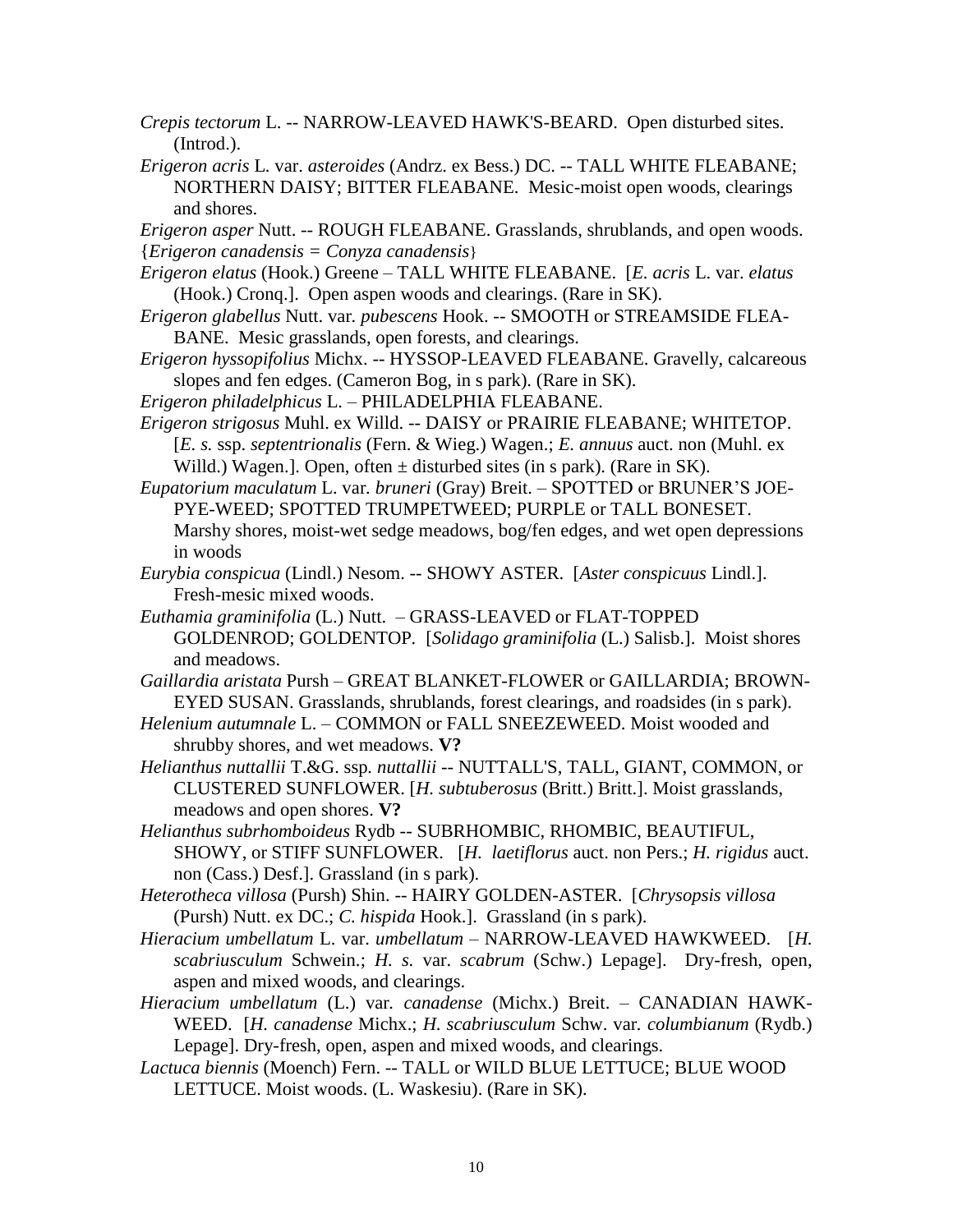- *Lactuca pulchella* (Pursh) DC. COMMON BLUE LETTUCE. [*L*. *tatarica* (L.) Mey. var. *pulchella* (Pursh) Breit.]. Moist grasslands, open aspen woods, and sandy beaches.
- *Leucanthemum vulgare* Lam. -- OXEYE-DAISY. [*Chrysanthemum leucanthemum* L.]. Disturbed open places, especially roadsides. (Introd.).
- *Liatris ligulistylis* (A.Nels.) Schum. MEADOW BLAZING-STAR or GAYFEATHER; BUTTON-SNAKEROOT. Mesic grasslands, shrublands, sandy open aspen woods, and clearings.
- *Lygodesmia juncea* (Pursh) D.Don ex Hook. RUSH SKELETON-WEED. Dry sandy grassland. Sandy grassland (in s park).
- *Matricaria discoidea* DC*. –* PINEAPPLE-WEED. [*M. matricarioides* auct. non (Less.) Porter; *M. suaveolens* (Pursh) Buch. non L.; *Chamomilla suaveolens* (Pursh) Rydb*.*]. Open disturbed sites. (Introd.).
- *Megalodonta beckii* (Torr. ex Spreng.) Greene -- WATER-MARIGOLD; BECK'S BEGGARTICKS. [*Bidens beckii* Torr. ex Spreng.]. Submersed aquatic. (Rare in SK).
- *Packera indecora* (Greene) A.&D.Löve. RAYLESS RAGWORT. [*Senecio indecorus* Greene]. Moist open woods and sedge meadows. **V?**
- *Packera paupercula* (Michx.) A.&D.Löve BALSAM GROUNDSEL / RAGWORT.. [*Senecio pauperculus* Michx.; *S. plattensis* Nutt.]. Mesic-moist, open, mixed and coniferous woods and sedge meadows
- *Petasites frigidus* (L.) Fries var*. nivalis* (Greene) Cronq. VINE-LEAVED or SNOWLEAF COLT'S-FOOT. [*P. hyperboreus* Rydb.; *P. nivalis* Greene; *P. vitifolius* auct. non Greene]. Moist spruce or mixed woods.
- *Petasites palmatus* (Ait.) Gray *–* PALMATE-LEAVED COLT'S-FOOT. [*P. frigidus*  (L.) Fries var*. palmatus* (Ait.) Cronq.]. Mesic-moist mixed or spruce woods.
- *Petasites sagittatus* (Banks ex Pursh) Gray -- ARROW-LEAVED COLT'S-FOOT or SWEET-COLT'S-FOOT. [*P. frigidus* var. *sagittatus* (Banks ex Pursh) Chern.]. Wet sedge meadows and marshy open sites.
- *Prenanthes racemosa* Michx. *–* GLAUCOUS WHITE-LETTUCE; PURPLE RATTLESNAKE-ROOT. Open aspen woods, shrublands, and moist prairie sites.
- *Senecio congestus* (R.Br.) DC. MARSH or SWAMP RAGWORT. [*S. c.* var. *palustris*  (L.) Fern.; *S. palustris* (L.) Hook.]. Wet depressions, shores and marshes.
- *Senecio eremophilus* Richards. *–* CUT-LEAVED RAGWORT*.* [*Senecio glaucifolius*  Rydb.]. Mesic-moist, semi-open, aspen and mixed woods.
- {*Senecio indecorus* = *Packera indecora*}.
- {*Senecio pauperculus = Packera paupercula*}.
- *Senecio vulgaris* L. COMMON GROUNDSEL; OLD-MAN-IN-THE-SPRING. Disturbed open sites. (Introd.).
- *Solidago canadensis* L. *var. canadensis --* CANADA GOLDENROD. Moist prairie, shrubland, shores, forest clearings and open disturbed sites.
- *Solidago canadensis* L. var*. gilvocanescens* Rydb. *–* CANESCENT or CANADA GOLDENROD. [*S. gilvocanescens* (Rydb.) Smyth; *S. pruinosa* Greene; *S. altissima var. gilvocanescens* (Rydb.) Semple]. Moist prairie and forest clearings.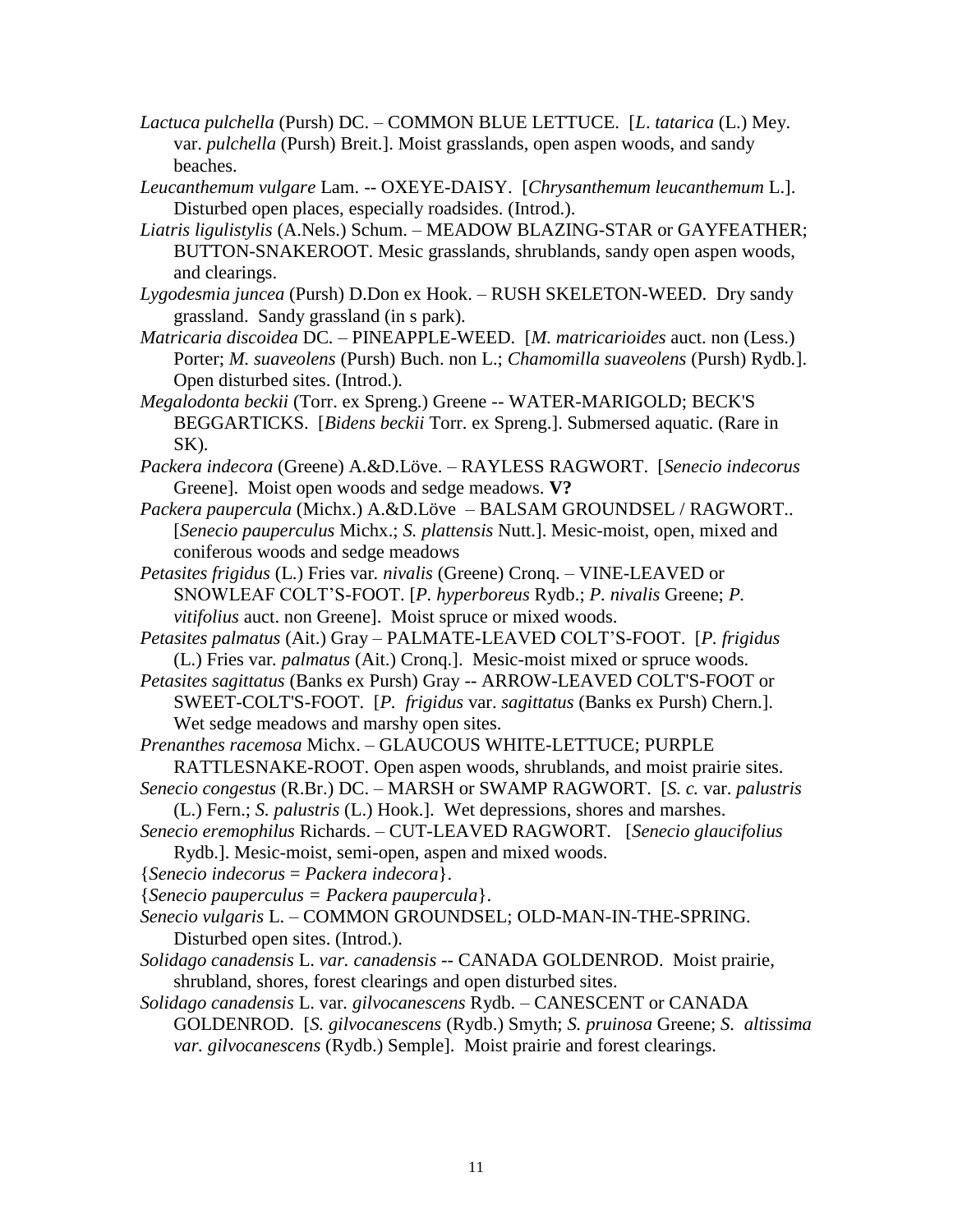- *Solidago canadensis* L. var*. salebrosa* (Piper) M.E.Jones GRACEFUL or CANADA GOLDENROD. [*S. lepida* var. *elongata* (Nutt.) Fern.]. Moist prairie, shrubland, shores, forest clearings and open disturbed sites. **V?**
- *Solidago gigantea* Ait. -- LATE or GIANT GOLDENROD. [*S. g.* var. *leiophylla* Fern.]. Moist deciduous shore woods and floodplain meadows.
- {*Solidago graminifolia = Euthamia graminifolia*}.
- *Solidago hispida* Muhl. ex Willd. HAIRY, SHAGGY or PALE GOLDENROD. [*S. h.*  var*. lanata* (Hook.) Fern.; *S. bicolor* L. var. *concolor* T.& G*.*]. Dryish, semi-open forests and clearings.
- *Solidago missouriensis* Nutt. *–* LOW, MISSOURI, or PRAIRIE GOLDENROD. Dry grassland and forest clearings (in s park).
- *Solidago multiradiata* Ait. NORTHERN GOLDENROD. Moist open coniferous woods, clearings and shores.
- *Solidago nemoralis* Ait. var*. longipetiolata* (Mack.& Bush) Palm.& Steyerm. SHOWY or GRAY GOLDENROD. Dry-mesic, often sandy, semi-open pine, aspen or mixed woods, clearings, and grassy meadows.
- *Solidago rigida* L. var. *humilis* Porter *--* STIFF, RIGID, CORYMBOSE or FLAT-TOPPED GOLDENROD. [*Oligoneuron rigidum* (L.) Small var. *humile* (Porter) Nesom].Grasslands (in s park).
- *Solidago simplex* Kunth. *–* MOUNTAIN GOLDENROD. [*S. spathulata* DC*.* var*. neomexicana* (Gray) Cronq.; *S. decumbens* var. *oreophila* auct. non (Rydb.) Fern.]. Mesic open woods, shrublands, forest clearings, and grassland depressions.
- *Sonchus arvensis* L. ssp*. uliginosus* (Bieb.) Nyman PERENNIAL, SMOOTH or FIELD SOW-THISTLE. [*S. a.* var*. glabrescens* Guenth.,Grab.& Wimm.; *S. uliginosus*  Bieb.]. Moist open disturbed sites. (Introd.; invasive).
- *Symphyotrichum boreale* (T.&G.) A.&D.Löve BOREAL, NORTHERN, BOG, MARSH or RUSH ASTER. [*Aster borealis* (T.&G.) Prov.; *A. junciformis* Rydb.]. Bogs, fens, springy and marshy sites.
- *Symphyotrichum ciliatum* (Ledeb.) Nesom. RAYLESS ASTER. [*Aster brachyactis* Blake]. Moist, often saline, open shores and drying mudflats. (Kingsmere R. mouth).
- *Symphyotrichum ciliolatum* (Lindl.) A.& D.Löve LINDLEY'S BLUE ASTER*.* [*Aster ciliolatus* Lindl.]. Fresh-mesic aspen and mixed woods.
- *Symphyotrichum ericoides* (L.) Nesom var. *pansum* (Blake) Nesom *–* HEATH, WHITE PRAIRIE, MANY-FLOWERED, or TUFTED WHITE ASTER*.* [*Aster ericoides* L. var*. pansus* (Blake) Boiv.; *A. pansus* (Blake) Cronq.; *A. multiflorus* Ait. var*. pansus*  Blake]. Grassland (in s park).
- *Symphyotrichum falcatum* (Lindl.) Nesom var*. commutatum* (T.&G.) Nesom *--* CREEPING WHITE PRAIRIE or HEATH ASTER. [*Aster falcatus* Lindl. *var. commutatus* (T.&G.) A.G.Jones; *A. multiflorus* Ait. var. *commutatus* T.&G.]. Grassland (in s park).
- *Symphyotrichum laeve* (L.) A.& D.Löve var. *geyeri* (Gray) Nesom SMOOTH BLUE ASTER. [*Aster laevis* L. var. *geyeri* Gray]. Mesic grasslands, shrublands and open aspen woods.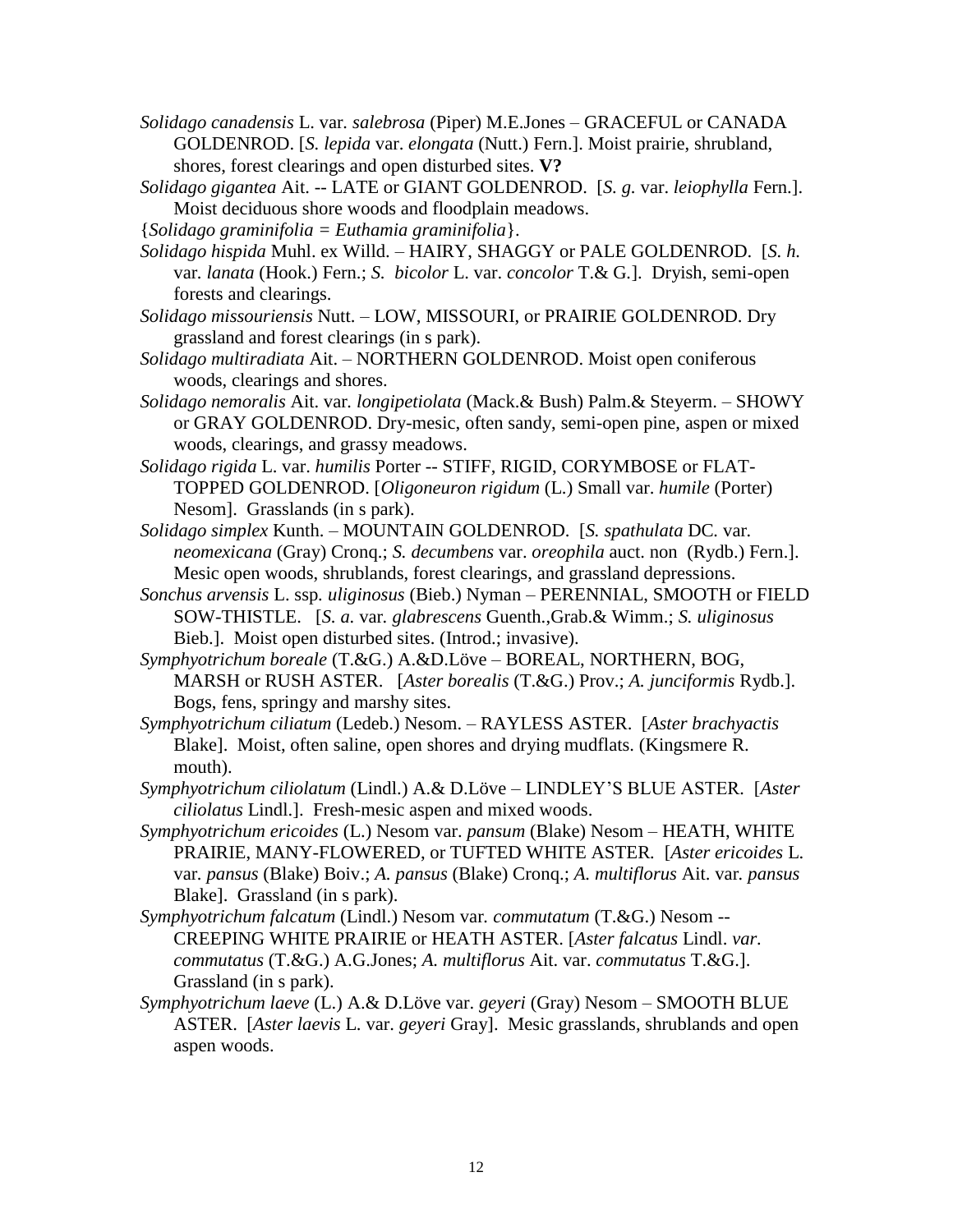- *Symphyotrichum lanceolatum* (Willd.) Nesom var*. hesperium* (Gray) Nesom *–* WESTERN WILLOW ASTER. [*Aster hesperius* Gray]. Moist, open shores, wet meadows, open shores, and bog/fen borders.
- *Symphyotrichum puniceum* (L.) A.& D.Löve PURPLE-STEMMED, BOG or SWAMP ASTER. [*Aster puniceus* L.]. Moist-wet coniferous woods, muskegs, and wet sandy beaches.
- *Taraxacum laevigatum* (Willd.) DC. RED-SEEDED or SMOOTH DANDELION. Open disturbed sites, especially roadsides. (Introd.).
- *Taraxacum officinale* Weber ex Wiggers COMMON DANDELION. Open disturbed sites, invading aspen and mixed woods. (Introd.; invasive).
- *Tragopogon dubius* Scop. YELLOW or MEADOW GOAT'S-BEARD; WESTERN SALSIFY. Grasslands, sandy beaches, grassy forest clearings. (Halkett L., in s park). (Introd.).

## **Balsaminaceae (Jewel-Weed Family):**

*Impatiens capensis* Meerb. – SPOTTED TOUCH-ME-NOT / JEWEL-WEED; SPOTTED SNAPWEED. [*I. biflora* Walt.]. Swampy woods and marshy shores. *Impatiens noli-tangere* L. – WESTERN or YELLOW TOUCH-ME-NOT / JEWEL-WEED. Swampy woods and marshy shores.

## **Betulaceae (Birch Family):**

- *Alnus incana* (L.) Moench spp*. rugosa* (Du Roi) Clausen RIVER or SPECKLED ALDER. [*A. rugosa* (Du Roi) Spreng.]. Shore woods and shrublands.
- *Alnus incana* (L.) Moench spp*. tenuifolia* (Nutt.) Breit. *–* RIVER or THIN-LEAF ALDER. [*A. tenuifolia* Nutt.]. Shore woods and shrublands.
- *Alnus viridis* (Vill.) Lam.& DC. ssp*. crispa* (Ait.) Turrill *–* GREEN ALDER. [*A. crispa*  (Ait.) Pursh]. Dry-mesic, aspen, coniferous, and mixed woods
- *Betula neoalaskana* Sarg. ALASKA PAPER or WHITE BIRCH. [*B. resinifera* Britt.; *B. papyrifera* Marsh. var*. neoalaskana* (Sarg.) Raup]. Moist mixed woods.
- *Betula papyrifera* Marsh. *–* WHITE, PAPER or CANOE BIRCH. Mesic-moist mixed woods.
- *Betula pumila* L. var*. glandulifera* Regel BOG or SHRUB BIRCH. [*B. glandulifera* (Regel) Butler; *B. X sargentii* auct. non Dugle]. Fens, bogs, wet sedge meadows, and moist-wet open spruce and mixed woods.
- *Corylus cornuta* Marsh. BEAKED HAZELNUT. [*C. rostrata* Ait.]. Fresh-mesic aspen, mixed and pine woods.

# **Boraginaceae (Borage Family):**

- *Lappula occidentalis* (S.Wats.) Greene *–* WESTERN BLUE-BUR; FLAT-SPINED STICKSEED*.* [*L. redowskii* auct. non (Hornem.) Greene]. Open, often disturbed sites, and beaches (in s park).
- *Lappula squarrosa* (Retz.) Dumort. BLUE-BUR; STICKSEED. [*L. echinata* Gilib.; *L. myosotis* Moench]. Open disturbed sites. (Introd.).
- *Lithospermum canescens* (Michx.) Lehm. *–* HOARY PUCCOON*.* Mesic grassland and open aspen woods (in s park).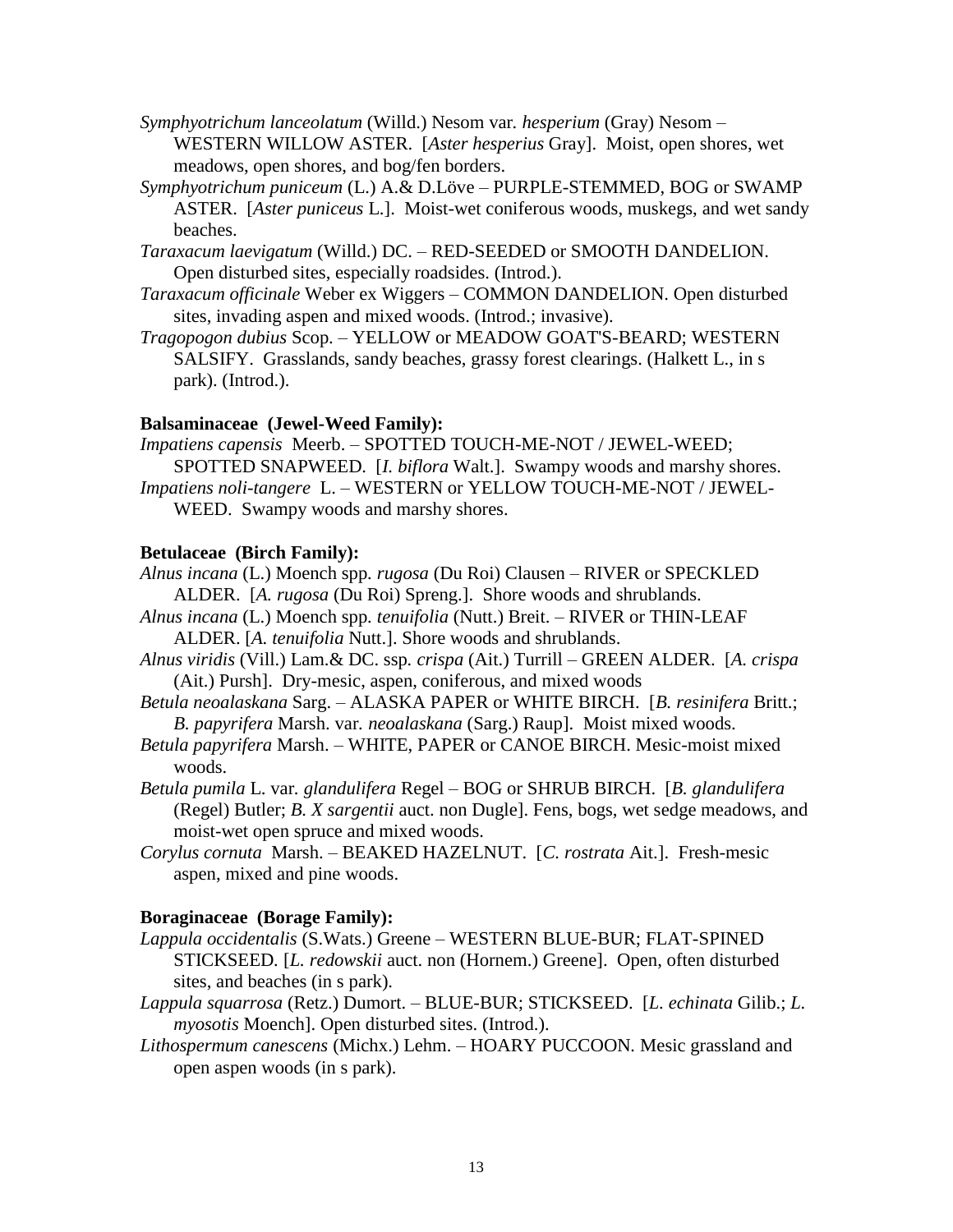*Mertensia paniculata* (Ait.) G.Don *–* TALL LUNGWORT; NORTHERN BLUE-BELLS / MERTENSIA. Mesic aspen and mixed woods.

## **Brassicaceae (=Cruciferae) (Mustard Family):**

- *Arabis divaricarpa* A.Nels. PURPLE ROCK-CRESS. Dryish, often sandy, forest clearings, upper beaches, and grasslands.
- *Arabis glabra* (L.) Bernh. TOWER MUSTARD. Open disturbed sites (in s park). (Introd.).
- *Arabis hirsuta* (L.) Scop. var. *pycnocarpa* (Hopkins) Roll. HIRSUTE or HAIRY ROCK-CRESS. Moist grassland and grassy forest clearings.
- *Arabis holboellii* Hornem. var*. retrofracta* (Grah.) Rydb. REFLEXED ROCK-CRESS. [*A. retrofracta* Grah.]. Dry open slopes. **V?**
- *Arabis lyrata* L. ssp. *kamchatica* (Fisch. ex DC.) Hult. LYRE-LEAVED ROCK-CRESS. Dry pine or aspen woods.
- *Armoracia rusticana* Gaertn., Mey. & Scherb. HORSE-RADISH. Open disturbed hillsides. (Introd.).
- *Capsella bursa-pastoris* (L.) Medik. SHEPHERD'S-PURSE. Open disturbed sites (in s park). (Introd.).
- *Cardamine pensylvanica* Muhl. ex Willd. PENNSYLVANIA or QUAKER BITTER-CRESS. Wet marshy wooded shores.
- *Cardamine pratensis* L. *–* CUCKOO FLOWER; MEADOW BITTER-CRESS; LADY'S-SMOCK. [*C. p.* var*. angustifolia* Hook*.*; *C. p.* var. *palustris* Wimm.&Grab.]. Peaty shores and bog edges. (Rare in SK).
- *Descurainia incana* (Bern. ex Fisch. & Mey) Dorn ssp. *incana –* GREY or MOUNTAIN TANSY-MUSTARD. [*D. richardsonii* Schulz]. Dryish shrublands, grasslands, and disturbed open sites.
- *Descurainia sophia* (L.) Webb ex Prantl FLIXWEED; FLIXWEED TANSY-MUSTARD. Open disturbed sites. (Introd.).
- *Draba nemorosa* L. YELLOW or WOODLAND WHITLOW-GRASS / WHITLOWORT. Dryish, bare, eroded sites in grasslands and clearings.
- *Erucastrum gallicum* (Willd.) Schulz *–* COMMON DOG MUSTARD; ROCKET-SALAD; ROCKET-WEED. Mesic-moist, open,  $\pm$  disturbed places, especially shores. (Elk Trail head at Cookson Road). (Introd.).
- *Erysimum cheiranthoides* L. WORMSEED MUSTARD / WALLFLOWER. Forest clearings, stream banks, meadows, roadsides and disturbed waste places. (Introd. in part?).
- *Erysimum inconspicuum* (S.Wats.) MacM. var. *inconspicuum –* SMALL-FLOWERED PRAIRIE ROCKET; SHY WALLFLOWER. Grassland, open woods, forest clearings, and often  $\pm$  disturbed open sites.
- *Lepidium densiflorum* Schrad. COMMON, PRAIRIE or MINER'S PEPPERGRASS; PRAIRIE PEPPERWEED. Weedy disturbed sites. (Introd. in part?).
- *Rorippa palustris* (L.) Bess. *-* MARSH YELLOW-CRESS. [*R. hispida* Desv.; *R. islandica* auct. non Oeder) Borbas]. Wet shores and moist depressions.
- *Sisymbrium loeselii* L. TALL HEDGE-MUSTARD. Open disturbed sites. (Introd.). **V?**
- *Thlaspi arvense* L. *–* FIELD PENNY-CRESS; STINKWEED. Open disturbed sites. (Introd.).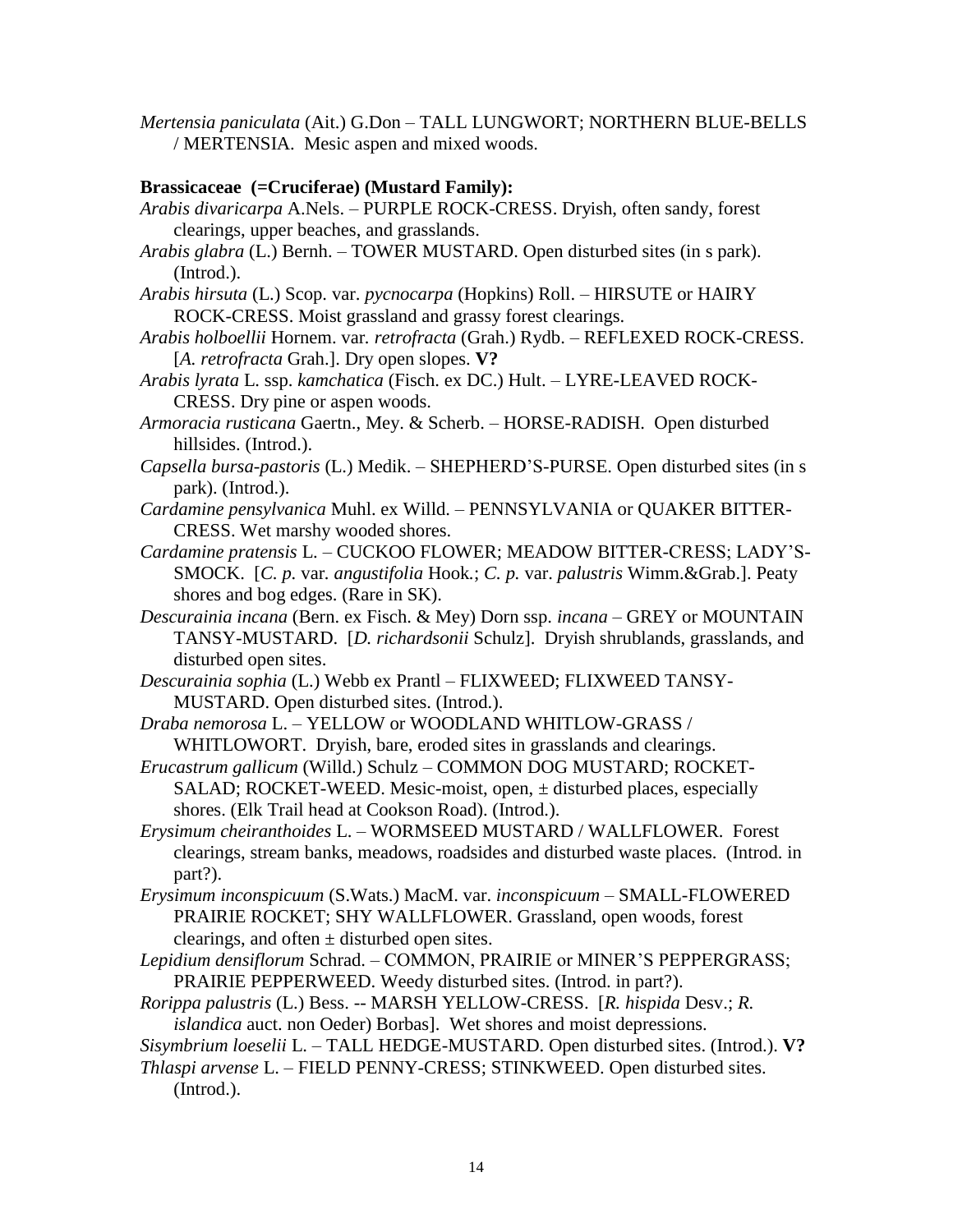### **Callitrichaceae (Water-Starwort Family):**

- *Callitriche hermaphroditica* L. AUTUMN or NORTHERN WATER-STARWORT. [*C. autumnalis* L.]. Submersed aquatic. **V?**
- *Callitriche palustris* L. VERNAL or COMMON WATER-STARWORT. [*C. verna*  L.]. Submersed aquatic.

## **Campanulaceae (Bluebell Or Bellflower Family):**

- *Campanula aparinoides* Pursh MARSH BELLFLOWER. [*C. uliginosa* Rydb.]. Marshy meadows, bogs and fens.
- *Campanula rotundifolia* L. HAREBELL; COMMON BLUEBELL. Mesic grasslands and forest clearings.

### **Caprifoliaceae (Honeysuckle Family):**

- *Linnaea borealis* L. ssp*. americana* (Forbes) Hult. ex Clausen AMERICAN TWIN-FLOWER. Fresh-mesic woods.
- *Lonicera dioica* L. TWINING, CLIMBING, LIMBER, WILD or RED HONEY-SUCKLE. [*L. d.* var. *glaucescens* (Rydb.) Butt.]. Open, fresh-mesic, aspen and mixed woods.
- *Lonicera involucrata* Banks ex Spreng. BRACTED or FOUR-LINE HONEYSUCKLE; BLACK TWINBERRY. Moist poplar, mixed and spruce woods.
- *Lonicera villosa* (Michx.) Schultes var*. solonis* (Eat.) Fern. BLUE FLY-HONEY-SUCKLE; SWEET-BERRY HONEYSUCKLE; WATER-BERRY. [*L. caerulea* L. var*. villosa* (Michx.) T.& G. *p.p*.]. Wet black spruce woods, bogs and fens.
- *Symphioricarpos albus* (L.) Blake *–* NORTHERN or COMMON SNOW-BERRY. Fresh-mesic aspen or mixed woods, and shrublands.
- *Symphoricarpos occidentalis* Hook. *–* WESTERN SNOWBERRY; BUCKBRUSH. Mesic to moist grassland, shrublands, and open forest edges.
- *Viburnum edule* (Michx.) Raf. LOW BUSH-CRANBERRY; MOOSE-BERRY; SQUASH-BERRY; PEMBINA. Mesic aspen, mixed and spruce woods.
- *Viburnum opulus* L. var. *americanum* Ait. HIGH BUSH-CRANBERRY; PEMBINA. [*V. trilobum* Marsh.]. Mesic-moist, open aspen, mixed and spruce woods.

### **Caryophyllaceae (Pink Family):**

- *Cerastium arvense* L. ssp*. strictum* (L.) Ugbor. *–* FIELD or PRAIRIE CHICKWEED. Grassland and grassy forest clearings (in s park).
- *Cerastium nutans* Raf. *–* LONG-STALKED or NODDING MOUSE-EAR CHICKWEED. Forest edges. upper beaches, and roadsides.
- *Moehringia lateriflora* (L.) Fenzl GROVE or BLUNT-LEAVED SANDWORT. [*Arenaria lateriflora* L.]. Mesic-moist aspen, mixed and spruce woods.
- *Silene drummondii* Hook. *–* DRUMMOND'S COCKLE / CATCH-FLY. [*Lychnis drummondii* (Hook.) S.Wats.; *L. pudica* Boiv.; *Melandrium drummondii* (Hook.) Hult.]. Dry grassland. **V?**
- *Silene menziesii* Hook. MENZIES' or WHITE CATCHFLY. Moist woods. (Heart L. Portage).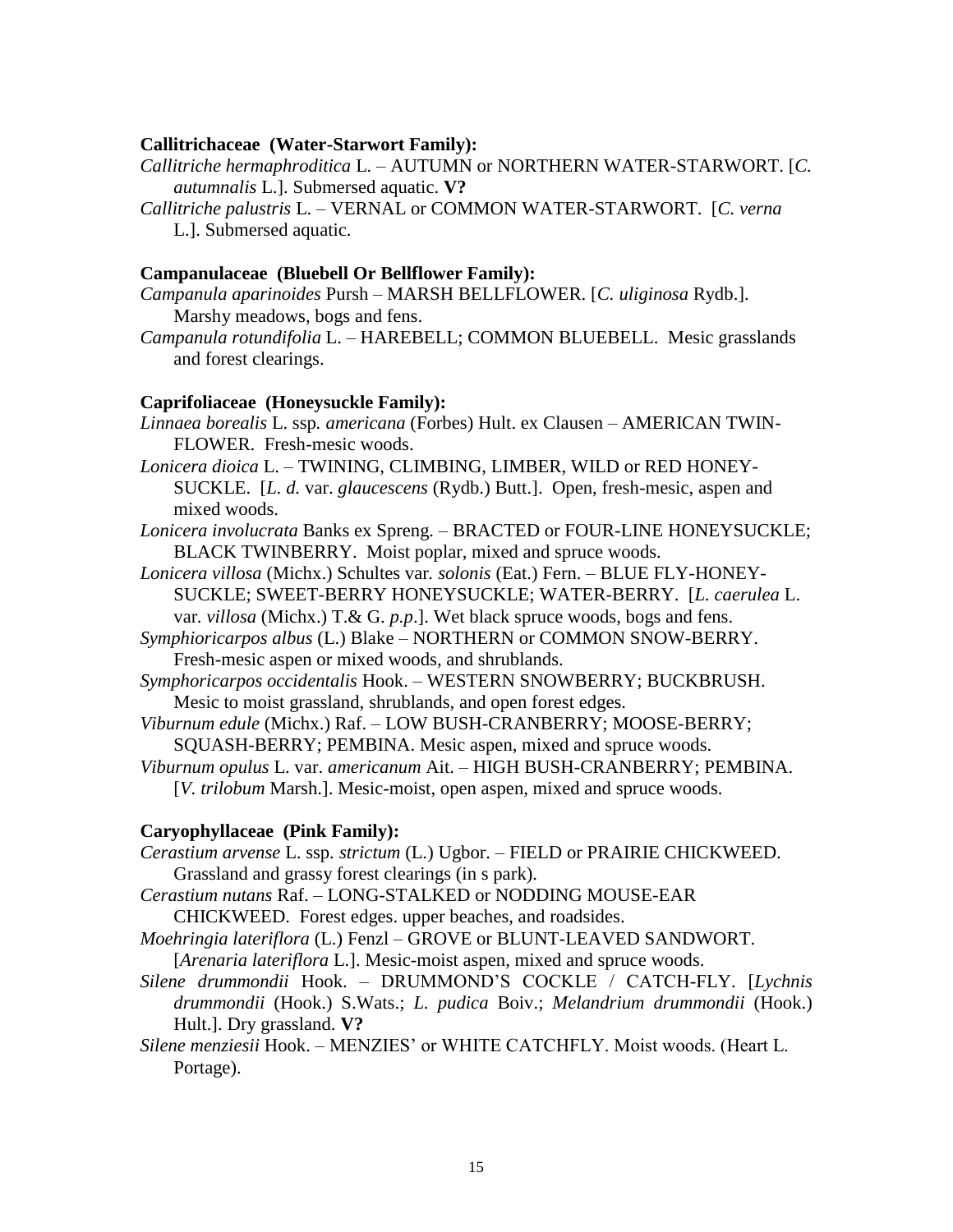*Stellaria calycantha* (Ledb.) Bong. *s.lat.* – NORTHERN or BOG STARWORT / STITCHWORT. Wet coniferous woods, bogs, fens, and moist shores.

- *Stellaria crassifolia* Ehrh. *–* FLESHY STARWORT / STITCHWORT / CHICKWEED. [*S. gracilis* Rich.]. Wet coniferous woods, bogs, fens, and moist shores.
- *Stellaria longifolia* Muhl. ex Willd. *–* LONG-LEAVED STARWORT / STITCHWORT / CHICKWEED. Mesic-moist sedge meadows, shrublands, and bog/fen borders,
- *Stellaria longipes* Goldie *s.lat. –* LONG-STALKED STARWORT / STITCH-WORT / CHICKWEED. [*S. stricta* Richards.; *S. subvestita* Greene; *S. edwardsii* R.Br.; *S. ciliatosepala* Trautv.; *S. laeta* Rich; *S. monantha* Hult.]. Dry-mesic prairie slopes, sedge meadows, open sandy woods and forest clearings.

*Stellaria media* (L.) Vill. *–* COMMON CHICKWEED. Open moist disturbed sites. (Introd.). **V?**

# **Ceratophyllaceae (Hornwort Family):**

*Ceratophyllum demersum* L. – COON'S-TAIL; HORNWORT.Submersed aquatic.

# **Chenopodiaceae (Goosefoot Family):**

- *Axyris amaranthoides* L. RUSSIAN PIGWEED; UPRIGHT AXYRIS. Open disturbed places. (Introd.).
- *Chenopodium album* L. LAMB'S-QUARTERS; WHITE PIGWEED. Open disturbed places. (Introd.).
- *Chenopodium berlandieri* Moq. PIT-SEED GOOSEFOOT. [*C. b.* var. *zschackii* Murr.; *C. b.* var*. farinosa* (Ludwig) Aellen; *C. album* L. var. *berlandieri* (Moq.) Mack. & Bush]. Open, often disturbed places.
- *Chenopodium capitatum* (L.) Ambrosi STRAWBERRY-BLITE; STRAWBERRY-SPINACH. Forest clearings, sandy beaches and  $\pm$  disturbed open sites.
- *Chenopodium pratericola* Rydb. NARROW-LEAVED or ARID GOOSEFOOT. [*C. leptophyllum* auct. non (Moq.) Nutt. ex S.Wats.]. Grassland (Buffalo Paddock, in s park).
- *Chenopodium rubrum* L. RED GOOSEFOOT; COAST or ALKALI BLITE. Wet open saline/alkaline sites. (Amyot L.).
- *Chenopodium simplex* (Torr.) Raf. MAPLE-LEAVED or BIG-SEED GOOSEFOOT. [*C. gigantospermum* Aellen; *C. hybridum* L. var*. gigantospermum* (Aellen) Rouleau]. Open, often disturbed places.
- *Kochia scoparia* (L.) Schrad. KOCHIA; BURNING-BUSH; SUMMER- or MOCK-CYPRESS; MEXICAN FIREWEED; RED BELVEDERE. Open disturbed sites. (Introd.). **V?**
- *Monolepis nuttalliana* (Schultes) Greene SPEAR-LEAVED GOOSEFOOT; NUTT-ALL'S POVERTY WEED / MONOLEPIS. Saline meadows and ± disturbed grasslands (in s park).

# **Cistaceae (Rock-Rose Family):**

*Hudsonia tomentosa* Nutt. – SAND-HEATHER; SAND GOLDEN-HEATHER; BEACH-HEATHER. Dry sandy pine woods and open sandy slopes. **V?**

# **Cornaceae (Dogwood Family):**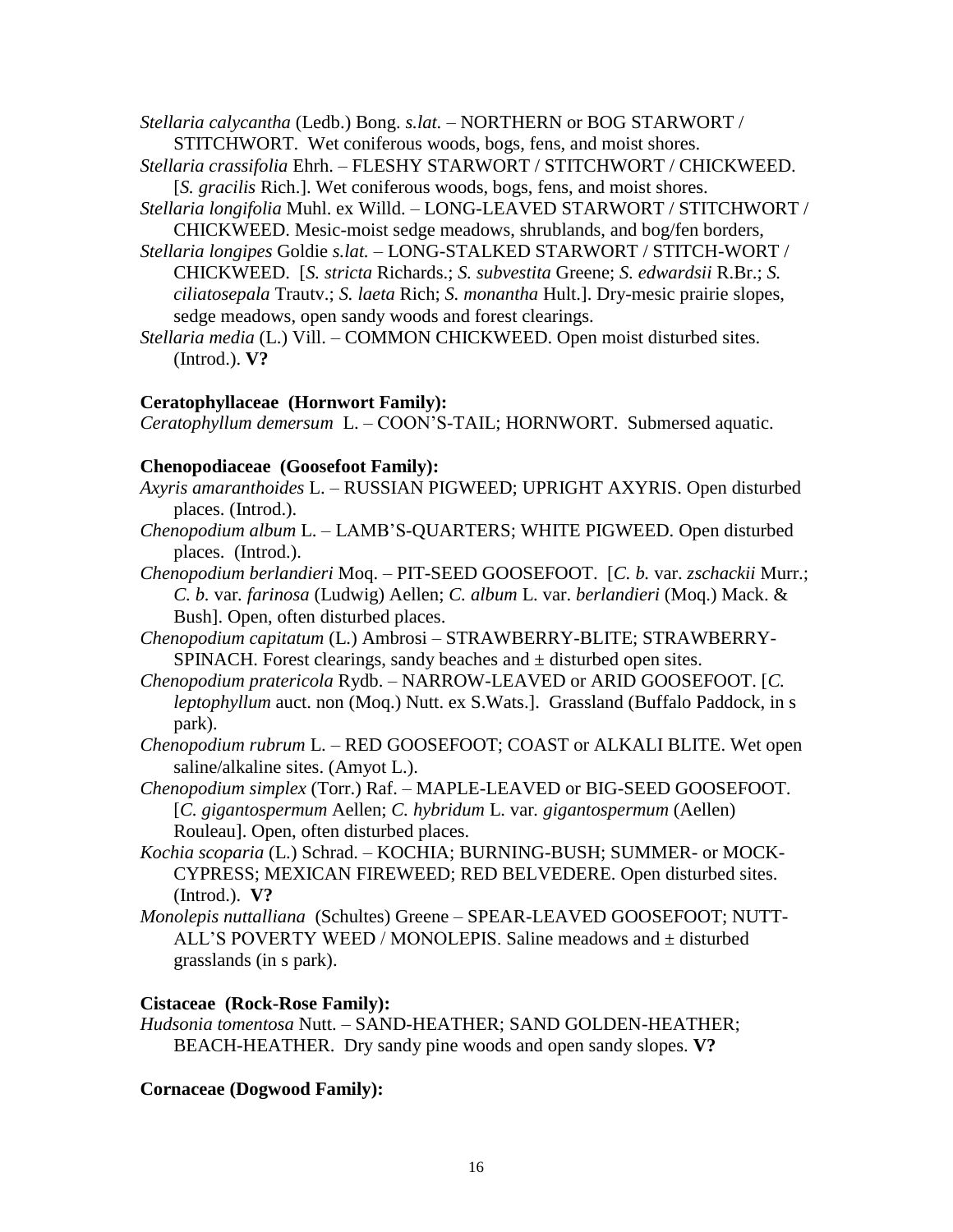- *Cornus canadensis* L. CANADIAN BUNCH-BERRY; DWARF DOGWOOD. Freshmesic aspen, mixed and coniferous woods.
- *Cornus sericea* L. ssp*. stolonifera* (Michx.) Fosb. RED-OSIER DOGWOOD. [*C. stolonifera* Michx.; *C. alba* L. ssp*. stolonifera* (Michx.) Wang.]. Moist shore woods, and shrub-thickets.

### **Cyperaceae (Sedge Family):**

*Carex adusta* Boott. -- BROWNED SEDGE. Openings in sandy dry-fresh woods.

- *Carex aenea* Fern. HAY SEDGE. [*Carex foenea* auct. non Willd.]. Open dryish woods and clearings.
- *Carex aquatilis* Wahl. *–* WATER SEDGE. Marshy shores and wet depressions.
- *Carex atherodes* Spreng. AWNED or WHEAT SEDGE. Drying wet meadows and marshy shores.
- *Carex athrostachya* Olney LONG-BRACTED or SLENDER-BEAKED SEDGE. Wet marshy sloughs.
- *Carex aurea* Nutt. GOLDEN or GOLD-FRUITED SEDGE. Margins of wet depressions and shore floodplains (in s park).
- *Carex backii* Boott BACK'S or TOUGH-LEAVED SEDGE. Dryish aspen woods.
- *Carex bebbii* Olney ex Fern. -- BEBB'S SEDGE. Wet meadows. (Lower Panter's Meadow).
- *Carex brunnescens* (Pers.) Poir. var. *sphaerostachya* (Tuck.) Kalela. -- BROWNISH SEDGE. [*C. canescens* L. var. *vulgaris* Bailey; *C. brunnescens* var. *sphaerostachya*  (Tuck.) Kük.]. Moist-wet spruce woods.
- *Carex canescens* L. *--* HOARY SEDGE. [*C. curta* Good.]. Sedge meadows and marshes.
- *Carex capillaris* L. HAIR-LIKE SEDGE. Wet springy forest depressions and marshes.
- *Carex chordorriza* Ehrh ex L.f. -- PROSTRATE, CORD-ROOT or ROPE-ROOT SEDGE. Fens. (Trappers Lake).
- *Carex concinna* R.Br. ELEGANT, BEAUTIFUL or LOW NORTHERN SEDGE. Spruce woods.

*Carex crawfordii* Fern. -- CRAWFORD'S SEDGE. Wet open sites.

- *Carex deflexa* Hornem*. –* BENT, DEFLEXED or NORTHERN SEDGE. Dryish, openwooded, sandy or rocky slopes.
- *Carex deweyana* Schwein. *–* DEWEY'S or ROUND-FRUIT SHORT-SCALE SEDGE. Mesic-moist aspen and mixed woods.
- *Carex diandra* Schrank TWO-STAMENED or LESSER TUSSOCK SEDGE. Shore marshes, fens and bogs.
- *Carex disperma* Dewey -- SOFT-LEAVED or TWO-SEEDED SEDGE. Moist mixed and spruce woods.
- *Carex garberi* Fern. ELK or GARBER'S SEDGE. [*Carex hassei* auct. non Bailey]. Fens (in s park). (Rare in SK).
- *Carex gynocrates* Wormsk. ex Drej. *--* NORTHERN BOG SEDGE*.* Wet spruce woods, bogs/fens, marshy sites.
- *Carex heleonastes* L.f. ssp. *heleonastes* -- HUDSON BAY SEDGE. [*C. curta* Good. var. *robustior* (Kük..) Boiv.]. Fens. (Boundary Bog). (Rare in SK).
- *Carex houghtoniana* Torr. ex Gray -- HOUGHTON'S or SAND SEDGE. [*Carex houghtonii* Torr.]. Dry open sandy sites.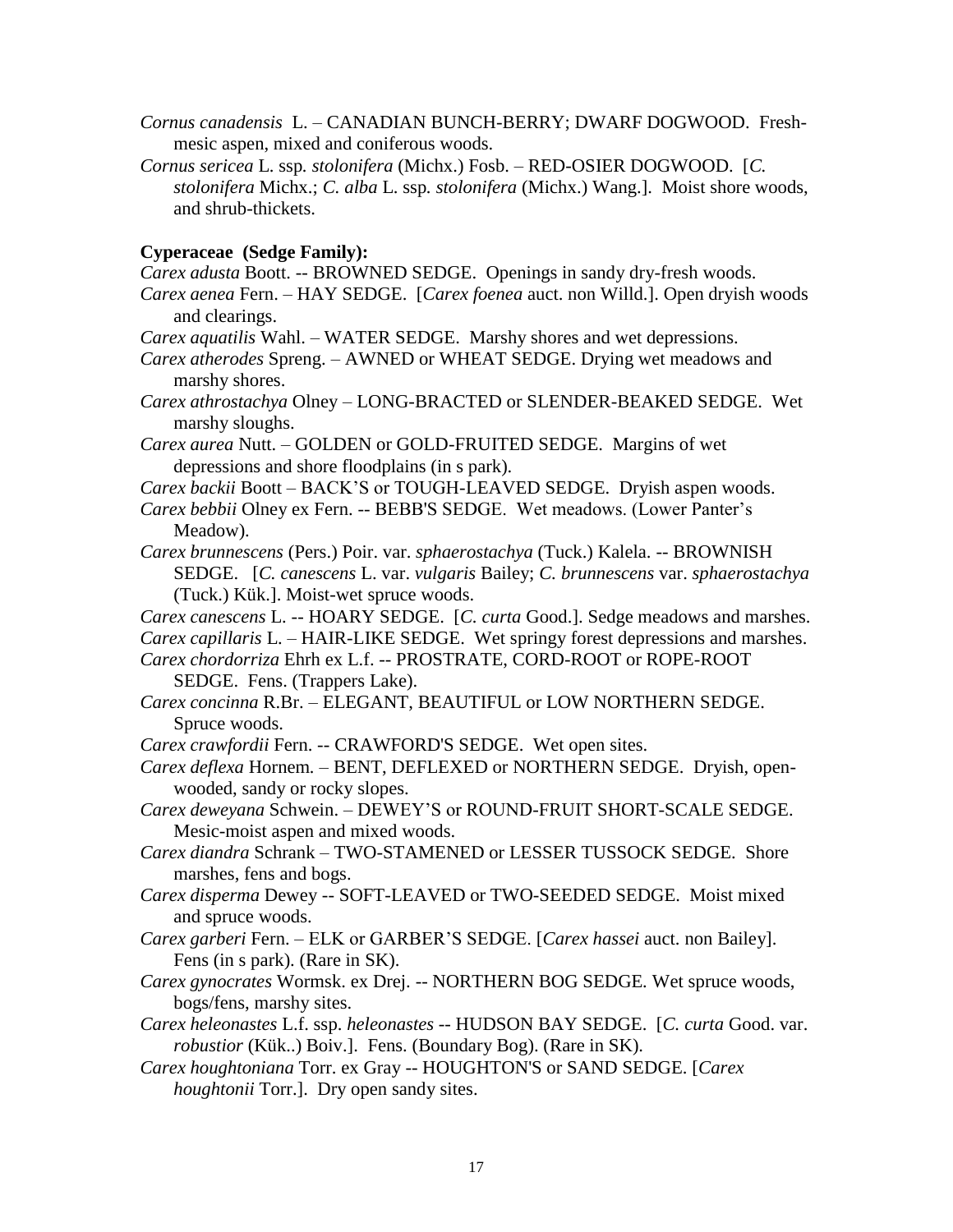- *Carex hystericina* Muhl. ex Willd. -- PORCUPINE or BOTTLEBRUSH SEDGE. Wet woods, meadows and shaded shores. (Rare in SK).
- *Carex inops* Bailey ssp. *heliophila* (Mack.) Crins SUN-LOVING SEDGE*.* [*C. heliophila* Mack.; *C. pensylvanica* Lam. var. *digyna* Boeckl.; *C. p.* ssp. *heliophila* (Mack.) Weber]. Dry-mesic grasslands (in s park).
- *Carex interior* Bailey -- INLAND SEDGE. Fens.
- *Carex lacustris* Willd. LAKE-SHORE or LAKEBANK SEDGE. Moist shores and marshes.
- *Carex lanuginosa* Michx. WOOLLY SEDGE. [*C. lasiocarpa* Ehrh. var*. latifolia*  (Boeckl.) Gl.]. Fens and wet meadows.
- *Carex lasiocarpa* Ehrh. var*. americana* Fern. *–* HAIRY- or WOOLLY-FRUITED SEDGE; SLENDER SEDGE.[*C. lanuginosa* Michx. var*. americana* (Fern.) Boiv.]. Fens.
- *Carex leptalea* Wahl. ssp*. leptalea –* BRISTLE-STALKED or THREAD-STEM SEDGE. Moist woods and marsh edges.
- *Carex limosa* L. -- MUD SEDGE. Fens and marshes.
- *Carex livida* (Wahl.) Willd. var. *radicaulis* Paine *--* LIVID SEDGE. Fens.
- *Carex magellanica* Lam. ssp*. irrigua* (Wahl.) Hult. BOG SEDGE. [*C. paupercula* Michx.]. Bogs and wet woods.
- *Carex microptera* Mack. -- SMALL-WINGED SEDGE. [*C. macloviana* d'Urv. var. *microptera* (Mack.) Boiv.; *C. festivella* Mack.]. Moist woods and clearing edges.
- *Carex norvegica* Retz. ssp*. inferalpina* (Wahl.) Hult. NORWAY, ALPINE or CLOSED-HEAD SEDGE. Moist woods and stream banks.
- *Carex obtusata* Lilj. BLUNT SEDGE. Dry grassland slopes (Jonasson's Flats, in s park).
- *Carex pachystachya* Cham. ex Steud. -- THICK-HEADED or CHAMISSO SEDGE . [*C. macloviana* var. *pachystachya* (Cham. ex Steud.) KuK.]. Moist woods. (Rare in SK). *Carex peckii* Howe -- PECK'S SEDGE. Open aspen woods.
- *Carex praegracilis* Boott -- GRACEFUL or CLUSTERED FIELD SEDGE. Moist grassland and forest clearings.
- *Carex prairea* Dewey ex Wood *–* PRAIRIE SEDGE. Fens/bogs, wet meadows, and wet spruce woods.

*Carex praticola* Rydb. *–* NORTHERN MEADOW SEDGE*.* Moist grassland (in s park).

- *Carex pseudo-cyperus* L. *–* CYPERUS-LIKE SEDGE. Marshes and wet depressions in spruce woods.
- *Carex raymondii* Calder -- RAYMOND'S SEDGE. [C. *atratiformis* Britt*.* ssp. *raymondii* (Calder) Pors.]. Wet woods.and sedge meadows.
- *Carex retrorsa* Schwein. *–* RETRORSE or TURNED SEDGE. Wet spruce woods.
- *Carex richardsonii* R.Br. RICHARDSON'S SEDGE. Dryish, sandy, open, pine or aspen woods (in s park).
- *Carex rossii* Boott -- ROSS' SEDGE. [*C. deflexa* var. *rossii* (Boott) Bailey; *C. brevipes* Boott.]. Dry open slopes.
- *Carex rostrata* Stokes -- BEAKED SEDGE. Marshes.

*Carex sartwellii* Dew. *-*- SARTWELL'S SEDGE. Wet sedge meadows and marshes.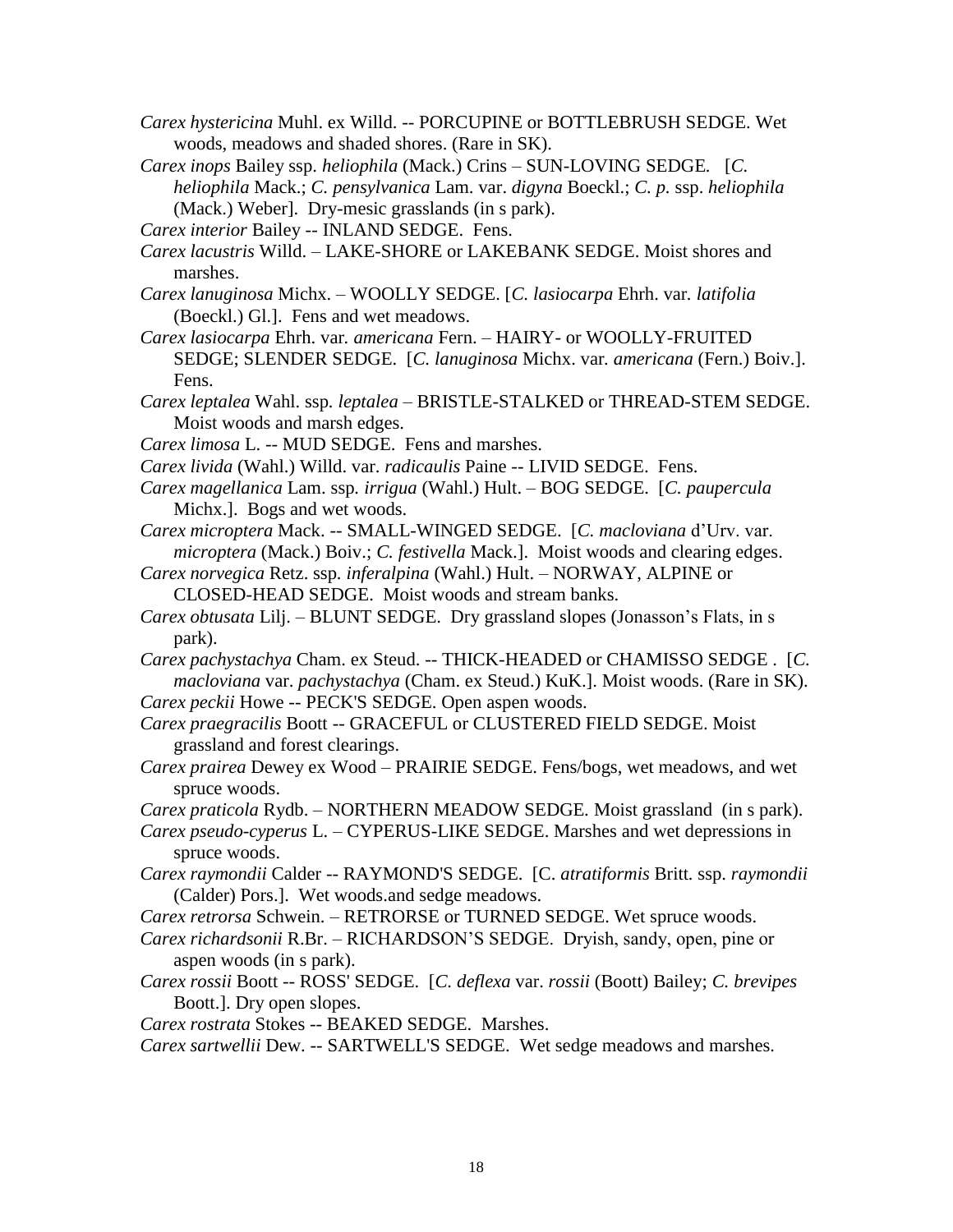- *Carex scirpoidea* Michx. BULRUSH-LIKE SEDGE; CANADIAN SINGLE-SPIKE SEDGE. [*C. scirpoidea* var. *scirpiformis* (Mack.) O'Neill & Dum.]. Wet meadows and fens (in s park).
- *Carex siccata* Dewey -- DRY-SPIKE or HAY SEDGE. [*Carex foenea* Willd. *p.p., nom. confus.*]. Dry-fresh, often sandy, grassland, drying meadows, and open woods.
- *Carex sterilis* Willd. STERILE or DIOECIOUS SEDGE. [*C. muricata* L*.* var. *sterilis* (Willd.) Gl.]. Fens and bogs.
- *Carex stipata* Muhl. ex Willd. var*. stipata –* AWL-FRUITED or STALKED-GRAIN SEDGE. Wet muddy shores, meadows, and shrub-thickets.
- *Carex sychnocephala* Carey *–* DENSE LONG-BEAKED or MANY-HEADED SEDGE. Wet meadows and shores (in s park).
- *Carex tenera* Dewey -- STRAW or QUILL SEDGE. Moist forest clearings and meadows.
- *Carex tenuiflora* Wahl. -- SPARSE-FLOWERED SEDGE. Wet spruce woods and bogs.
- *Carex torreyi* Tuck. -- TORREY'S SEDGE. [*C. abbreviata* Prescott]. Shrubby grassland edges and moist meadows.
- *Carex utriculata* Boott *–* NORTHERN BEAKED or NORTHWEST TERRITORY SEDGE. [*C. rostrata* auct. non Stokes; *C. r.* var. *utriculata* (Boott) Bailey]. Marshes. **V?**
- *Carex vaginata* Tausch -- SHEATHED SEDGE. Moist-wet spruce woods and bogs.
- *Carex viridula* Michx. *--* GREEN SEDGE*.* [*C. oederi* auct. non Retz.; *C. oederi* var*. viridula* (Michx.) Kuk.]. Fens and bogs.
- *Carex vulpinoidea* Michx. var*. vulpinoidea --* FOX SEDGE*.* Wet sedge meadows.
- *Eleocharis acicularis* (L.) R. & S. *--* NEEDLE SPIKE-RUSH. [*E. a.* var.. *submersa* (Nilss.) Svens.]. Wet shores, sloughs and forest depressions. **V?**
- *Eleocharis palustris* (L.) R. & S. *s.lat*. *–* CREEPING, COMMON or PALE SPIKE-RUSH. [*E. smallii* Britt.; *E. mamillata* Lindb.f.; *E. macrostachya* Britt.]. Wet shores, meadows, sloughs and forest depressions.
- *Eleocharis quinqueflora* (F.Hartm.) Schwarz *–* FEW-FLOWERED SPIKE-RUSH. [*E. pauciflora* (Lightf.) Link; *E. p.* var. *fernaldii* Svens.]. Fens.
- {*Eriophorum alpinum = Trichophorum alpinum*}.
- *Eriophorum angustifolium* Honck. -- TALL or NARROW-LEAVED COTTONGRASS / COTTON-SEDGE. [*E. a.* ssp. *scabriusculum* Hult.; *E. a.* ssp. *subarcticum* (Vassil.) Hult.; *E. polystachion* auct. non L.]. Bogs, fens, wet black spruce woods, and boggy/marshy forest depressions.
- *Eriophorum brachyantherum* Trautv. & C.A.Mey. *–* CLOSE-SHEATHED COTTON-GRASS. Bogs and fens.
- *Eriophorum chamissonis* C.A. Mey. CHAMISSO'S, THIN-LEAVED or RUSSETT COTTONGRASS. [*E. russeolum* auct. nonFries ex Hartm*.*; *E. r.* var. *albidum* Nyl.; *E. r.* var. *rufescens* (Anders.) Hyl.]. Fens and marshy sites.
- *Eriophorum gracile* Koch ex Roth *–* SLENDER COTTONGRASS. Fens, bogs, and wet black spruce woods.
- *Eriophorum vaginatum* L. *–* SHEATHED or TUSSOCK COTTON-GRASS. [*E. v.*. var*. spissum* (Fern.) Boiv.; *E. spissum* Fern.]. Bogs.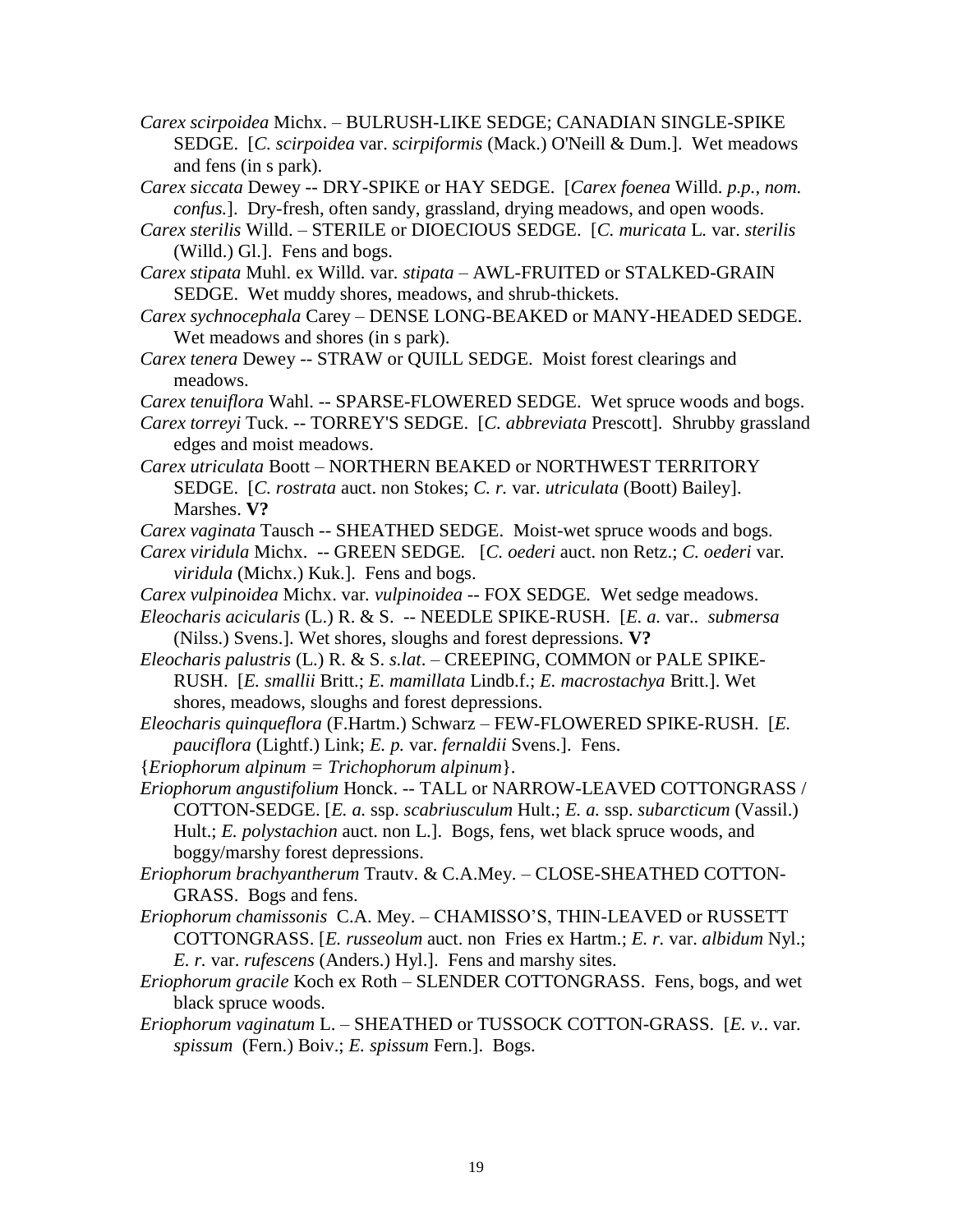*Eriophorum viridicarinatum* (Engelm.) Fern. *–* THIN-LEAVED, TASSEL or GREEN-KEELED COTTON-GRASS. Fens, bogs, wet open spruce woods, and sedge meadows.

*Rhynchospora alba* (L.) Vahl. – WHITE BEAKED-RUSH. Fens. (Rare in SK).

- *Rhynchospora capillacea* Torr. *–* NEEDLE, SLENDER or HAIR-LIKE BEAKED-RUSH. Fens. (Rare in SK).
- *Schoenoplectus acutus* (Muhl ex Bigel.) A.&D.Love *–* HARDSTEM or VISCID GREAT BULRUSH. [*Scirpus acutus* Muhl. ex Bigel.; *S. lacustris s.lat. p.p.* non (L.) Palla]. Marshes, wet shores, and shallow-water emergent aquatic.
- *Schoenoplectus pungens* (Vahl.) Palla -- THREE-SQUARE BULRUSH. [*Scirpus pungens* Vahl.; *S. americanus* auct. non Pers.]. Wet shores and marshes.
- *Schoenoplectus tabernaemontani* (Gmel.) Palla *--* SOFT-STEM or GREAT BULRUSH. [*Scirpus validus* Vahl.; *Scirpus* lacustris ssp. *validus* (Vahl) T. Koyama]. Marshes, wet shores, and shallow-water emergent aquatic.

{*Scirpus acutus = Schoenoplectus acutus*}.

{*Scirpus americanus = Schoenoplectus pungens*}.

- *Scirpus atrocinctus* Fern. WOOL-GRASS; WOOL-GRASS BULRUSH.[*S. cyperinus*  auct. non (L.) Kunth]. Wet sloughs, marshes and shores.
- {*Scirpus cespitosus* = *Trichophorum cespitosum*}.
- {*Scirpus hudsonianus = Trichophorum alpinum*}.
- *Scirpus microcarpus* Presl SMALL-FRUITED BULRUSH. [*S. rubrocinctus* Fern.].

Wet shores, marshy meadows and fen-edges.

- {*Scirpus pungens = Schoenoplectus pungens*}.
- {*Scirpus validus = Schoenoplectus tabernaemontani*}.
- *Trichophorum alpinum* (L.) Pers. ALPINE COTTON-GRASS; HUDSON BAY CLUBRUSH. [*Scirpus hudsonianus* (Michx.) Fern.; *Eriophorum alpinum* L.]. Fens and bogs.
- *Trichophorum cespitosum* (L.) Hartm. TUFTED BULRUSH / CLUBRUSH. [*Scirpus cespitosus* L.]. Fens and bogs.

## **Droseraceae (Sundew Family):**

- *Drosera anglica* Huds. OBLONG-LEAVED or ENGLISH SUNDEW*.* (Uncommon in SK). Marl fen pool edges..
- *Drosera linearis* Goldie *–* SLENDER- or NARROW-LEAVED SUNDEW. Marl fen pools. (Trapper's Lake and Cameron Bogs). (Rare in SK).
- *Drosera rotundifolia* L*. –* ROUND-LEAVED SUNDEW. Fens, bogs, wet sphagnaceous black spruce woods.

## **Elaeagnaceae (Oleaster Family):**

- *Elaeagnus commutata* Bernh. ex Rydb. SILVERBERRY; WOLF-WILLOW. Grassland/shrubland margins and forest clearing edges.
- *Shepherdia canadensis* (L.) Nutt. CANADA, LOW or RUSSET BUFFALO-BERRY; SOAPBERRY. Mesic aspen and mixed woods.

## **Elatinaceae (Waterwort Family):**

*Elatine triandra* Schkuhr. – MUD PURSLANE; THREE-STAMEN WATERWORT. Aquatic. (Amyot L.). (Rare in SK).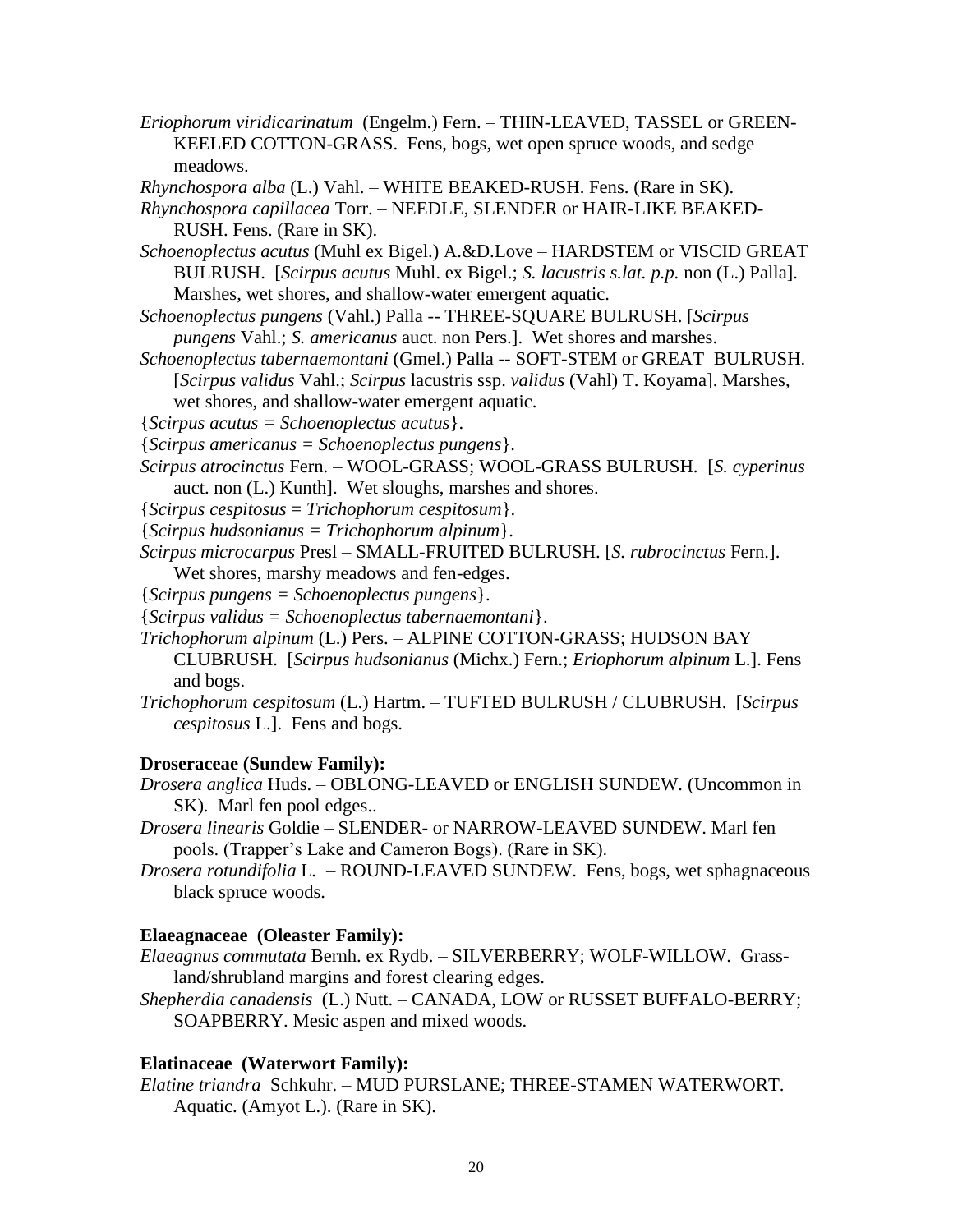### **Empetraceae (Crowberry Family):**

*Empetrum nigrum* L. ssp*. hermaphroditicum* (Lange ex Hag.) Boecher – BLACK CROWBERRY. Black spruce woods and bog edges.

#### **Ericaceae (Heath Family):**

- *Andromeda polifolia* L. *–* BOG-ROSEMARY*.* Fens, bogs and wet black spruce woods. *Arctostaphylos uva-ursi* (L.) Spreng. – COMMON or RED BEARBERRY; KINNI-
	- KINICK. Dry-fresh, often sandy, open, pine, aspen or mixed woods.
- *Chamaedaphne calyculata* (L.) Moench LEATHER-LEAF; CASSANDRA. Bogs and wet black spruce woods.
- *Gaultheria hispidula* (L.) Muhl. ex Bigel. CREEPING SNOWBERRY. Moist-wet, mossy, spruce woods and bog-edges.
- *Kalmia polifolia* Wang. PALE or NORTHERN BOG-LAUREL; SWAMP LAUREL. Bogs and wet open black spruce woods.
- *Ledum groenlandicum* Oeder GREENLAND, COMMON or RUSTY LABRADOR-TEA. [*L. palustre* L. var. *latifolium* Jacq.) Michx.]. Wet spruce woods and bogs.
- {*Oxycoccus microcarpus = Vaccinium oxycoccos* L. var. *oxycoccos*}.
- {*Oxycoccus quadripetalus = Vaccinium oxycoccos* L. var. *intermedium*}.
- *Vaccinium cespitosum* Michx. *--* DWARF BILBERRY / BLUEBERRY. Sandy pine woods.
- *Vaccinium myrtilloides* Michx. CANADA, VELVET-LEAF, MYRTLE BLUEBERRY. [*V. angustifolium* Ait. var. *myrtilloides* (Michx.) House]. Open, dry-mesic, mixed and pine woods and clearings.
- *Vaccinium oxycoccos* L. var. *oxycoccos* SMALL BOG or SWAMP CRANBERRY. [*V. microcarpus* (Turcz. ex Rupr..) Schmal. ex Busch; *Oxycoccus microcarpus* Turcz. ex Rupr.]. Sphagnum bogs.
- *Vaccinium oxycoccos* L. var. *intermedium* Gray SMALL BOG or SWAMP CRANBERRY. [*V. o.* var. *ovaliifolium* Michx.; *Oxycoccus quadripetalus* Gilib.; *O. intermedius* (Gray) Rydb.; *O. palustris* Pers.; *O. ovalifolius* (Michx.) Pors.]. Sphagnum bogs
- *Vaccinium vitis-idaea* L. ssp. *minus* (Lodd.) Hult. LINGON-BERRY; DRY-GROUND, BOG, MOUNTAIN, NORTHERN MOUNTAIN, ALPINE or LOW-BUSH CRAN-BERRY; COW-BERRY; FOX-BERRY. Fresh-moist aspen, mixed and coniferous woods.

#### **Fabaceae (=Leguminosae) (Legume, Pea Or Bean Family):**

- *Astragalus adsurgens* Pall. ssp*. robustior* (Hook.) Welsh PURPLE, ASCENDING, STANDING, GROOVED, or PRAIRIE MILK-VETCH. [*A. striatus* Nutt.]. Dryfresh grassland, open aspen woods and clearings.
- *Astragalus agrestis* Dougl. ex G.Don PURPLE or FIELD MILK-VETCH; COCK'S-HEAD. [*A. goniatus* Nutt.; *A. dasyglottis* Fisch. ex DC.; *A. danicus* Retz. var. *dasyglottis* (Fisch. ex DC.) Boiv.; *A. hypoglottis* Hook. var. *robustus* Hook.]. Mesicmoist grassland.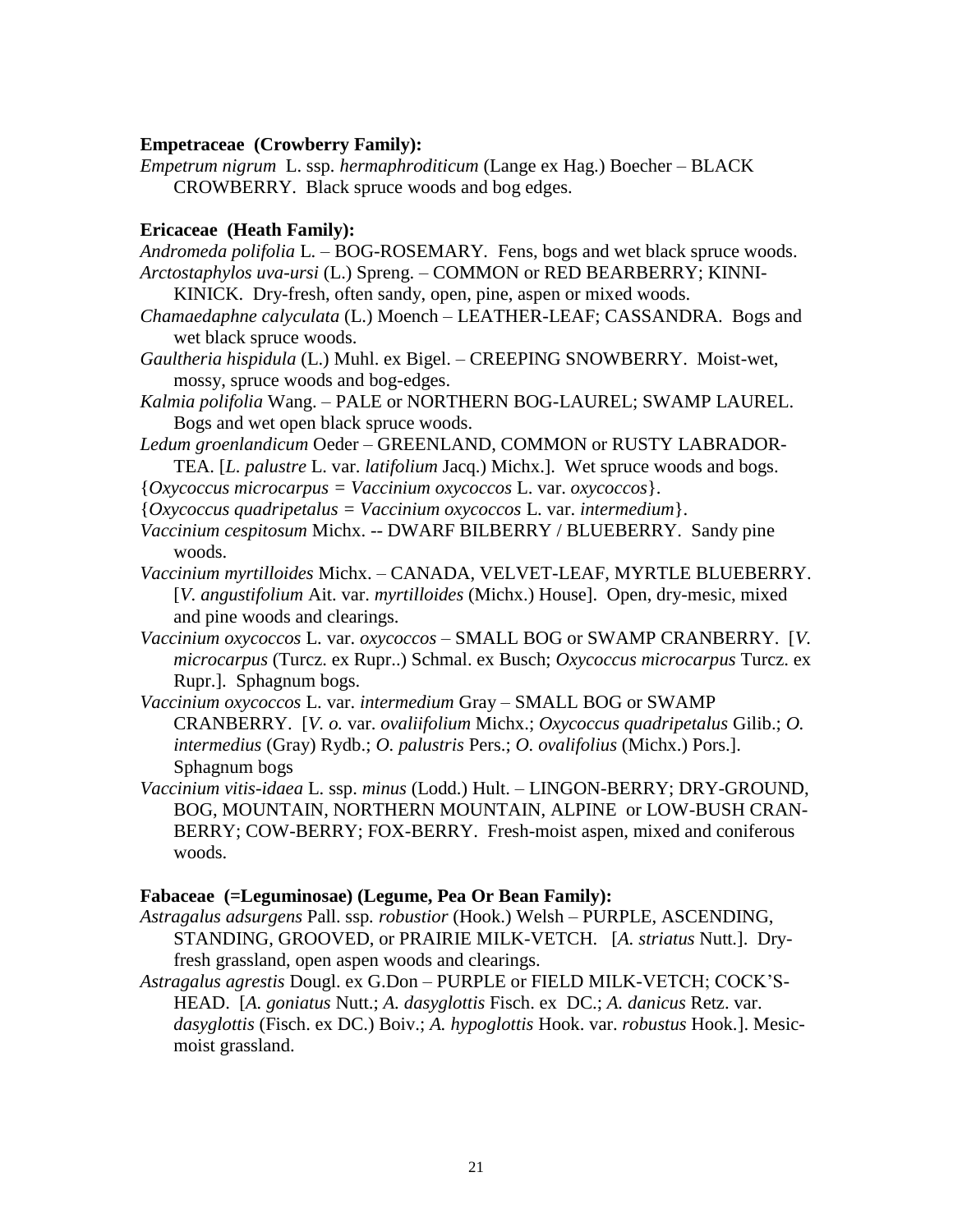- *Astragalus americanus* (Hook.) M.E. Jones AMERICAN MILK-VETCH / RATTLE-POD. [*A. frigidus* (L.) Gray var. *americanus* (Hook.) s.Wats.]. Mesic-moist mixed woods.
- *Astragalus canadensis* L. CANADIAN MILK-VETCH. Open aspen woods, clearings, and shrubby grassland edges.
- *Astragalus crassicarpus* Nutt. *–* GROUND-PLUM; GROUND-PLUM MILK-VETCH; INDIAN-PEA; BUFFALO-BEAN. Moist grassland depressions and open aspen woods (in s park).
- *Astragalus eucosmus* B.L. Robins. ELEGANT MILK-VETCH. Open mesic shores and meadows.
- *Caragana arborescens* Lam. SIBERIAN PEA-SHRUB; COMMON CARAGANA. In ± disturbed shrubland and open woods. (Introd.).
- *Dalea purpurea* Vent. PURPLE PRAIRIE-CLOVER. [*Petalostemon purpureum*  (Vent.) Rydb.]. Grassland (in s park).
- *Glycyrrhiza lepidota* Pursh AMERICAN or WILD LICORICE. Moist, open shores, prairie depressions, shrublands, and wet meadows (in s park).
- *Hedysarum alpinum* L. ssp. *americanum* (Michx.) Fedsch.– AMERICAN or ALPINE HEDYSARUM / SWEET-VETCH / SWEET-BROOM. [*H. americanum* (Michx.) Britt.]. Mesic, often sandy/gravelly, open aspen or mixed woods.
- *Lathyrus ochroleucus* Hook. CREAM-COLORED VETCHLING / PEAVINE*.* Mesic, open, aspen and mixed woods.
- *Lathyrus venosus* Muhl. ex Willd. VEINY or BUSH VETCHLING / PEAVINE. [*L. v*. var. *intonus* Butt.& St.John]. Mesic-moist aspen and mixed woods.
- *Medicago lupulina* L. BLACK MEDICK. Moist, open disturbed sites, often humanimpacted shores. (Introd.).
- *Medicago sativa* L. ssp *sativa –* ALFALFA; LUCERNE. Fresh-mesic, open, disturbed sites. (Introd.).
- *Medicago sativa* L. ssp. *falcata* (L.) Arc. YELLOW ALFALFA / LUCERNE. [*M. falcata* L.]. Fresh-mesic, open, disturbed sites. (Introd.).
- *Melilotus alba* Medic. WHITE SWEET-CLOVER. Fresh-mesic, open, disturbed sites. (Introd.).
- *Melilotus officinalis* (L.) Lam. *–* YELLOW SWEET-CLOVER. Fresh-mesic, open, disturbed sites. (Introd.).
- *Oxytropis deflexa* (Pallas) DC. var*. sericea* T.&G. *–* REFLEXED, PENDENT-POD or DROP-POD LOCOWEED. Moist grassland, shrubland and open aspen woods.
- *Oxytropis monticola* Gray LATE YELLOW or SLENDER LOCO-WEED. [*O. campestris* (L.) DC. var. *gracilis* (A.Nels.) Barn.; *O. gracilis* (A.Nels.) Schum.]. Mesic-moist grassland, open aspen woods and clearings.
- *Pediomelum esculentum* (Pursh) Rydb. INDIAN BREADROOT; BREADROOT SCURF-PEA; PRAIRIE TURNIP. [*Psoralea esculenta* Pursh]. Grassland (in s park).
- {*Petalostemon purpurea = Dalea purpurea*}.
- {*Psoralea esculenta = Pediomelum esculentum*}.
- *Trifolium hybridum* L. ALSIKE CLOVER. Open disturbed sites. (Introd.).
- *Trifolium pratense* L. RED CLOVER. Open disturbed sites, often roadsides. (Introd.).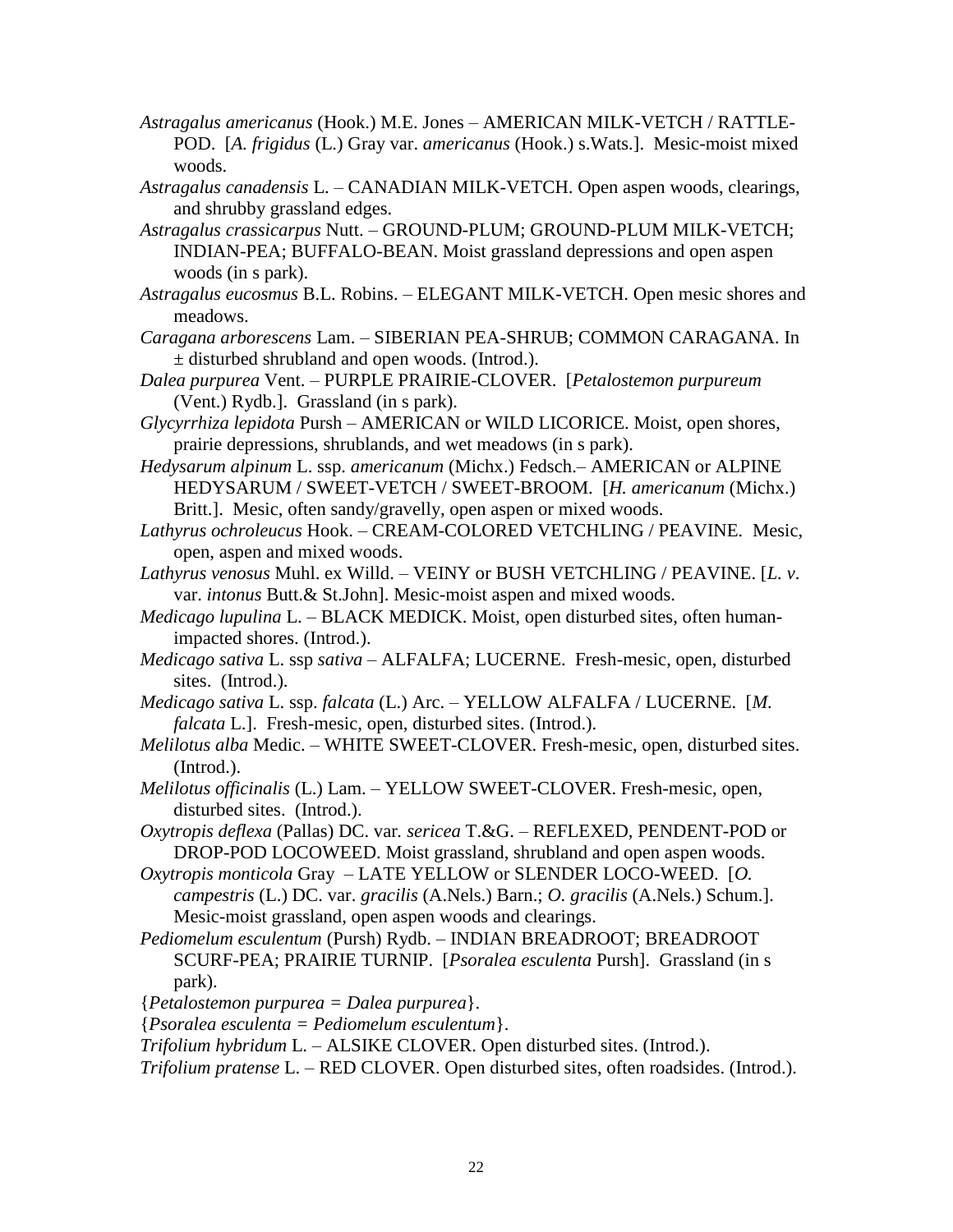- *Trifolium repens* L. *–* WHITE, DUTCH or LADINO CLOVER. Open and semi-open disturbed sites. (Introd.).
- *Vicia americana* Muhl. ex Willd. ssp*. americana –* AMERICAN VETCH. [*V. a.* var. *truncata* (Nutt.) Brewer]. Dry-fresh, open, aspen and mixed woods, and shrublands.

## **Fumariaceae (Fumitory Family):**

- *Corydalis aurea* Willd. *–* GOLDEN CORYDALIS; SCRAMBLED-EGGS**.** Fresh-moist, open, aspen and mixed woods, clearings, and open shores.
- *Corydalis sempervirens* (L.) Pers. PINK or PALE CORYDALIS; ROCK-HARLE-QUIN. Dryish, often sandy or rocky clearings, and open aspen or pine woods.

## **Gentianaceae (Gentian Family):**

*Gentiana affinis* Griseb. – PRAIRIE, PLEATED or OBLONG-LEAVED GENTIAN.

Moist, often calcareous grassland and meadows (in s park).

{*Gentiana amarella = Gentianella amarella*}.

{*Gentiana crinita* auct. *= Gentianopsis macounii*}.

{*Gentiana macounii = Gentianopsis macounii*}.

- *Gentianella amarella* (L.) Boerner ssp. *acuta* (Michx.) Gillett NORTHERN GENTIAN.[*Gentiana acuta* Michx.; *G. amarella* L. *var. acuta* (Michx.) Herder]. Moist aspen woods, wet meadows and foreset clearings.
- *Gentianopsis macounii* (Holm) Iltis MACOUN'S FRINGED GENTIAN. [*Gentiana macounii* Holm.; *G. crinita* auct. non Froel.; *G. crinita* var. *tonsa* (Lunn.) Boiv.; *Gentianella crinita* (Froel.) G.Don ssp. *macounii* (Holm.) Gillett; *Gentianopsis procera* (Holm) Ma ssp. *macounii* (Holm) Iltis]. Fens and other moist, often calcareous sites.
- *Halenia deflexa* (Sm.) Griseb. *--* AMERICAN SPURRED GENTIAN. Moist, open woods and clearings.
- *Lomatogonium rotatum* (L.) Fries ex Fern. MARSH FELWORT. Moist-wet, alkaline/saline meadows and fens. (Rare in SK). **V?**

## **Geraniaceae (Geranium Family):**

- *Geranium bicknellii* Britt. *–* BICKNELL'S WILD GERANIUM; NORTHERN CRANESBILL. Fresh-mesic aspen woods and clearings. **V?**
- *Geranium carolinianum* L. var. *sphaerospermum* (Fern.) *–* CAROLINA CRANESBILL / GERANIUM. (Rare in SK). Clearings on aspen woods.

### **Grossulariaceae (Currant Family):**

- *Ribes americanum* P.Mill*. –* WILD or AMERICAN BLACK CURRANT. Mesic-moist aspen and mixed woods.
- *Ribes glandulosum* Grauer *–* SKUNK CURRANT. Moist-wet woods.
- *Ribes hudsonianum* Richards. *–* NORTHERN BLACK CURRANT; HUDSON BAY CURRANT. Moist-wet mixed and spruce woods
- *Ribes lacustre* (Pers.) Poir. BRISTLY, PRICKLY, or SWAMP BLACK CURRANT / GOOSEBERRY. Moist-wet mixed and spruce woods.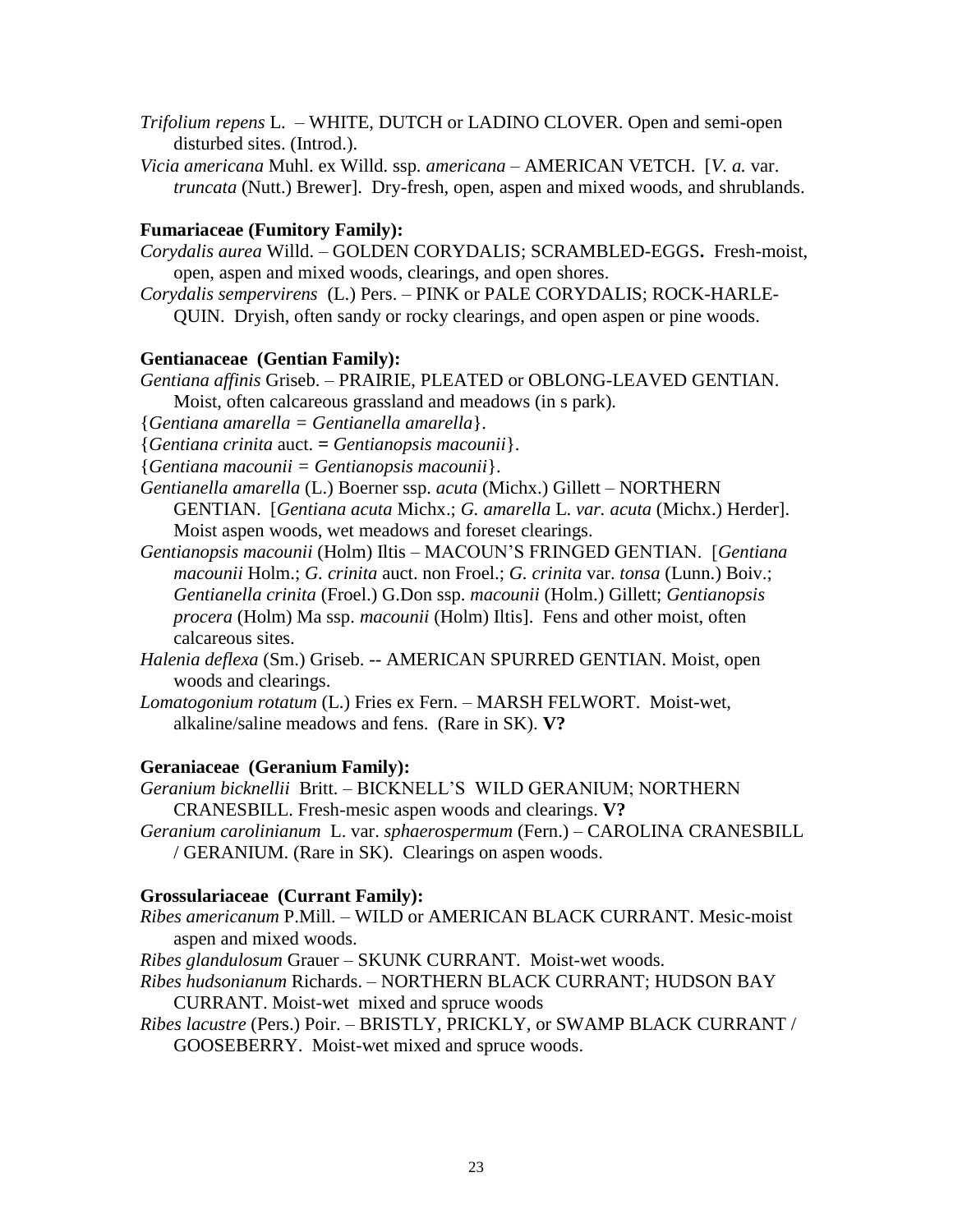- *Ribes oxyacanthoides* L. CANADA or NORTHERN GOOSE-BERRY. [*R. o*. var. *saxosum* (Hook.) Coville; *R. hirtellum* Michx.; *R. setosum* Lindl.]. Dry-mesic aspen and mixed woods.
- *Ribes triste* Pallas SWAMP, WILD or AMERICAN RED CURRANT. [*R. rubrum* L. var. *propinquum* (Turcz.) Trautv.& Mey.]. Moist aspen and mixed woods.

## **Haloragaceae (Water-Milfoil Family):**

*Myriophyllum sibiricum* Komar. – SIBERIAN or AMERICAN SPIKED WATER-MILFOIL.[*M. exalbescens* Fern.; *M. spicatum* L. var. *exalbescens* (Fern.) Jeps.]. Submersed aquatic.

### **Hippuridaceae (Mare's-Tail Family):**

*Hippuris vulgaris* L. – COMMON MARE'S-TAIL. Emergent aquatic; shore marshes.

### **Hydrocharitaceae (Frog's-Bit Family:**

*Elodea canadensis* Michx. – CANADA WATERWEED. Submersed aquatic. (Rare in SK).

### **Hydrophyllaceae (Water-Leaf Family):**

*Phacelia franklinii* (R.Br.) Gray – FRANKLIN'S SCORPION-WEED / PHACELIA. Sandy open clearings and disturbed sites.

### **Iridaceae (Iris Family):**

*Sisyrinchium montanum* Greene – COMMON, MOUNTAIN or STRICT BLUE-EYED-GRASS. [*S. bermudiana* auct. non L.].Grassland and grassy forest clearings. *Sisyrinchium mucronatum* Michx*.* – MUCRONATE or NEEDLE-TIP BLUE-EYED-

## **Juncaceae (Rush Family):**

- *Juncus alpinoarticulatus* Chaix -- ALPINE RUSH; NORTHERN GREEN RUSH**.** [*J. alpinus* Vill. var. *fuscescens* Fern.; *J. alpinus* var*. rariflorus* Hartm.]. Fens, wet meadows and shores.
- *Juncus balticus* Willd. -- BALTIC or WIRE RUSH. [*J. b.* var*. littoralis* Engelm.; *J. b.* var. *montanus* Engelm.**;** *J. arcticus* Willd. var. *littoralis* (Engelm.) Boiv.; *J. arcticus* Willd. var. *balticus* (Willd.) Traut.; *J. a.* var. *montanus* (Engelm.) Welsh]. Wet meadows, shores, and other wet open sites.
- *Juncus brevicaudatus* (Engelm.) Fern. -- SHORT-TAILED or NARROW-PANICLED RUSH. Wet shores, springs, and marshy depressions.
- *Juncus bufonius* L. -- TOAD or SEASIDE RUSH. Shores and other wet, often disturbed sites.
- *Juncus dudleyi* Wieg. -- DUDLEY'S RUSH. [*J. tenuis* Willd. var. *dudleyi* (Wieg.) Herm.]. Moist-wet sites.

*Juncus longistylis* Torr. -- LONG-STYLED RUSH. Wet meadows and shores.

- *Juncus nodosus* L. -- KNOTTED or JOINTED RUSH. Wet shores and depressions.
- *Juncus stygius* L. ssp*. americanus* (Buch.) Hult. -- AMERICAN BOG or MOOR RUSH.
	- Wet, often alkaline bogs and fens. (Rare in SK).

GRASS. [*S. intermedium* Bickn.. Grassland and grassy forest clearings.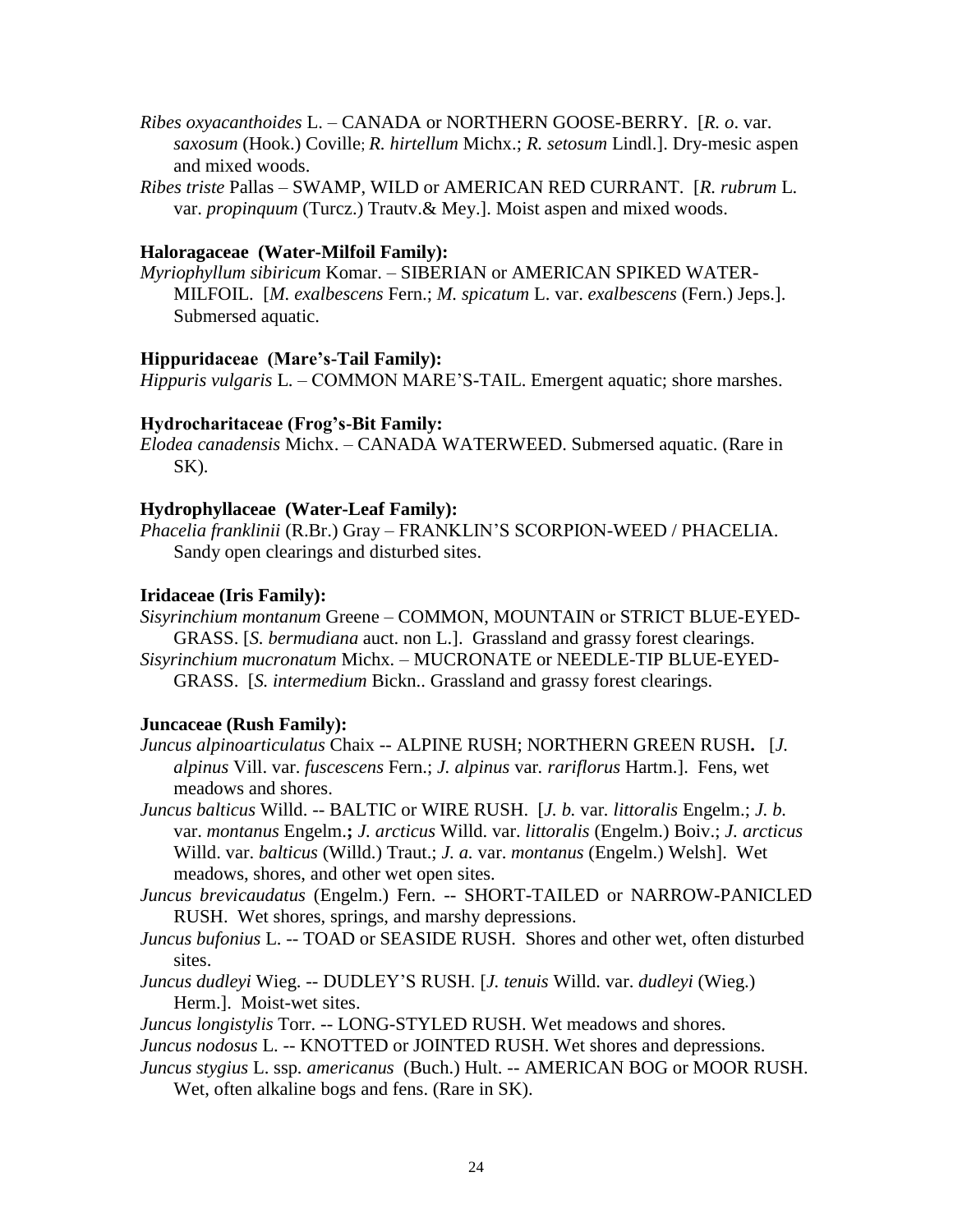- *Juncus tenuis* Willd. SLENDER, PATH, or POVERTY RUSH. [*J. t.* var. *multicornis* E.Mey.; *J. macer* S.F.Gray]. Moist-wet sites.
- *Juncus vaseyi* Engelm. VASEY'S or BIG-HEADED RUSH. Moist-wet meadows and shores.
- *Luzula multiflora* (Retz.) Lej. var. *multiflora* -- MANY-FLOWERED WOOD-RUSH. [*L. campestris* (L.) DC. var*. multiflora* (Retz.) Buch.]. Mesic-moist mixed and spruce woods. (Rare in SK).
- *Luzula parviflora* (Ehrh.) Desv. var. *melanocarpa* (Michx.) Buch. -- SMALL-FLOWERED WOOD-RUSH. [*L. melanocarpa* (Michx.) Desv.]. Mesic-moist coniferous and mixed woods.

## **Juncaginaceae (Arrow-Grass Family):**

- *Triglochin maritimum* L. -- SEASIDE or SHORE ARROW-GRASS; POD-GRASS. [*T. concinnum* Davy*; T. concinnum* var*. debile* (M.E. Jones) Howell]. Fens, alkaline/saline shores and marshy meadows.
- *Triglochin palustre* L. MARSH or SLENDER ARROW-GRASS. Fens and alkaline/saline shores.

### **Lamiaceae (=Labiatae) (Mint Family):**

- *Agastache foeniculum* (Pursh) Kuntze GIANT-HYSSOP; BLUE, FRAGRANT or FENNEL GIANT-HYSSOP. Open aspen, coniferous or mixed woods.
- *Dracocephalum parviflorum* Nutt. AMERICAN DRAGONHEAD. [*Moldavica parviflorum* (Nutt.) Britt.]. Grassland, forest openings, and open disturbed sites.
- *Galeopsis tetrahit* L. *–* COMMON HEMP-NETTLE. [*G. bifida* Boenn.]. Moist, ± open, disturbed sites. (Introd.).
- *Glechoma hederacea* L. GROUND-IVY; CREEPING CHARLIE. Mesic-moist, disturbed, open or wooded sites. (Introd.).
- *Lycopus uniflorus* Michx. *–* NORTHERN or ONE-FLOWERED WATER-HOREHOUND. Shores and other wet places.
- *Mentha arvensis* L. *–* FIELD MINT; AMERICAN WILD MINT; CANADA MINT. [*M. a.* var *villosa* (Benth.) Stew.]. Moist-wet shores, meadows, and forest depressions.
- *Monarda fistulosa* L. var. *menthifolia* (Grah.) Fern. WILD BERGAMOT; HORSE-MINT; BEEBALM; MINT-OF-BEEBALM. [*M. menthifolia* Grah.]. Grassland, open shrublands, and forest clearings (in s park).
- *Physostegia ledinghamii* (Boivin) Cantino LEDINGHAM'S FALSE DRAGONHEAD. [*P. virginiana* (L.) Benth. var. *ledinghamii* Boiv.; *P. parviflora* auct. non Nutt.; *Dracocephalum nuttallii* auct. non Britt.]. Moist woods and wooded shores. **V?**
- *Scutellaria epilobiifolia* A.Hamilt. MARSH, COMMON or HOODED SKULLCAP*.*  [*S. galericulata* L. var*. epilobiifolia* (Ham.) Jord.]. Moist-wet shores, marshy meadows, and wet forest depressions.
- *Stachys pilosa* Nutt. MARSH HEDGE-NETTLE; WOUNDWORT; MARSH BETONY. [*S. palustris* L. var. *pilosa* (Nutt.) Fern.]. Moist-wet, ± open shores and slough edges.

### **Lemnaceae (Duckweed Family):**

*Lemna minor* L. – LESSER or COMMON DUCKWEED*.* Floating aquatic.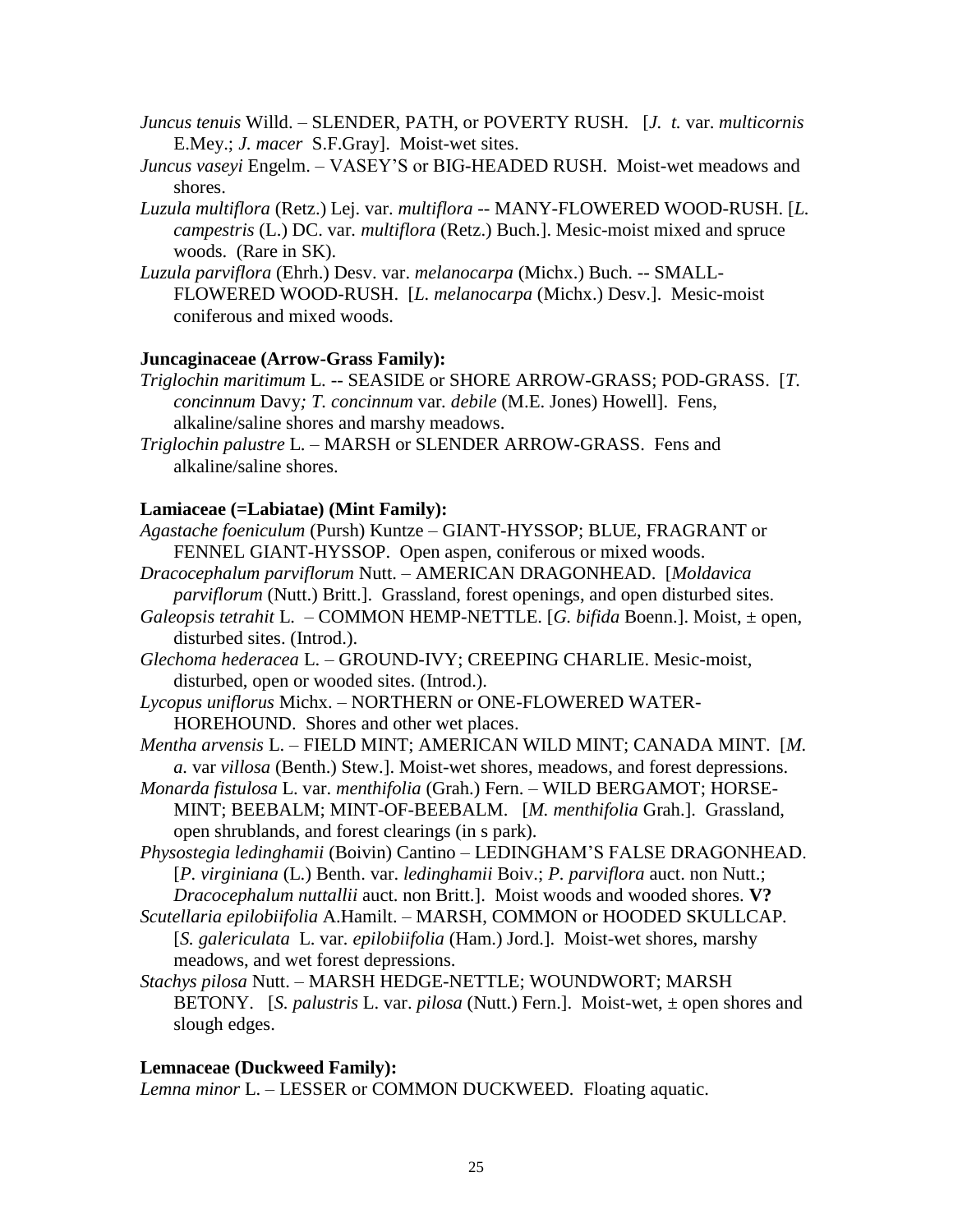*Lemna trisulca* L. – IVY-LEAVED, IVY, OR STAR DUCKWEED. Floating aquatic*.*

- *Lemna turionifera* Landolt TURION DUCKWEED. [*L. minor* auct. s.lat. non L.]. Floating aquatic.
- *Spirodela polyrrhiza* (L.) Schleid. LARGER DUCKWEED; COMMON DUCK'S-MEAT. Floating aquatic.

# **Lentibulariaceae (Bladderwort Family):**

- *Pinguicula vulgaris* L. COMMON BUTTERWORT. [*Pinguicula macroceras* auct. non Link]. (Rare in SK). Fens.
- *Utricularia intermedia* Hayne FLAT-LEAVED BLADDERWORT. Submersed aquatic in bog/fen pools and marshy shores.
- *Utricularia macrorhiza* Le Conte -- GREATER BLADDERWORT.[*U. vulgaris* auct. p.p. non L.; *U. v.* var*. americana* Gray]. Submersed aquatics.
- *Utricularia minor* L. LESSER or SMALL BLADDERWORT. Submersed shallow water aquatic of marshes and shores. **V?**

# **Liliaceae (Lily Family):**

*Allium stellatum* Nutt. – PINK-FLOWERED or WILD ONION. Grassland (in s park). *Disporum trachycarpum* (S.Wats.) Benth. & Hook. – ROUGH-FRUITED FAIRY BELLS; WART-BERRY. Fresh-mesic aspen and mixed woods.

- *Lilium philadelphicum* L. var*. andinum* (Nutt.) Ker. WESTERN RED WOOD LILY; PRAIRIE LILY. [*L. montanum* A. Nels.; *L. umbellatum* Pursh]. Moist grassland, open aspen woods, and forest clearings.
- *Maianthemum canadense* Desf.. TWO-LEAVED SOLOMON'S-SEAL; WILD or FALSE LILY-OF-THE-VALLEY. [*M. c.* var. *interius* Fern.]. Mesic aspen and mixed woods.

*Maianthemum stellatum* (L.) Link *--* STAR-FLOWERED SOLOMON'S-SEAL. [*Smilacina stellata* (L.) Desf.]. Fresh-mesic aspen and mixed woods; moist prairie. *Maianthemum trifolium* (L.) Sloboda -- THREE-LEAVED SOLOMON'S-SEAL.

[*Smilacina trifolia* (L.) Desf.]. Bogs and wet, sphagnaceous, black spruce woods. {*Smilacina stellata* = *Maianthemum stellatum*}.

- {*Smilacina trifolia = Maianthemum trifolium*}.
- *Streptopus amplexifolius* (L.) DC. CLASPING TWISTED-STALK. [*S. amplexifolius*  var. *americanus* Schultes]. Moist mixed and spruce woods. **V?**

{*Tofieldia glutinosa = Triantha glutinosa*}.

- *Triantha glutinosa* (Michx.) Baker STICKY FALSE-ASPHODEL. [*Tofieldia glutinosa* (Michx.) Pers.]. Fens, calcareous marshes and shores.
- *Zygadenus elegans* Pursh WHITE or SMOOTH CAMAS; MOUNTAIN DEATH-CAMAS. [*Z. e.* var. *glaucus* (Nutt.) Cronq.]. Mesic-moist grassland, meadows, and forest clearings.

# **Linaceae (Flax Family):**

*Linum lewisii* Pursh *–* LEWIS' WILD BLUE FLAX. [*L. perenne* L. var. *lewisii* (Pursh) Eaton & Standl.]. Grassland (in s park).

# **Lobeliaceae (Lobelia Family):**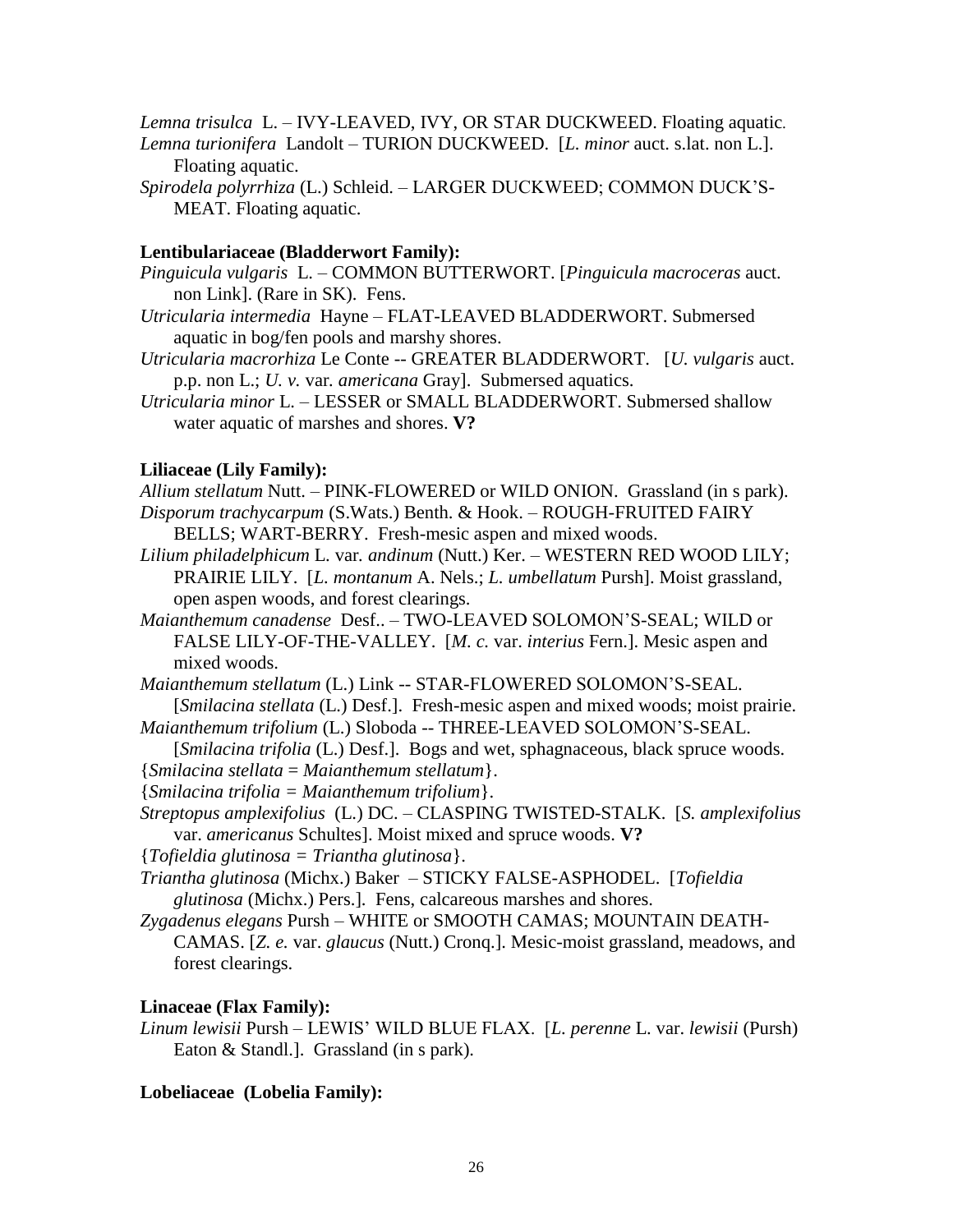*Lobelia kalmii* L. – KALM'S, BROOK or BOG LOBELIA. [*L. strictiflora* (Rydb.) Lun.]. Fens and wet-drying, alkaline/saline seepages.

# **Malvaceae (Mallow Family):**

*Sphaeralcea coccinea* (Nutt.) Rydb. *–* SCARLET MALLOW / GLOBE-MALLOW; RED FALSE MALLOW. [*Malvastrum coccineum* (Nutt.) Gray]. Dry grassland (in s park).

# **Menyanthaceae (Buck-Bean Family):**

*Menyanthes trifoliata* L. – BUCK-BEAN; BOG-BEAN; MARSH-CLOVER; BOG-HOP. Bogs, fens, and very wet black spruce woods.

# **Monotropaceae (Indian-Pipe Family):**

*Monotropa uniflora* L. – INDIAN-PIPE; ONE-FLOWERED INDIAN-PIPE. Moist coniferous and mixed woods.

# **Najadaceae (Naiad or Water-Nymph Family):**

*Najas flexilis* (Willd.) Rostk. & Schmidt – SLENDER NAIAD; WAVY WATER-NYMPH. Submersed aquatic. (Rare in SK).

# **Nymphaeaceae (Water-Lily Family):**

- *Nuphar lutea* (L.) Sm. ssp*. variegata* (Dur.) E.O.Beal YELLOW POND-LILY; BULLHEAD LILY; COW-LILY. [*N. variegatum* Dur.]. Floating-leaved aquatic.
- *Nymphaea tetragona* Georgi SMALL WHITE or PYGMY WATER-LILY. [*N. t.* var*. leibergii* (Morong) Boiv.; *N. t.* ssp*. leibergii* (Morong) Pors.; *N. leibergii* Morong]. Floating-leaved aquatic. (Kapesiwin L.). (Rare in SK).

# **Onagraceae (=Oenotheraceae) (Evening-Primrose Family):**

*Chamerion angustifolium* (L.) Holub. *–* FIREWEED; GREAT WILLOW-HERB*.*  [*Epilobium angustifolium* L.; *E. a*. ssp. *circumvagum* Mosq.; *E. a.* var*. intermedium*  (Lange) Fern.]. Mesic-moist aspen and mixed woods, and clearings, especially numerous after burns.

*Circaea alpina* L. *–* SMALL ENCHANTER'S-NIGHTSHADE. Moist-wet forest sites, springs, and marsh edges.

{*Epilobium angustifolium = Chamerion angustifolium*}.

- *Epilobium ciliatum* Raf. ssp*. ciliatum –* NORTHERN WILLOW-HERB*.* [*E. glandulosum* Lehm. var. *adenocaulon* (Haussk.) Fern.]. Wet shores, forest depressions, marshes and springs.
- *Epilobium ciliatum* Raf. ssp*. glandulosum* (Lehm.) Hoch & Raven GLANDULAR or NORTHERN WILLOW-HERB. [*E. glandulosum* Lehm.; *E. halleanum* Haussk.]. Wet shores, forest depressions, marshes and springs. **V?**
- *Epilobium leptophyllum* Raf. NARROW-LEAVED, BOG, or MARSH WILLOW-HERB. [*E. palustre* L. var. *gracile* (Farw.) Dorn.; *E. p*. var. *sabulonense* (Fern.) Boiv.]. Wet meadows, fens, bogs, marshy shores, and forest depressions.
- *Epilobium palustre* L. MARSH WILLOW-HERB. [*E. lineare* Muhl.]. Wet meadows, fens, bogs, marshy shores, and wet forest depressions. **V?**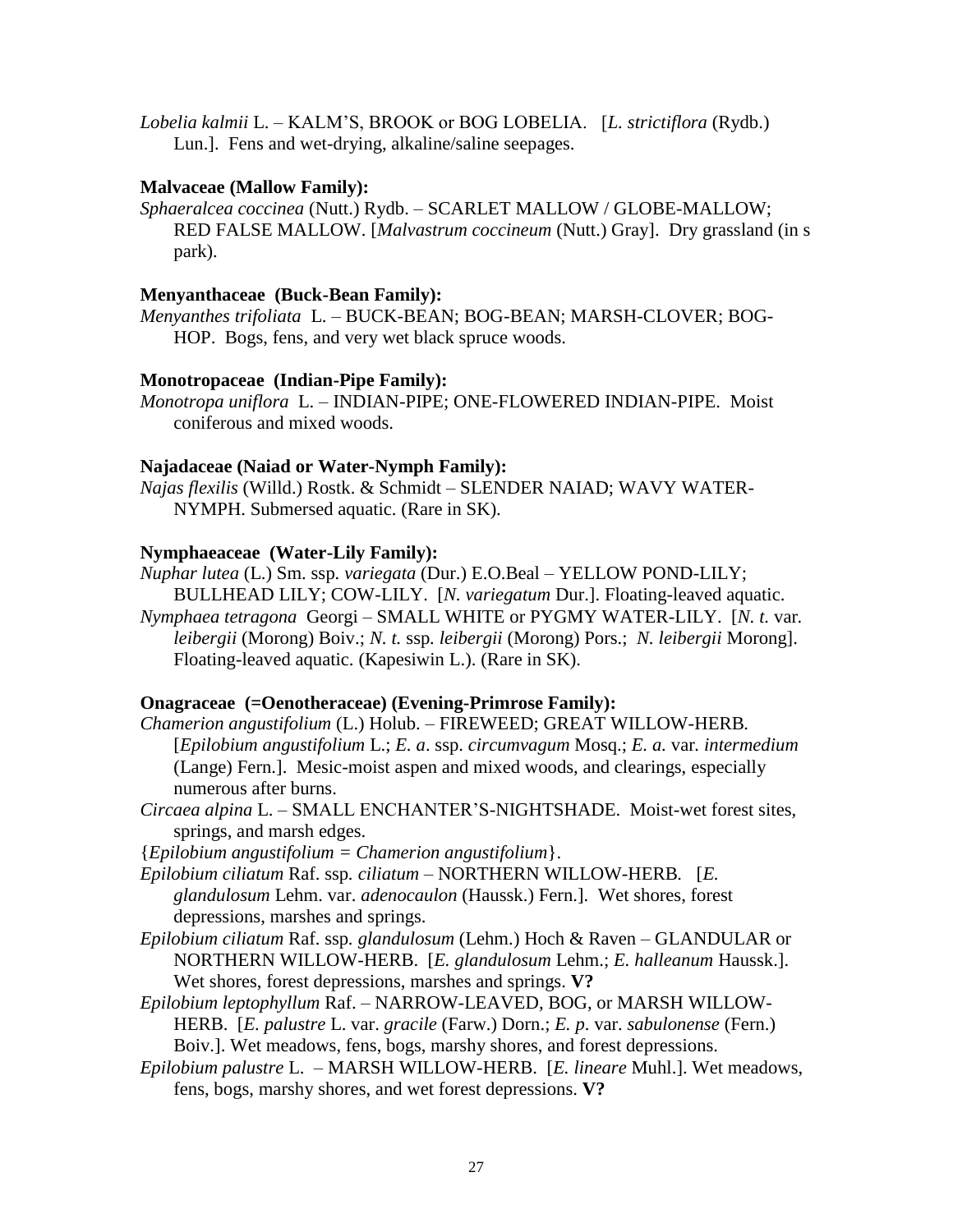### **Orchidaceae (Orchid Family):**

- *Amerorchis rotundifolia* (Banks ex Pursh) Hult. ROUND-LEAVED ORCHID / ORCHIS. [*Orchis rotundifolia* Banks ex Pursh]. Wet spruce woods and bogs.
- *Calypso bulbosa* (L.) Oakes var. *americana* (R.Br.) Luer VENUS' SLIPPER; FAIRY SLIPPER; CALYPSO ORCHID. Moist spruce and mixed woods. (Rare in SK).
- *Coeloglossum viride* (L.) Hartm. var. *virescens* (Muhl. ex Willd.) Luer BRACTED or LONG-BRACTED ORCHID; FROG-ORCHID. [*C. v.* ssp*. bracteatum* (Muhl ex Willd.) Hult.; *Habenaria viridis* (L.) R.Br. ex Ait. var. *bracteata* (Muhl. ex Willd.) Reichb. ex Gray]. Moist-wet meadows, shrub-thickets, and open woods.
- *Corallorrhiza maculata* (Raf.) Raf. *–* SPOTTED CORALROOT. Mesic-moist mixed and spruce woods.
- *Corallorrhiza striata* L. STRIPED or HOODED CORALROOT. Mesic-moist mixed and spruce woods. (Rare in SK).
- *Corallorrhiza trifida* Chat. EARLY, PALE or YELLOW CORALROOT. Mesic-moist mixed and spruce woods.
- *Cypripedium parviflorum* Salisb*.* var. *makasin* (Farw.) Shev*.*  SMALL-FLOWERED YELLOW LADY'S-SLIPPER. [*C. parviflorum* s.str. auct. non Salisb.; *C.*. *calceolus*  L. var*. parviflorum* auct. non (Salisb.) Fern.]. Moist-wet bog/fen edges, shores, and open spruce woods. **V?**
- *Cypripedium parviflorum* Salisb. var*. pubescens* (Willd.) Knight. LARGE-FLOWERED YELLOW LADY'S-SLIPPER. [*C. pubescens* Willd.; *C. calceolus* L. var. *pubescens* (Willd.) Correll]. Moist-wet bog/fen edges, shores, and open spruce woods. (Rare in SK).
- *Cypripedium passerinum* Richards. FRANKLIN'S, NORTHERN, SPARROW'S-EGG or SMALL WHITE LADY'S-SLIPPER. Moist-wet, open, spruce and mixed woods, and shores.
- *Goodyera repens* (L.) R. Br. ex Ait.f. *–* DWARF or LESSER RATTLE-SNAKE PLANTAIN. Moist, mossy, coniferous woods.
- {*Habenaria dilatata = Platanthera dilatata*}.
- {*Habenaria hyperborea = Platanthera hyperborea*}.
- {*Habenaria obtusata = Platanthera obtusata*}.
- {*Habenaria orbiculata* = *Platanthera orbiculata*}.
- {*Habenaria viridis var. bracteata = Coeloglossum viride* var. *virescens*}.
- *Liparis loeselii* (L.) L.C. Rich. BOG, LOESEL'S or YELLOW TWAYBLADE; FEN ORCHID. Bogs and fens. (Cameron Bog, in s park). (Rare in SK).
- *Listera borealis* Morong NORTHERN TWAYBLADE. Moist-wet spruce woods. (Rare in SK).
- *Listera cordata* (L.) R.Br. ex Ait. HEART-LEAVED TWAYBLADE. Moist-wet spruce woods, bogs and fens. (Rare in SK).
- *Malaxis brachypoda* (Gray) Fern. WHITE ADDER'S-MOUTH ORCHID. [*M. monophyllos* (L.) Sw. var. *brachypoda* (A.Gray) Morris & Eames]. Bogs, fens, and very wet black spruce woods. (Rare in SK).
- {*Orchis rotundifolia = Amerorchis rotundifolia*}.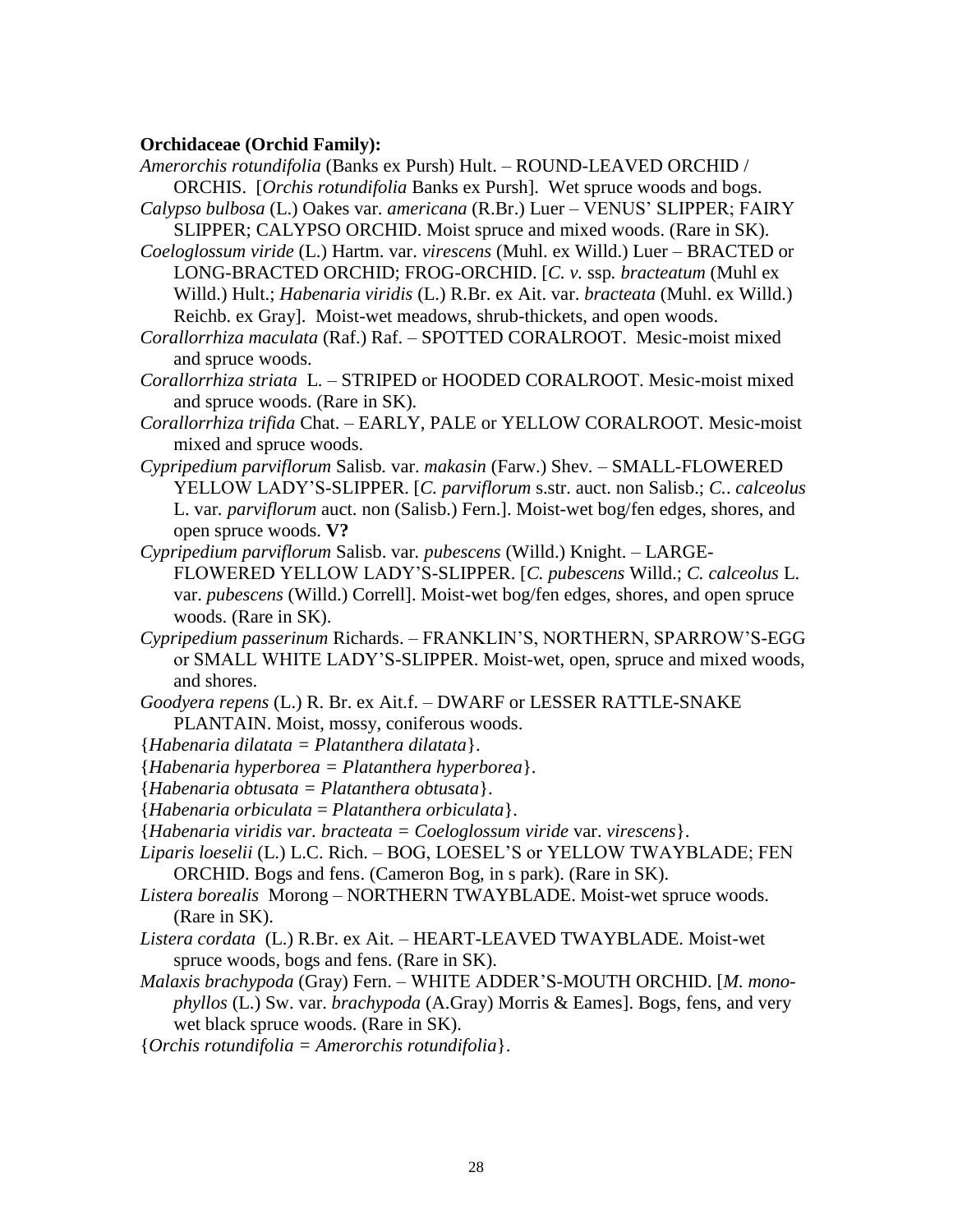*Platanthera dilatata* (Pursh) Lindl. ex Beck *–* TALL WHITE BOG ORCHID; BOG-CANDLE; SCENT-BOTTLE; FRAGRANT ORCHID; WHITE ORCHIS*.*  [*Habenaria dilatata* (Pursh) Hook]. Fens and bogs. (Rare in SK).

*Platanthera hyperborea* (L.) Lindl. *–* NORTHERN GREEN ORCHID; GREEN BOG ORCHID; GREEN-FLOWERED ORCHID*.* [*P. aquilonis* Shev.**;** *P. huronensis*  (Nutt.) Lindl.; *Habenaria hyperborea* (L.) R.Br. ex Ait.f.; *Habenaria huronensis*  (Nutt.) Spreng.]. Bogs, fens, wet spruce woods, shores, and other wet sites.

- *Platanthera obtusata* (Banks ex Pursh) Lindl. BLUNT-LEAVED ORCHID / REIN ORCHID; SMALL NORTHERN BOG ORCHID. [*Habenaria obtusata* (Banks ex Pursh) Richards.]. Moist places in spruce, balsam poplar, and mixed woods.
- *Platanthera orbiculata* (Pursh) Lindl. LARGE ROUND-LEAVED ORCHID. [*Habenaria orbiculata* (Pursh) Torr.]. Moist deciduous, mixed and spruce woods..
- *Spiranthes lacera* (Raf.) Raf. NORTHERN SLENDER LADIES'-TRESSES. [*S. gracilis* auct. non (Bigel.) Beck]. Wet black spruce woods and bogs. (Rare in SK). *Spiranthes romanzoffiana* Cham. – HOODED LADIES'-TRESSES. Bogs, fens, and wet
	- black spruce woods

### **Plantaginaceae (Plantain Family):**

*Plantago major* L. – COMMON PLANTAIN; WHITE-MAN'S-FOOT. Open, dryish, disturbed sites. (Introd.).

### **Poaceae (=Gramineae) (Grass Family):**

- *Achnatherum nelsonii* (Scribn.) Barkw. ssp. *dorei* (Barkw. & Maze) Barkw. -- COLUMBIA or SUBALPINE NEEDLE-GRASS. [*Stipa columbiana* Macoun; *S. nelsonii* Scribn. var. *dorei* (Barkw.& Maze) Dorn; *S. occidentalis* var. *minor* (Vasey) C.L.Hitchc.]. Grassland and shrubland borders (in s park). (Disjunct!).
- *Achnatherum richardsonii* (Link) Barkw. RICHARDSON'S NEEDLE-GRASS.
	- [*Stipa richardsonii* Link]. Dry grassland (in s park). (Disjunct!). (Rare in SK).
- {*X Agroelymus turneri* = *X Elyleymus turneri*}.
- {*X Agrohordeum m*a*counii* = *X Elyhordeum macounii*}.

*Agropyron cristatum* (L.) Gaertn. ssp. *pectinatum* (Bieb.) Tzv. – CRESTED WHEAT-

GRASS. [*A. pectiniforme* R.& S.]. Dry, open, disturbed sites (in s park). (Introd.). {*Agropyron dasystachyum* =*Elymus lanceolatus*}.

{*Agropyron repens* =*Elymus repens*}.

{*Agropyrum riparium* =*Elymus lanceolatus* var*. riparius*}.

{*Agropyron smithii* =*Pascopyrum smithii*}.

{*Agropyron spicatum =Pseudoroegneria spicata*}.

{*Agropyron subsecundum* =*Elymus trachycaulus* ssp*. subsecundus*}.

{*Agropyron trachycaulum =Elymus trachycaulus* ssp. *trachycaulus*}.

- *Agrostis scabra* Willd. *–* ROUGH BENT-GRASS. Moist-wet meadows, open shores, forest depressions and clearings.
- *Agrostis stolonifera* L. REDTOP; CREEPING or SPREADING BENT. [*A. s.* var. *palustris* (Huds.) Farw.; *A. s.* var. *compacta* Hartm.; *A. alba* L. var. *stolonifera* (L.) Sm.]. Moist, open shores and disturbed places.
- *Alopecurus aequalis* Sobol. *–* SHORT-AWNED WATER or MEADOW FOXTAIL. Drying sloughs, mud-flats, and open shores.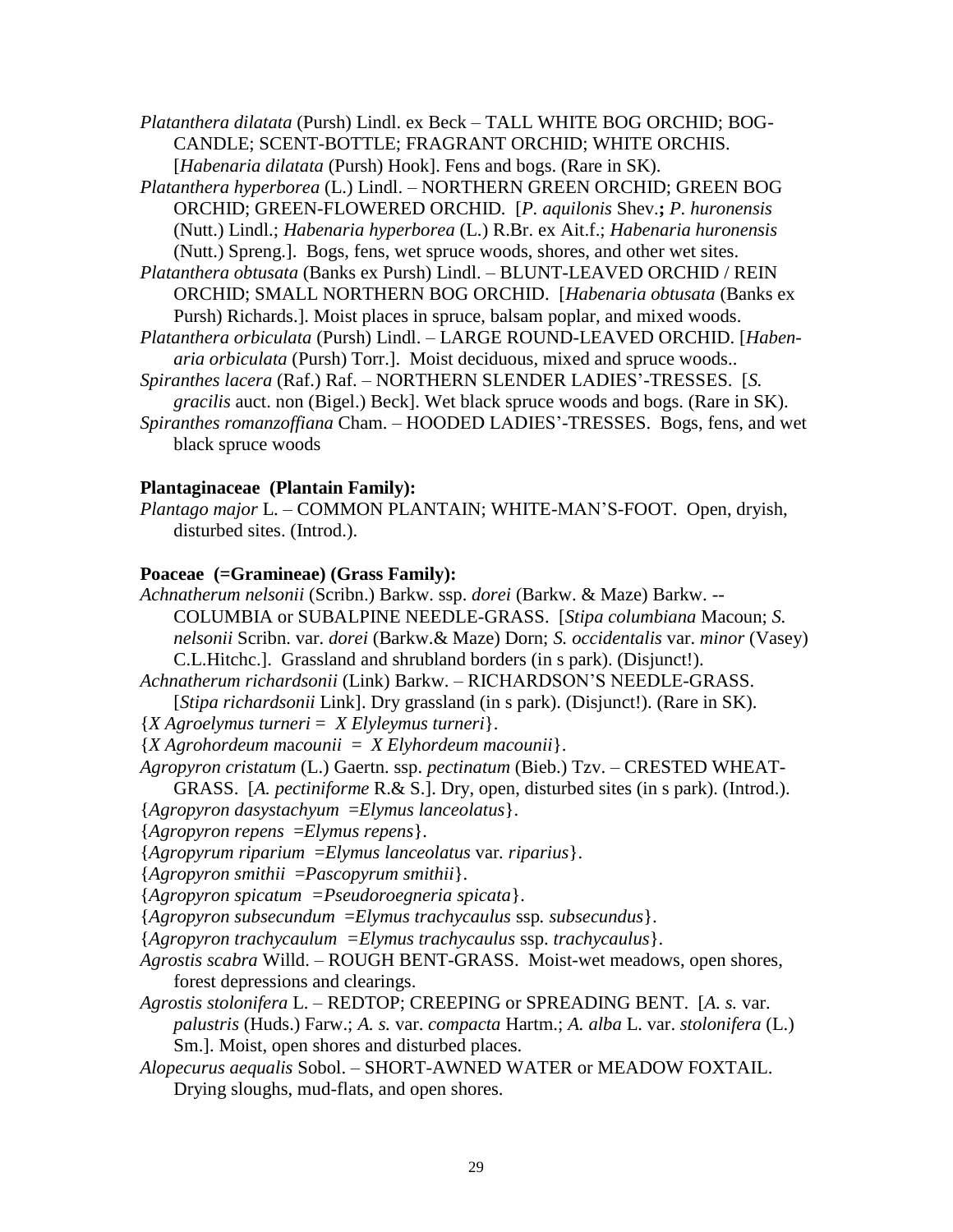- *Beckmannia syzigachne* (Steud.) Fern*. –* AMERICAN SLOUGH GRASS. Open, wet shores, meadows and sloughs.
- *Bouteloua gracilis* (Willd. ex Kunth) Lag. ex Griffiths BLUE GRAMA; EYELASH GRASS. Grasslands (in s park).
- *Bromus ciliatus* L. FRINGED BROME. Mesic aspen and mixed woods, shrubby shores, and shrublands.
- *Bromus inermis* Leyss. ssp*. inermis –* SMOOTH or AWNLESS BROME.Disturbed grasslands, forest clearings, and roadsides. (Introd.; invasive).
- *Bromus inermis* Leyss. ssp*. pumpellianus* (Scribn.) Wagnon. *–* NORTHERN AWNLESS BROME. [*B. pumpellianus* Scribn.]. Moist, open shores, forest clearings, and grasslands.

*Bromus porteri* (Coult.) Nash – NODDING or ANOMALUS BROME. [*B. anomalus*  auct. non Rupr. ex Fourn.]. Open aspen and mixed woods, and grasslands.

- *Bromus tectorum* L. *–* DOWNY CHESS / BROME; CHEAT GRASS. (L. Waskesiu). (Introd.).
- *Calamogrostis canadensis* (Michx.) Beauv. *–* CANADA BLUEJOINT; MARSH REED-GRASS. [*C. c*. var*. macouniana* (Vasey) Stebbins]. Marshy shores, meadows, mesic-wet mixed and coniferous woods.
- *Calamogrostis montanensis* Scribn. ex Vasey PLAINS REED-GRASS. Sandy grassland (in s park).
- *Calamogrostis stricta* (Timm) Koel. ssp*. stricta –* NARROW or SLIM-STEMMED REED-GRASS. [*C. neglecta* (Ehrh.) Gaertn., Mey.& Scherb.]. Sedge meadows, fens, and open moist-wet, mixed and spruce woods.
- *Calamogrostis stricta* (Timm) Koel. spp*. inexpansa* (Gray) C.W.Greene NORTHERN REED-GRASS. [*C. inexpansa* Gray]. Sedge meadows, fens, and marshy shores.
- *Calamovilfa longifolia* (Hook.) Scribn. SAND-GRASS. Sandy grassland (in s park).
- *Cinna latifolia* (Trev. ex Goepp.) Griseb. SLENDER WOOD-GRASS / WOOD-REED. Fresh-mesic, open woods and clearings.
- *Dactylis glomerata* L. ORCHARD GRASS. (Waskesiu, in 1936, nonpersistent). (Introd.).
- *Danthonia intermedia* Vasey TIMBER or INTERMEDIATE OAT-GRASS. Grassland (in s park).
- *Danthonia spicata* (L.) Beauv. ex R.& S. POVERTY OAT-GRASS. Open, sandy, pine, aspen and mixed woods and clearings. **V?**
- *Deschampsia cespitosa* (L.) Beauv. *–* TUFTED HAIR-GRASS. Moist-wet, open, often alkaline shores, sedge meadows, fen-borders, and other wet open sites.
- *X Elyhordeum macounii* (Vasey) Barkw. & Dewey (=*Elymus trachycaulus* X *Hordeum jubatum*). – MACOUN'S WILD-RYE. [*X Agrohordeum m*a*counii* (Vasey) Lepage; *Elymus macounii* Vasey]. Moist, saline/alkaline meadows and flats. (Amyot L.).
- *X Elyleymus turneri* (Lepage) Barkw. & Dewey (=*Elymus lanceolatus* X *Leymus innovatus*). [*X Agroelymus turneri* Lepage]. Moist banks.
- *Elymus canadensis* L. *–* CANADA or NODDING WILD-RYE. Sandy grassland and shores (in s park).
- {*Elymus innovatus* =*Leymus innovatus*}.
- *Elymus lanceolatus* (Scribn. & Sm.) Gould var. *lanceolatus –* NORTHERN WHEAT-GRASS. [*Agropyron dasystachyum* (Hook.) Scribn.& Sm.]. Grassland (in s park).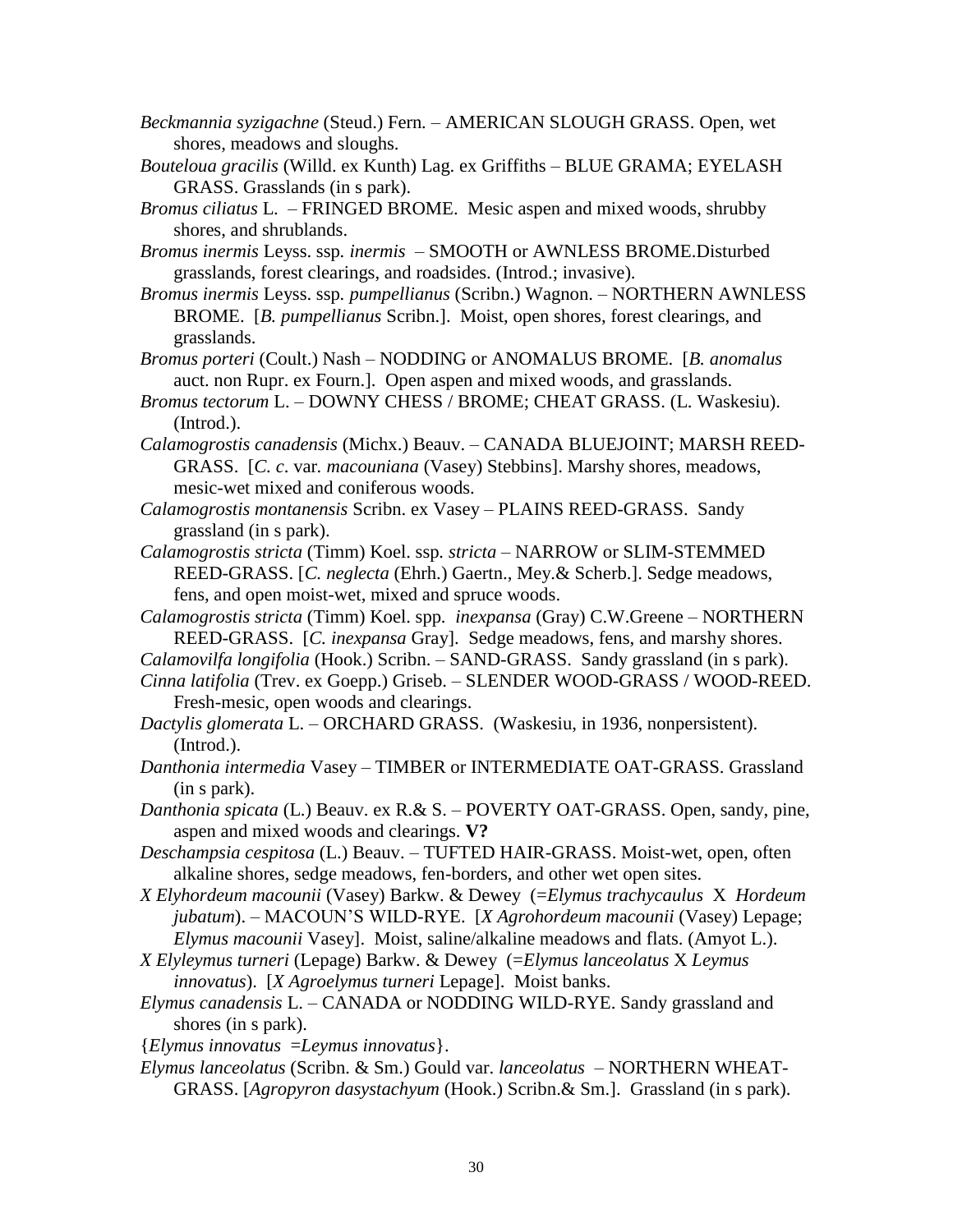- *Elymus lanceolatus* (Scribn.& Sm.) Gould var*. riparius* (Scribn. & Sm.) Dorn -- STREAMBANK WHEAT-GRASS. [*Agropyrum riparium* Scribn.& Sm.; *A. dasystachyum* (Hook.) Scribn.& Sm. var. *riparium* (Scribn.& Sm.) Bowden]. Grassland (in s park).
- *Elymus repens* (L.) Gould *–* QUACK GRASS; COUCH GRASS. [*Agropyron repens* (L.) Beauv.]. Dry, open, disturbed sites. (Introd.).
- *Elymus trachycaulus* (Link) Gould & Shin. ssp*. trachycaulus –* SLENDER or WESTERN WHEATGRASS. [*Agropyron trachycaulum* (Link) Malte ex Lewis; *A. t.* var. *novae-angliae* (Scribn.) Fern.]. Dry, open woods, shores, and prairie edges.
- *Elymus trachycaulus* (Link) Gould & Shin. ssp*. subsecundus* (Link) A.& D.Love AWNED WHEATGRASS. [*Agropyron subsecundum* (Link) A.S.Hitchc*.*; *A. trachycaulum* (Link) Malte ex Lewis var. *unilaterale* (Cass.) Moore; A. t. var. *glaucum* (Pease & Moore) Malte]. Grassland and shrubland.
- *Festuca altaica* Trin. ssp. *hallii* (Vasey) Harms PLAIN'S ROUGH FESCUE. [*F. hallii* (Vasey) Piper; *Festuca scabrella* auct. non T.& H.]. Grassland (in s park).
- *Festuca saximontana* Rydb. ROCKY MOUNTAIN FESCUE; LITTLE SHEEP FESCUE. [*F. ovina* L. var. s*aximontana* (Rydb.) Gl.]. Dry, exposed grassland slopes; dry, open, often sandy, pine and aspen woods.
- *Glyceria borealis* (Nash) Batch. *–* NORTHERN or SMALL FLOATING MANNA-GRASS. Emergent aquatic, marshy shores, marshes, and wet meadows.
- *Glyceria grandis* S.Wats. TALL or AMERICAN MANNA-GRASS; REED MEADOW GRASS. [*G. maxima* (Hartm.) Holmb. ssp. *grandis* (S.Wats.) Hult.]. Emergent aquatic, marshy shores, sloughs and meadows.
- *Glyceria pulchella* (Nash) K.Schum*. –* GRACEFUL or MACKENZIE VALLEY MANNA-GRASS. Wet, springy woods, shores, swampy shrubland, and shallow emergent aquatic.
- *Glyceria striata* (Lam.) A.S.Hitchc. FOWL or NERVED MANNA-GRASS / MEADOW-GRASS. Wet shores, boggy sedge meadows, and shallow aquatic.
- *Helictotrichon hookeri* (Scribn.) Henr. HOOKER'S OAT GRASS. [*Avena hookeri* Scribn.]. Grassland and forest clearings (in s park).
- *Hesperostipa comata* (Trin. & Rupr.) Barkw. ssp. *comata*  NEEDLE-AND-THREAD; NEEDLE SPEARGRASS; NEEDLE-GRASS. [*Stipa comata* Trin. & Tweedy]. Dry, mostly sandy grassland (in s park).
- *Hesperostipa curtiseta* (A.S.Hitchc.) Barkw. NEEDLE-GRASS; WESTERN or SHORT-AWNED PORCUPINE GRASS. [*Stipa curtiseta* (A.S.Hitchc) Barkw.; *S. spartea* Trin. var*. curtiseta* A.S.Hitchc.]. Grassland (in s park).
- *Hierochloe hirta* (Schrank) Borbas ssp. *arctica* (J.Presl.) Weim. NORTHERN SWEET GRASS. [*H. odorata* auct. non (L.) Beauv.]. Moist site in grasslands, slough edges, meadows, and shores.
- *Hordeum jubatum* L. FOX-TAIL or WILD BARLEY. Mesic-moist, open, often saline/alkaline or disturbed sites.
- *Koeleria macrantha* (Ledeb.) Schultes *–* PRAIRIE JUNE-GRASS. [*K. cristata* auct. *p.p.* non Pers.; *K. pyramidata* auct. *p.p*. non (Lam.) Beauv.]. Grassland (in s park).
- *Leymus innovatus* (Beal) Pilger HAIRY WILD-RYE; DOWNY LYME-GRASS. [*Elymus innovatus* Beal]. Fresh-mesic, open, mixed, pine and aspen woods.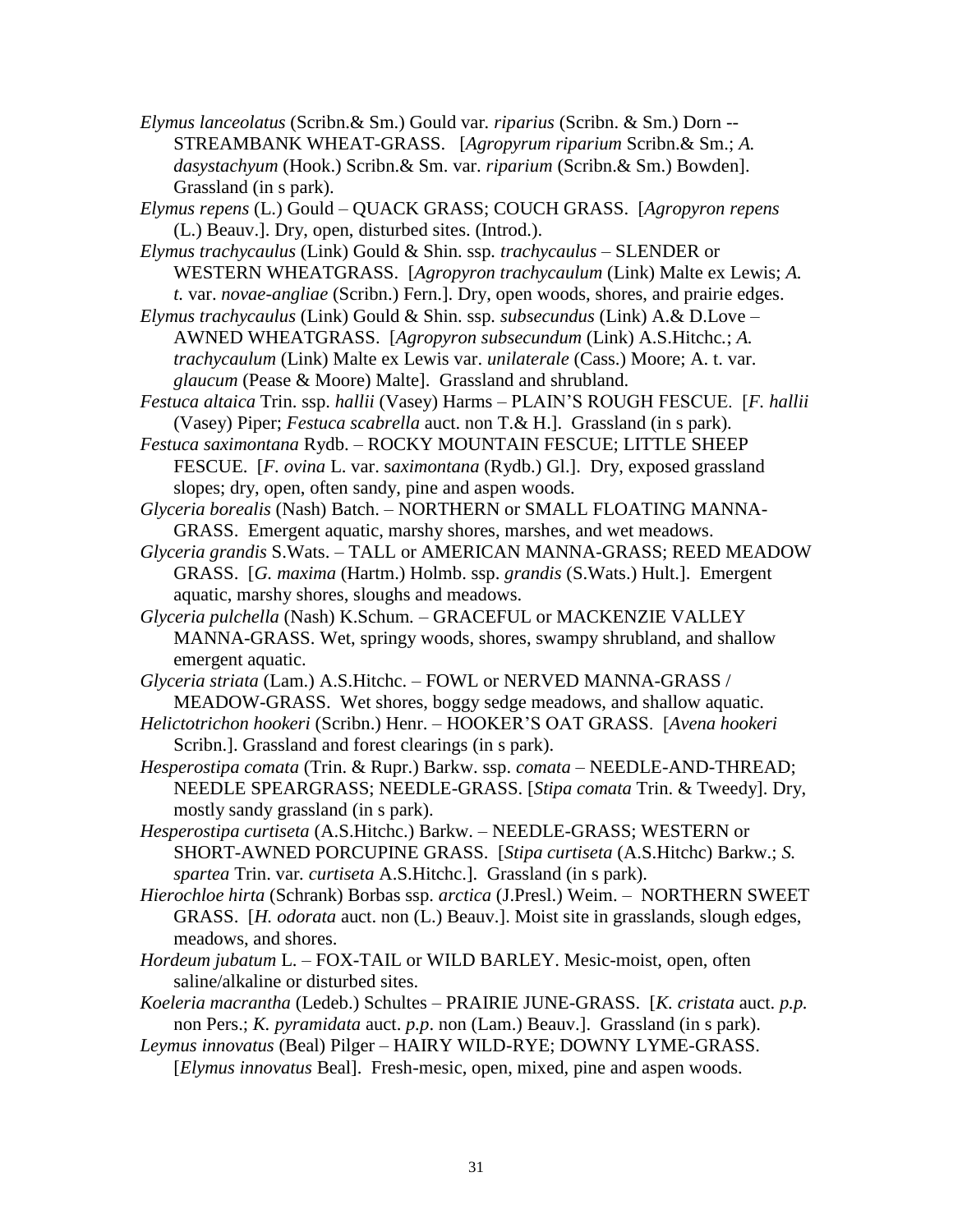- *Muhlenbergia cuspidata* (Torr. ex Hook.) Rydb*. –* PLAINS, PRAIRIE or STONY-HILLS MUHLY-GRASS.Dry grassland slopes (in s park).
- *Muhlenbergia glomerata* (Willd.) Trin. BOG, MARSH or SPIKED MUHLY-GRASS. [*M. g. var. cinnoides* (Link) Her.]. Wet meadows and fens.
- *Muhlenbergia racemosa* (Michx.) B.S.P. MARSH or GREEN MUHLY-GRASS. Moist meadows and shrublands (Meridian Grassland, in s park).
- *Muhlenbergia richardsonis* (Trin.) Rydb. MAT MUHLY-GRASS. [*M. squarrosa* (Trin.) Rydb.]. Moist-wet sedge meadows and fens (in s park).
- *Nassella viridula* (Trin.) Barkw. GREEN NEEDLE-GRASS; GREEN TUSSOCK GRASS. [*Stipa viridula* Trin.]. Grassland. **V?**
- *Oryzopsis asperifolia* Michx. *–* WHITE-GRAINED or ROUGH-LEAVED MOUNTAIN-RICE. Aspen and mixed woods.
- {*Oryzopsis canadensis =Piptatherum canadense*}.
- {*Oryzopsis pungens =Piptatherum pungens*}.
- *Pascopyrum smithii* (Rydb.) A. Love WESTERN WHEAT-GRASS. [*Agropyron smithii* Rydb.]. Grassland (in s park).
- *Phalaris arundinacea* L. REED CANARY-GRASS. Wet, open, often marshy shores, sedge meadows, and sloughs.
- *Phleum pratense* L. *–* COMMON TIMOTHY. Moist open disturbed sites. (Introd.).
- *Phragmites australis* (Cav.) Trin.& Steud*. –* COMMON REED-GRASS. [*P. communis* Trin.]. Shore marshes, shallow aquatics, and wet meadows.
- *Piptatherum canadense* (Poir.) Barkw. -- CANADIAN RICE-GRASS. [*Oryzopsis canadensis* (Poir.) Torr.]. Grassland (in s park). (Rare in SK).
- *Piptatherum pungens* (Torr. ex Spreng.) Barkw. NORTHERN, SLENDER, or SHORT RICE-GRASS. [*Oryzopsis pungens* (Torr. ex Spreng.) A.S. Hitchc.]. Dry sandy pine and open aspen woods.
- *Poa annua* L. ANNUAL BLUE-GRASS; DWARF MEADOW GRASS. Disturbed sites. (Introd.).
- *Poa glauca* Vahl. *–* GLAUCOUS, WHITE or GREENLAND BLUE-GRASS. [*P. rupicola* Nash ex Rydb.]. Dryish, often gravelly slopes in open woods and mesic grassland.
- *Poa nemoralis* L.ssp*. interior* (Rydb.) Weber INLAND, WOODLAND or FOREST BLUE-GRASS. [*P. interior* Rydb.; *P rupicola* auct. non Nash]. Mesic, semi-open, deciduous woods and grasslands.
- *Poa palustris* L. FOWL BLUE-GRASS. Wet shore, meadow and grassland sites.
- *Poa pratensis* L. KENTUCKY BLUE-GRASS. Fresh-moist, ± disturbed grasslands, shores, open woods and clearings. (Introd.; in part native?).
- *Puccinellia distans* (Jacq.) Parl. *–* SPREADING or LAX ALKALI-GRASS. Open disturbed sites. (Introd.).
- *Puccinellia nuttalliana* (Schultes) A.S. Hitchc. *–* NUTTALL'S ALKALI-GRASS. Moist saline/alkaline meadows and flats (in s park).
- *Schizachne purpurascens* (Torr.) Swall. *–* PURPLE OAT-GRASS; FALSE MELIC GRASS. Fresh-mesic, semi-open, aspen and mixed woods.
- *Scolochloa festucacea* (Willd.) Link *–* COMMON REED-GRASS. Wet shores, sloughs, and marshes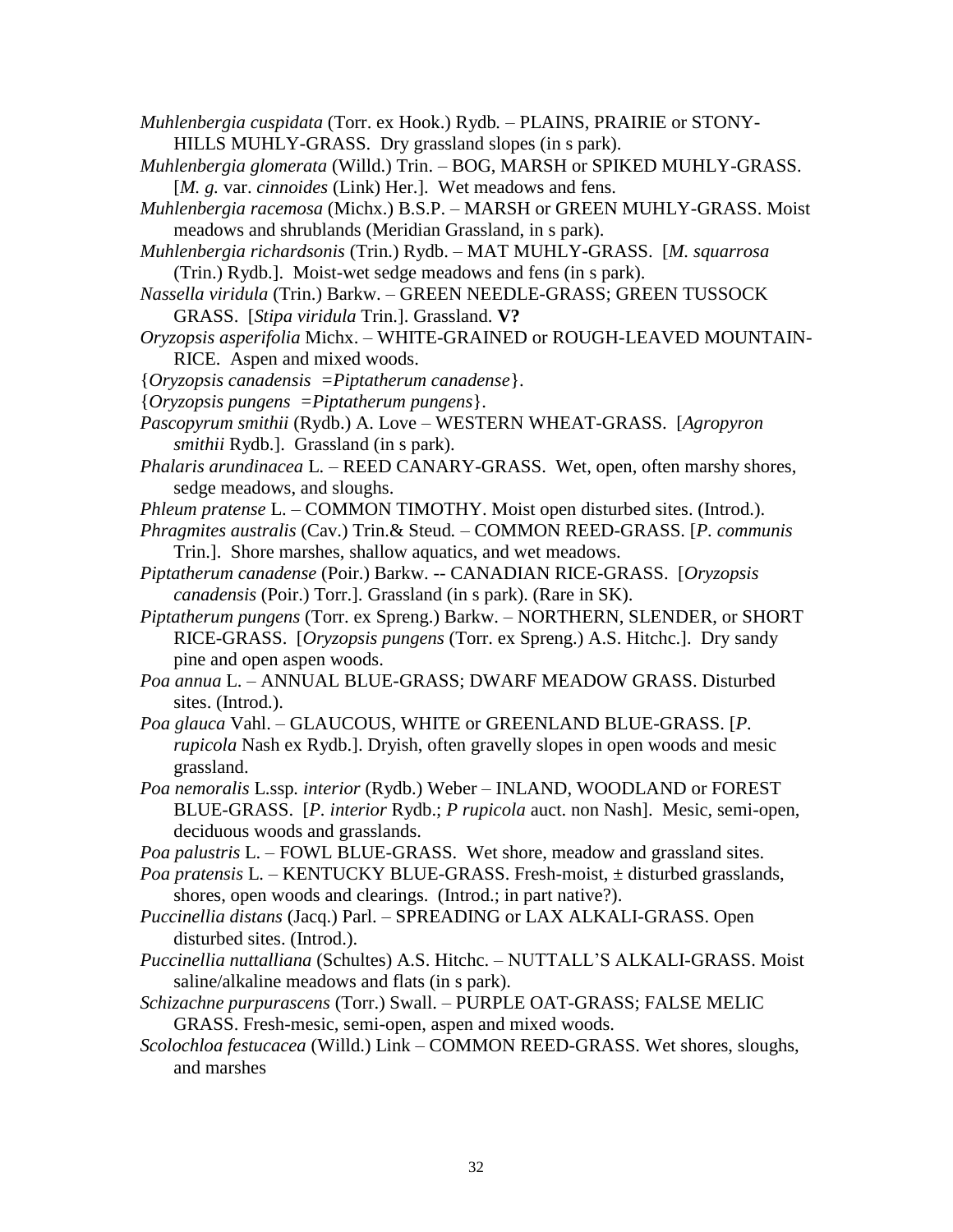*Sphenopholis intermedia* (Rydb.) Rydb. – SLENDER WEDGE-GRASS / WEDGE-

SCALE. Moist spruce woods.

{*Stipa columbiana* = *Achnatherum nelsonii*}.

{*Stipa comata* =*Hesperostipa comata*}.

{*Stipa curtiseta* =*Hesperostipa curtiseta*}.

{*Stipa nelsonii* =*Achnatherum nelsonii*}.

{*Stipa richardsonii =Achnatherum richardsonii*}.

{*Stipa viridula* =*Nassella viridula*}.

# **Polemoniaceae (Phlox Family):**

*Collomia linearis* Nutt. – NARROW-LEAVED COLLOMIA / MOUNTAIN-TRUMPETS. Mesic-moist, open, often disturbed sites, forest clearings and sandy beaches.

# **Polygalaceae (Milkwort Family):**

- *Polygala paucifolia* Willd. *–* PINK-FRINGED or GAY-WING MILKWORT / POLYGALA; GAY-WINGS; BIRD-ON-THE-WING. Bogs, fens, wet spruce woods, and spring-fed depressions. (Rare in SK).
- *Polygala senega* L. *–* SENECA-SNAKEROOT; SENECA-ROOT. Open aspen woods, clearings, and shrubby prairie margins.

# **Polygonaceae (Buckwheat Family):**

*Polygonum achoreum* Blake – STRIATE or LEATHERY KNOTWEED. [*P. erectum* ssp. *achoreum* (Blake) A.& D.Love]. Open, bare, ± disturbed sites. (Introd. in part?). *Polygonum amphibium* L. var. *stipulaceum* Coleman -- WATER or SWAMP PERSI-

CARIA / SMARTWEED. Aquatic, shore marshes, and meadows.

*Polygonum aviculare* L. – DOORWEED; YARD-WEED; YARD, COMMON or PROSTRATE KNOT-WEED. [*P. arenastrum* Jord. ex Boreau; *P. heterophyllum* Lindm.f.; *P. buxiforme* Small]. Open, bare, disturbed sites. (Introd.).

*Polygonum cilinode* Michx. – FRINGED BLACK BINDWEED. Dryish, open, pine and aspen woods and shrublands. (Treebeard Trail).

*Polygonum coccineum* Muhl. ex Willd. *–* WATER or SWAMP SMARTWEED / PERSICARIA. [*Polygonum coccineum* Muhl. ex Willd. var*. pratincola* (Greene) Stanford; *P. amphibium* auct. non L.; *P. a. var. coccineum* (Muhl. ex Willd.) Farw.; *P. emersum* (Michx.) Britt.]. Aquatic, shore marshes, and meadows.

- *Polygonum convolvulus* L. *–* WILD BUCKWHEAT; BLACK BIND-WEED. Open disturbed sites. (Introd.).
- *Polygonum lapathifolium* L*. –* PALE, WILLOW-LEAVED, or DOCK-LEAVED SMARTWEED / PERSICARIA;[*P. l.* var*. salicifolium* Sib.; *P. l.* var. *incanum* (Willd.) Koch]. Moist-wet shores, drying sloughs, and meadows.
- *Polygonum viviparum* L. ALPINE BISTORT. Wet shores, forest and bog depressions. **V?**
- *Rumex aquaticus* L. *var. fenestratus* (Greene) Dorn WESTERN DOCK. [*R. fenestratus* Greene; *R. occidentalis* S.Wats.; *R. o*. var.*. fenestratus* (Greene) Lepage]. Bogs, fens, marshes and sedge meadows.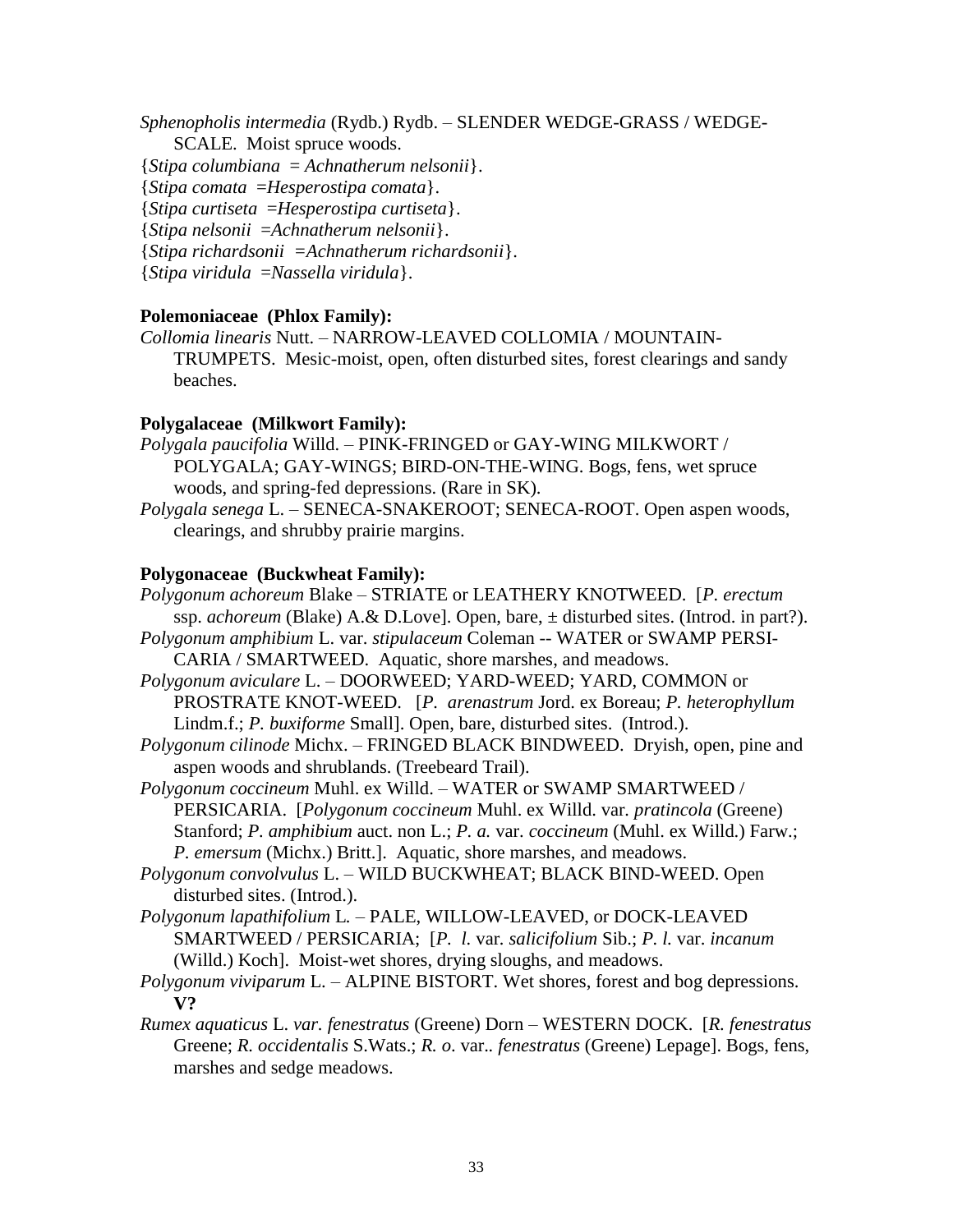- *Rumex maritimus* L. GOLDEN DOCK. [*R. m*. var. *fueginus* (Phil.) Dusen]. Moist shores, drying sloughs, and forest depressions. (Amyot L.).
- *Rumex orbiculatus* Gray *–* WATER or GREAT-WATER DOCK. Fens and marshy shores.
- *Rumex salicifolius* Weinm. var*. mexicanus* (Meisn.) C.L.Hitchc. WILLOW- or NARROW-LEAVED DOCK. [*R. s.* var. *triangulivalvis* (Danser) C.L.Hitchc.; *R. mexicanus* Meisn.; *R. triangulivalvis* (Dans.) Rech. f]. Open, moist-wet shores, sedge meadows, bogs, fens and disturbed clearings.
- *Rumex stenophyllus* Ledeb. *–* NARROW-LEAVED FIELD DOCK. Moist disturbed sites. (Mud Cr.). (Introd.).

## **Potamogetonaceae (Pondweed Family):**

- *Potamogeton alpinus* Balbis NORTHERN or REDDISH PONDWEED. [*P. a.* var. *subellipticus* (Fern.) Ogden; *P. a*. var. *tenuifolius* (Raf.) Ogden]. Submersed aquatic. (Crean L.).
- *Potamogeton amplifolius* Tuckerm. LARGE- LEAVED or BROAD-LEAVED PONDWEED*.* Submersed aquatic. (Rare in SK).
- {*Potamogeton filiformis = Stuckenia filiformis*}.
- *Potamogeton foliosus* Raf. *–* LEAFY PONDWEED*.* [*P. f.* var*. macellus* Fern.; *P. curtissii* Morong]. Submersed aquatic. **V?**
- *Potamogeton friesii* Rupr. FRIES' or FLAT-STALKED PONDWEED. Submersed aquatic in  $\pm$  alkaline water.
- *Potamogeton gramineus* L. GRASSY- or GRASS-LEAVED PONDWEED. [*P. g.* var. *maximus* Morong]. Submersed floating-leaved aquatic.
- *Potamogeton natans* L. FLOATING PONDWEED. Submersed floating-leaved aquatic.
- *Potamogeton obtusifolius* Mert. & Koch BLUNT-LEAF PONDWEED*.* Submersed aquatic. (Rare in SK).
- {*Potamogeton pectinatus = Stuckenia pectinata*}.
- *Potamogeton praelongus* Wulf. WHITE-STEMMED PONDWEED. [*P. p.* var. *angustifolius* Graebn.]. Submersed lake aquatic.
- *Potamogeton pusillus* L. ssp. *pusillus –* SMALL or BABY PONDWEED. Submersed aquatic. **V?**
- *Potamogeton pusillus* L. ssp*. tenuissimus* (Mert.& Koch) Haynes & Hellquist BERCHTOLD'S SMALL PONDWEED . [*P. p.* var. *mucronatus* (Fieb.) Graebn.; *P. p*. var*. tenuissimus* Mert.& Koch; *P. berchtoldii* Fieb.; *P. b.* var. *acuminatus*  Fieb*.*]. Submersed aquatic. **V?**
- *Potamogeton richardsonii* (Benn.) Rydb. CLASPING-LEAF, RICHARDSON'S or RED-HEADED PONDWEED. Submersed aquatic.
- *Potamogeton robbinsii* Oakes ROBBIN'S, FLAT-LEAF or FERN PONDWEED. Submersed aquatic. (Rare in SK).
- *Potamogeton strictifolius* Benn. UPRIGHT NARROW-LEAVED or STRAIGHT-LEAVED PONDWEED. [*P. s*. var. *rutiloides* Fern.]. Submersed aquatic in calcareous water. (Rare in SK).

{*Potamogeton vaginatus = Stuckenia vaginata*}.

*Potamogeton zosteriformis* Fern. – FLAT-STEMMED or EELGRASS-LIKE POND-WEED. Submersed aquatic.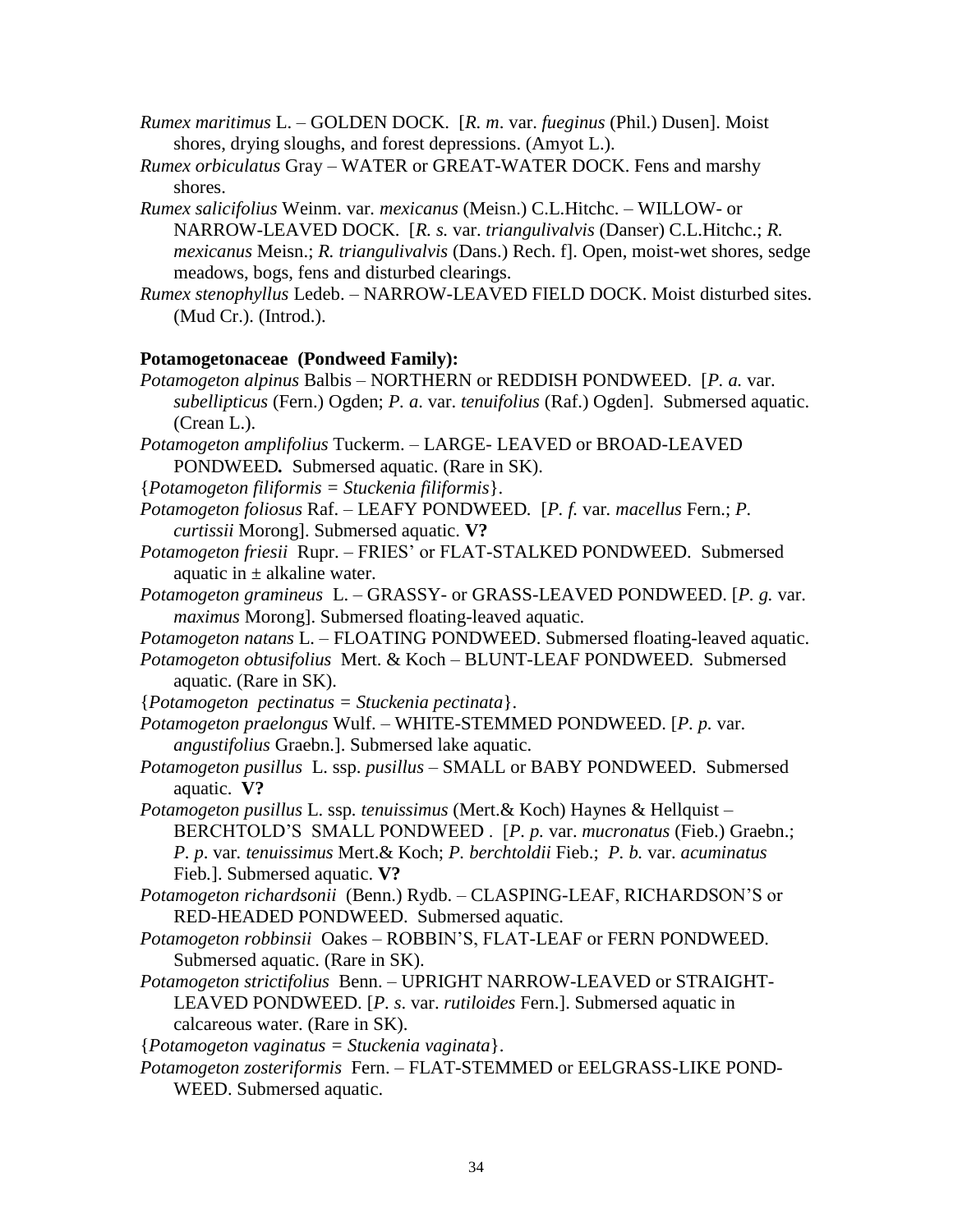*Stuckenia filiformis* (Pers.) Boerner – SLENDER, THREAD-LEAVED, FILIFORM or SAGO PONDWEED. [*Potamogeton filiformis* Pers.; *Coleogeton filiformis (*Pers.) Les & Haynes]. Submersed aquatic in  $\pm$  alkaline water.

- *Stuckenia pectinata* (L.) Boerner SAGO, SLENDER or FENNEL-LEAVED PONDWEED. [*Potamogeton pectinatus* L.; *Coleogeton pectinatus* (L.) Les & Haynes]. Submersed aquatic in  $\pm$  alkaline water.
- *Stuckenia vaginata* (Turcz.) Holub SHEATHED or LARGE-SHEATHED POND-WEED. [*Potamogeton vaginatus* Turcz.; *Coleogeton vaginatus* (Turcz.) Les & Haynes]. Submersed aquatic in  $\pm$  alkaline water.

# **Primulaceae (Primrose Family):**

*Androsace occidentalis* Pursh – WESTERN PYGMY-FLOWER / ROCK-JASMINE. Dry, sandy, often disturbed, bare soil.

- *Androsace* s*eptentrionalis* L*.* ssp. *puberulenta* (Rydb.) Robins. *–* NORTHERN PIGMY-FLOWER / ROCK-JASMINE; FAIRY CANDELABRUM. Dry, often disturbed, bare soil.
- *Dodecatheon pulchellum* (Raf.) Merr. *–* SALINE, BEAUTIFUL, or DARK-THROATED SHOOTINGSTAR. [*D. pauciflorum* Greene; *D. radicatum* Greene ]. Moist, calcareous or saline meadows and fens.
- *Glaux maritima* L. SEA-MILKWORT; SALTWORT. Saline shores and meadows (Long Meadows, in s park).
- *Lysimachia ciliata* L. FRINGED LOOSESTRIFE. [*Steironema ciliatum* (L.) Raf.]. Fresh-mesic, open , aspen woods.
- *Lysimachia thyrsiflora* L. TUFTED or WATER LOOSESTRIFE. [*Naumburgia thyrsiflora* (L.) Reich.]. Wet bogs, fens, and marshy shores.
- *Primula incana* M.E. Jones MEALY or SILVERY PRIMROSE. Moist saline/alkaline meadows and open springy/seepy sites.
- *Primula mistassinica* Michx. *–* BIRD'S-EYE PRIMROSE; DWARF CANADIAN PRIMROSE; LAKE MISTASSINI PRIMROSE*.* Marl-fens and ± calcareous, marshy meadows. (Cameron Bog, in s park).
- *Trientalis borealis* Raf. *–* NORTHERN or AMERICAN STAR-FLOWER. [*T. americana* (Pers.) Pursh]. Fresh-mesic aspen and mixed woods.

# **Pyrolaceae (Wintergreen Family):**

*Chimaphila umbellata* (L.) W. Bart. ssp. *occidentalis* (Rydb.) Hult. – WESTERN PRINCE'S-PINE; PIPSISSEWA. Dry-fresh woods. (jct. Narrows Rd. & Hwy. 263).

- *Monesis uniflora* (L.) Gray *–* SINGLE-DELIGHT; ONE-FLOWERED WINTERGREEN / PYROLA. Mesic-moist, spruce and mixed woods.
- *Orthilia secunda* (L.) House ONE-SIDED WINTERGREEN / PYROLA; SIDE-BELLS; WOOD-NYMPH. [*Pyrola secunda* L.]. Fresh-mesic aspen, mixed and coniferous woods.
- *Pyrola asarifolia* Michx. *–* PINK or PINK-FLOWERED WINTER-GREEN / PYROLA*.*  [*P. a.* var. *purpurea* (Bunge) Fern.]. Fresh-mesic aspen, mixed and coniferous woods.
- *Pyrola chlorantha* Sw. *–* GREENISH-FLOWERED WINTERGREEN / PYROLA. [*P. virens* Schweig.]. Mesic mixed and coniferous woods.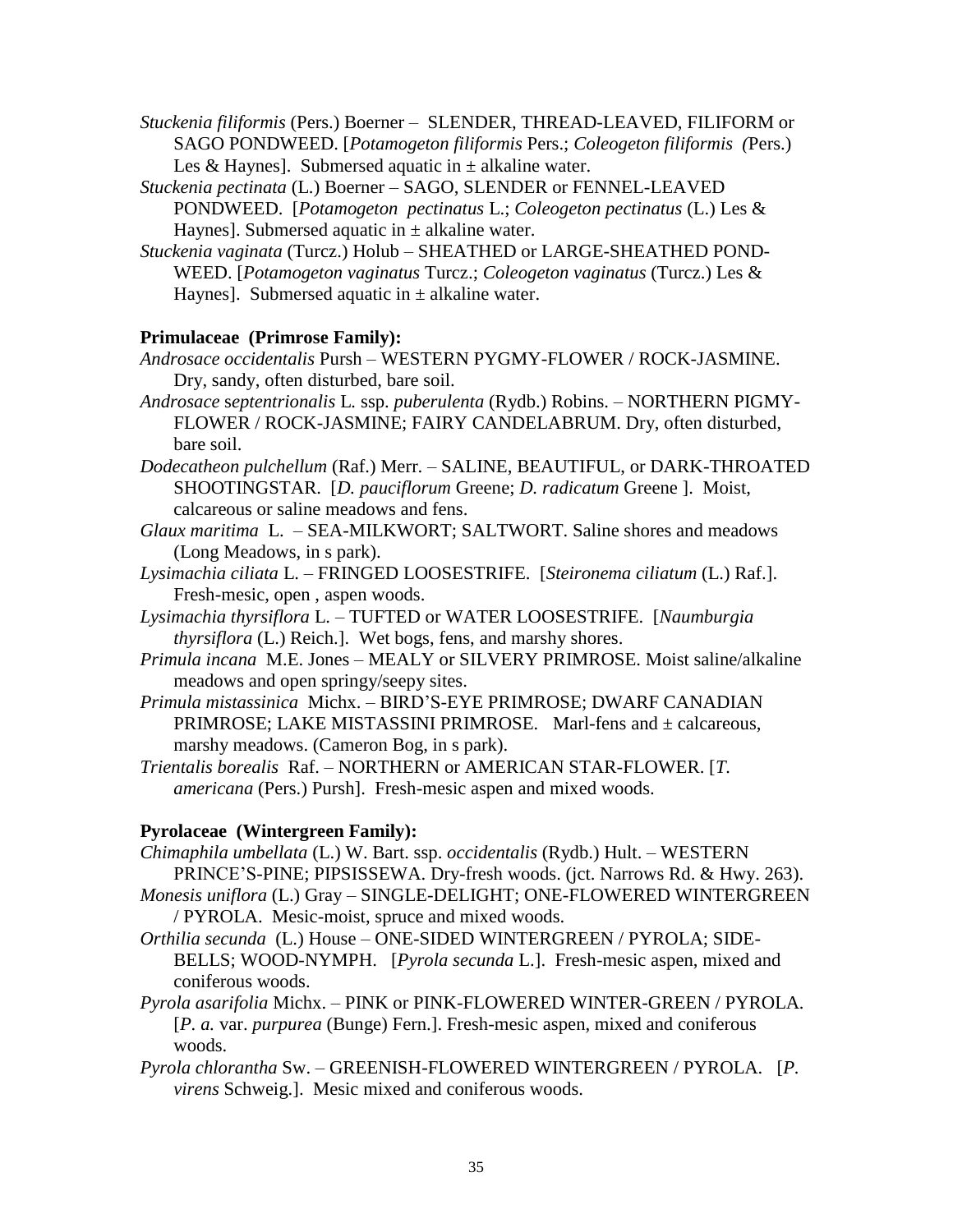*Pyrola elliptica* Nutt. – SHINLEAF; WHITE WINTERGREEN; WAXFLOWER

PYROLA. Fresh-mesic aspen woods.

{*Pyrola secunda = Orthilia secunda*}.

## **Ranunculaceae (Buttercup or Crowfoot Family):**

*Actaea rubra* (Ait.) Willd. *–* BANEBERRY. [*A. r.* ssp. *arguta* (Nutt.) Hulten; *A. neglecta* Gillman]. Mesic-moist aspen and mixed woods.

*Anemone canadensis* L. – CANADA or MEADOW ANEMONE / WIND-FLOWER; ROUND-LEAVED THIMBLEWEED. Moist woods and meadows.

*Anemone cylindrica* Gray – CANDLE or LONG-FRUITED ANEMONE / WINDFLOWER / THIMBLEWEED. Moist grassland (in s park).

*Anemone multifida* Poir. – CUT-LEAVED or RED ANEMONE / WINDFLOWER. [*A. m.* var*. hudsoniana* DC*.*; *A. m.* var*. richardsiana* Fern.]. Mesic open woods, clearings, and grassland.

{*Anemone patens = Pulsatilla patens*}.

- *Anemone virginiana* L. var*. cylindroidea* Boiv. TALL or RIVERBANK ANEMONE / THIMBLEWEED. [*A. v.* var*. riparia* auct. non (Fern.) Boiv.; *A. riparia* auct. non Fern.]. Fresh-mesic, semi-open shores, aspen and mixed woods.
- *Aquilegia brevistyla* Hook. SMALL-FLOWERED or BLUE COLUMBINE. Open deciduous and mixed woods.
- *Caltha natans* Pall. ex Georgi FLOATING MARSH-MARIGOLD. Aquatic of quiet shores.
- *Caltha palustris* L. *–* COMMON or YELLOW MARSH-MARIGOLD; COWSLIP; KING'S-CUP; MEADOW-BRIGHT; MAY-BLOB; WATER-DRAGON. Wet marshy and springy sites; emergent shoreline and pond aquatic.

*Coptis trifolia* (L.) Salisb. ssp. *groenlandica* (Oeder) Hulten *–* GOLD-THREAD; CANKER-ROOT. Moist, mossy, coniferous forests. **V?**

*Pulsatilla patens* (L.) P.Mill. ssp*. multifida* (Pritz.) Zamels – PRAIRIE CROCUS; CROCUS-ANEMONE; PASQUE-FLOWER. [*P. ludoviciana* Hell.; *P. nuttalliana* (DC.) Spreng.; *Anemone patens* L. var. *wolf-gangiana* (Bess.) Koch; *A. p*. var. *multifida* Pritz.; *A. ludoviciana* Nutt.]. Dryish grassland and forest clearings.

*Ranunculus abortivus* L. – KIDNEY-LEAVED, SMALL-FLOWERED, SMOOTH-LEAVED or EARLY WOOD BUTTERCUP. Mesic aspen and mixed woods.

- *Ranunculus aquatilis* L. *–* WHITE WATER-CROWFOOT / BUTTERCUP. [*R. a.* var. *capillaceus* (Thuill.) DC.; *R. a.* var. *trichophyllus* (Chaix) Gray; *R. a*. var*. eradicatus* Laest.; *R. longirostris* Godr.; *R. subrigidus* Drew; *R. circinatus* auct. non Sibth.]. Submersed aquatic.
- *Ranunculus cymbalaria* Pursh *–* SHORE, SEASIDE or ALKALI BUTTERCUP / CROWFOOT. Wet, often saline/alkaline shores and depressions (Amyot L. & Long Meadows, in s park).
- *Ranunculus flammula* L. var. *reptans* (L.) E.Mey. CREEPING SPEARWORT / BUTTERCUP. [*R. flammula* var*. filiformis* (Michx.) Hook.; *R. filiformis* Michx.; *R. reptans* L.; *R. r.* var. *filiformis* (Michx.) DC.]. Wet shorelines.
- *Ranunculus gmelinii* DC. SMALL or LESSER YELLOW WATER-BUTTERCUP / CROWFOOT. [*R. g.* var. *limosus* (Nutt.) Hara; *R. g.* var*. purshii* (Richards.) Hara]. Aquatic.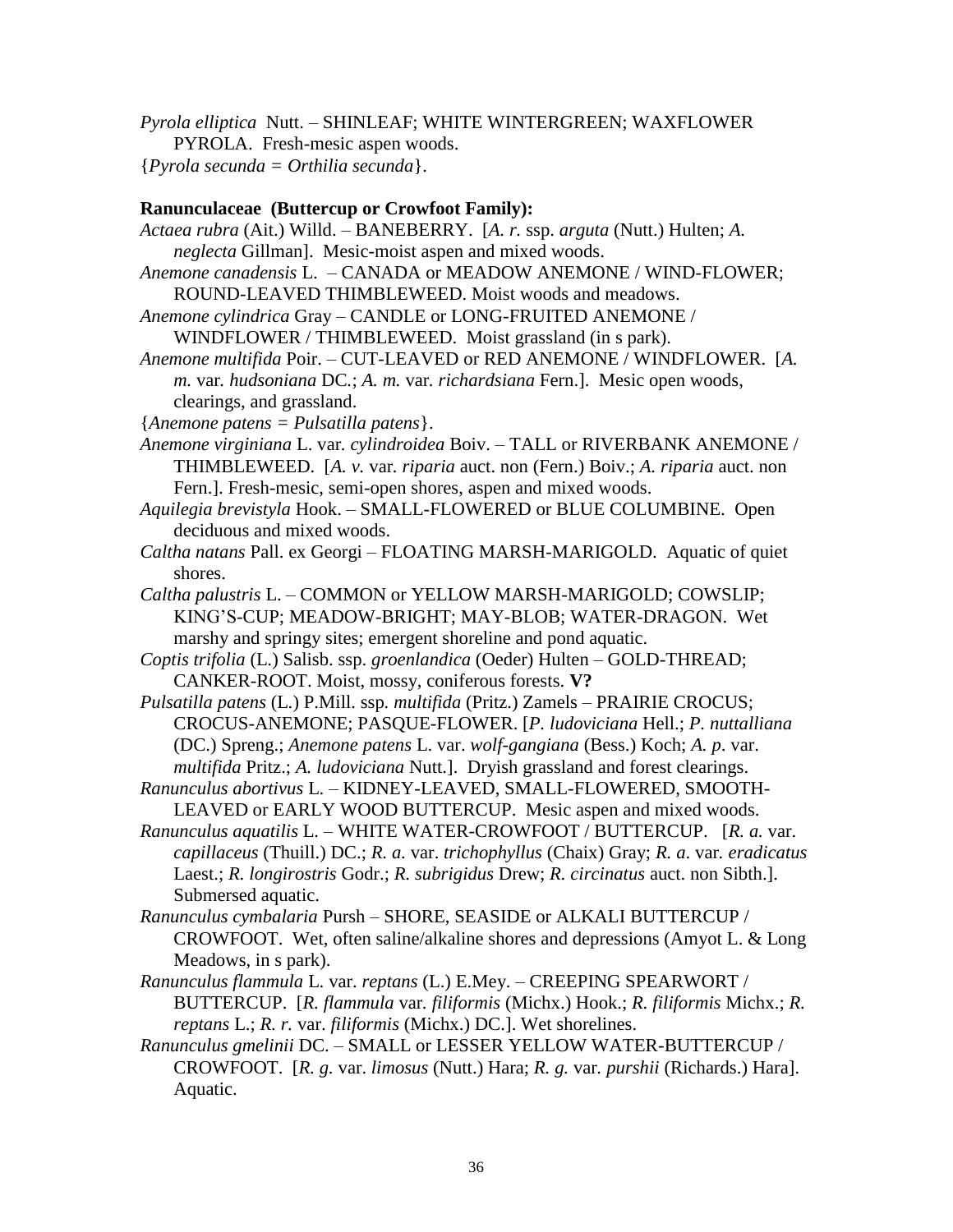*Ranunculus lapponicus* L. – LAPLAND BUTTERCUP. Moist, mossy, spruce woods.

- *Ranunculus macounii* Britt. MACOUN'S BUTTERCUP / CROWFOOT. Moist-wet woods, sedge-meadows, and shores.
- *Ranunculus pensylvanicus* L.f. BRISTLY or PENNSYLVANIA BUTTERCUP / CROWFOOT. Mesic-moist, aspen and mixed woods.
- *Ranunculus rhomboideus* Goldie PRAIRIE BUTTERCUP / CROWFOOT. Grassland (in s park).
- *Ranunculus sceleratus* L. -- CURSED, CELERY-LEAVED or BLISTER BUTTERCUP / CROWFOOT. [*R. s.* var. *multifidus* Nutt.]. Muddy shores, springy depressions, and moist, open, often disturbed sites.
- *Thalictrum dasycarpum* Fisch.& Ave. *–* PURPLE or TALL MEADOW-RUE. Moist shore woods. (Sturgeon R.).
- *Thalictrum sparsiflorum* Turcz. ex Fisch.& Mey. var. *richardsonii* (Gray) Boiv. *–* FEW-FLOWERED or FLAT-FRUITED MEADOW-RUE. Mesic coniferous woods.
- *Thalictrum venulosum* Trel. *–* VEINY or EARLY MEADOW-RUE. Mesic aspen and mixed woods, meadows and shores.

## **Rhamnaceae (Buckthorn Family):**

*Rhamnus alnifolia* L'Her. – ALDER-LEAVED BUCKTHORN. Moist woods and shrublands.

## **Rosaceae (Rose Family):**

- *Amelanchier alnifolia* Nutt. *–* SASKATOON SERVICE-BERRY; SASKATOON-BERRY; SERVICE-BERRY; JUNEBERRY. Mesic, semi-open, aspen and mixed woods, often along shores.
- *Argentina anserina* (L.) Rydb. COMMON SILVERWEED; SILVER-LEAF; SILVER-LEAVED CINQUEFOIL; SILVER-FEATHER. [*Potentilla anserina* L.]. Wet open shores, seepy depressions, and sedge-meadows.
- *Comarum palustre* L. MARSH CINQUEFOIL / FIVE-FINGERS. [*Potentilla palustris* (L.) Scop.]. Wet marshes, bogs and fens.
- *Crataegus chrysocarpa* Ashe FIRE-BERRY, ROUND-LEAVED or NORTHERN HAWTHORN. [*C. rotundifolia* auct. p.p. non Moench]. Shrub-thickets and open aspen woods (in s park).
- *Fragaria vesca* L. ssp*. americana* (Porter) Staudt *–* AMERICAN WILD or WOODLAND STRAWBERRY. Mesic, often sandy/gravelly, semi-open, aspen, mixed and coniferous woods, and clearing margins.
- *Fragaria virginiana* Duch. ssp. *glauca* (S.Wats.) Staudt. SMOOTH WILD STRAW-BERRY. [*F. glauca* S.Wats.]. Fresh-mesic aspen woods and moist prairie sites.
- *Geum aleppicum* Jacq. YELLOW AVENS. [*G. a*. var. *strictum* (Ait.) Fern.]. Mesicmoist aspen and mixed woods, shrublands, clearings, and meadows.
- *Geum macrophyllum* Willd. var. *perincisum* (Rydb.) Raup YELLOW or CUT-LEAF AVENS. [*G. perincisum* Rydb.]. Mesic-moist woods, shrublands, clearings, and sedge meadows.
- *Geum rivale* L. PURPLE or WATER AVENS. Moist-wet woods, sedge meadows, fens and bogs.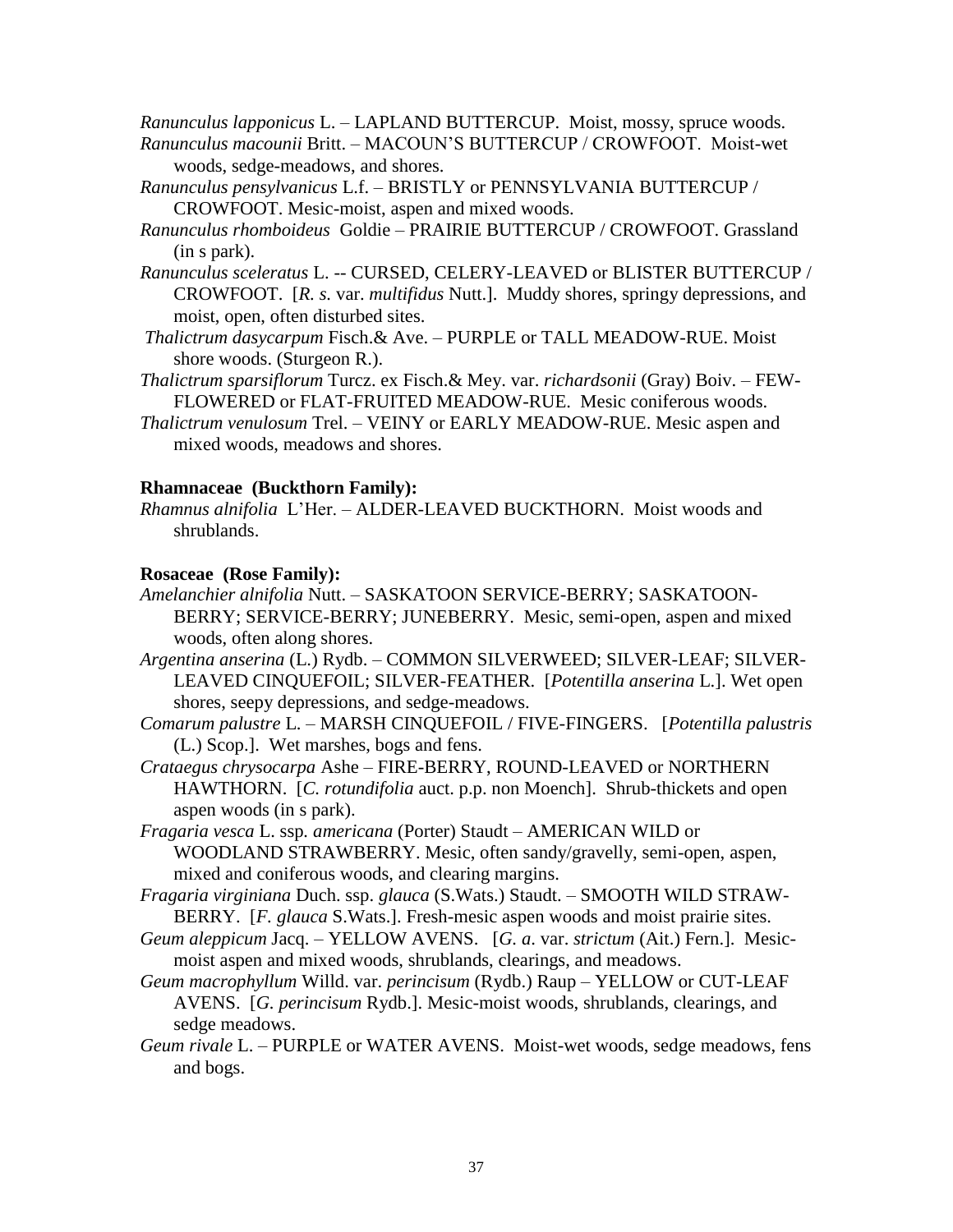*Geum triflorum* Pursh *–* THREE-FLOWERED AVENS; PRAIRIE-SMOKE; TORCH-FLOWER; OLD-MAN'S-WHISKERS; LION'S-BEARD. Grassland (in s park).

*Pentaphylloides floribunda* (Pursh) A.Love – SHRUBBY CINQUEFOIL; GOLDEN-HARDHACK. [*Potentilla fruticosa* auct. non L.; *Potentilla fruticosa* ssp*. floribunda*  (Pursh) Elking.]. Mesic-moist spruce woods, fen-borders, and shrubby shores.

{*Potentilla anserina = Argentina anserina*}.

*Potentilla arguta* Pursh *–* WHITE, TALL, or PRAIRIE CINQUEFOIL. Mesic grassland, forest clearings, and open aspen woods.

*Potentilla bipinnatifida* Dougl. ex Hook. – PLAINS or TANSY CINQUEFOIL. [*P. pensylvanica* L. var. *bipinnatifida* (Dougl. ex Hook.) T.& G.]. Grassland (in s park).

{*Potentilla fruticosa = Pentaphylloides floribunda*}.

*Potentilla gracilis* Dougl. ex Hook*.* – GRACEFUL CINQUEFOIL. [*P. g.* var. *fastigiata*  (Nutt.) S.Wats.; *P. g.* var*. flabelliformis* (Lehm.) Nutt. ex T.&G.; *P. gracilis* var. *pulcherrima* (Lehm.) Fern.]. Mesic grassland (in s park).

*Potentilla hippiana* Lehm. *–* WOOLLY CINQUEFOIL. [*P. h.* var*. argyrea* (Rydb.) Boiv.; *P. h.* var*. filicaulis* (Nutt.) Boiv.]. Grassland and grassy forest clearings.

*Potentilla norvegica* L. ssp. *monspeliensis* (L.) Asch. & Graebn. – ROUGH or NOR-WEGIAN CINQUEFOIL. Moist open shores, sedge meadows, fen-borders, and disturbed sites.

{*Potentilla palustris = Comarum palustre*}.

*Potentilla pensylvanica* L. var*. pensylvanica* – PRAIRIE or PENNSYLVANIA CINQUEFOIL. [*P. p.* var*. atrovirens* (Rydb.) Wolf; *P. finitima* Kohli & Packer]. Grassland (in s park).

*Potentilla pensylvanica* L. var*. glabrata* (Lehm. ex Hook.) S.Wats. – GLABRATE or SHORE CINQUEFOIL.[*P. p.* var. *pectinata* (Raf.) Boivin; *P. bipinnatifida* Dougl. ex Hook. var*. glabrata* (Lehm. ex Hook.) Kohli & Packer; *P. pectinata* Raf.; *P. littoralis* Rydb]. Sandy forest clearings, open shores, sedge meadows, and moist grassland. **V?**

*Potentilla rivalis* Nutt. *–* BROOK CINQUEFOIL. [*P. r.* var*. millegrana* (Engelm. ex Lehm.) S.Wats.; *P. r*. var. *pentandra* (Engelm. ex Lehm.) S.Wats.]. Moist open shores, sedge meadows, and fen edges.

{*Potentilla tridentata = Sibbaldiopsis tridentata*}.

*Prunus pensylvanica* L.f. *–* PIN, BIRD or FIRE CHERRY. Fresh-mesic, sandy, open woods and clearings.

*Prunus virginiana* L. var. *virginiana* – COMMON or RED-FRUITED CHOKE-CHERRY. Fresh-mesic, open woods and clearings.

*Prunus virginiana* L. var. *melanocarpa* (A.Nels.) Sarg. *–* COMMON or BLACK-FRUITED CHOKE-CHERRY. [*P. melanocarpa* (A.Nels.) Rydb.]. Fresh-mesic, open woods and clearings.

*Rosa acicularis* Lindl. ssp*. sayi* (Schwein.) W.H.Lewis – PRICKLY WILD ROSE. Fresh-mesic aspen and mixed woods.

*Rosa arkansana* Porter *–* PRAIRIE, LOW PRAIRIE or PRAIRIE WILD ROSE. [*R. suffulta* Greene]. Grassland, open shrubland, and grassy forest clearings (in s park).

*Rosa woodsii* Lindl. *–* WOOD'S WILD ROSE. [*R. w.* var*. fendleri* (Crep.) Rydb.; *R. w*. var*. macounii* (Greene) Martin & Hutch.; *R. w*. var. *terrens* (Lunn.) Breit.; *R. w.* var. *hispida* Turner; *R. w.* var*. ultramontana* (S.Wats.) Jeps.]. Riparian shrublands, open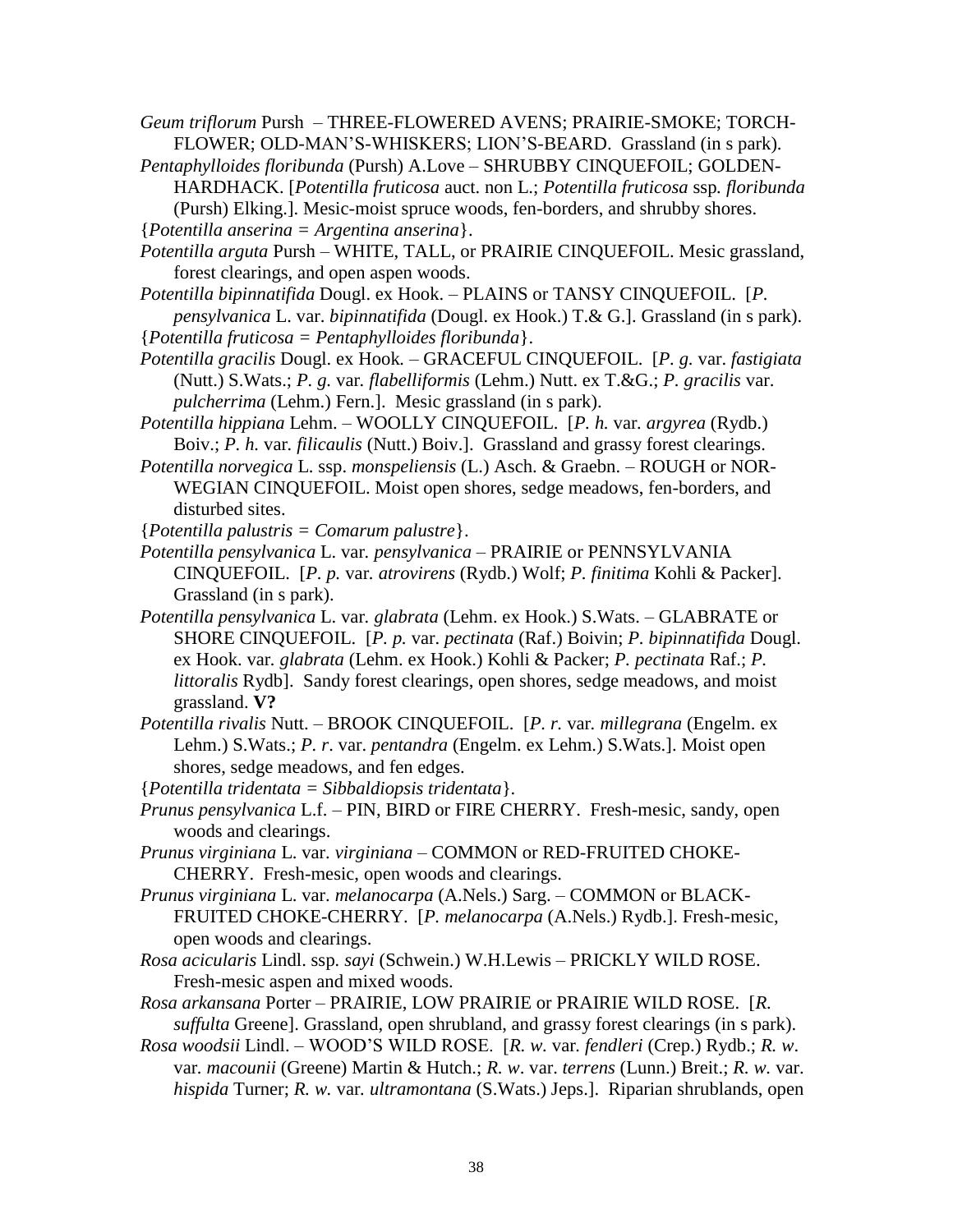aspen woods, margins of forest clearings, and shrubby grassland depressions and borders.

- *Rubus arcticus* L. ssp*. acaulis* (Michx.) Focke STEMLESS or DWARF RASPBERRY; PINK DEW-BERRY. [*R. acaulis* Michx.]. Wet, often springy, coniferous woods, treed bogs, and wet meadows.
- *Rubus chamaemorus* L. CLOUDBERRY; BAKED-APPLE BERRY. Bogs and wet black spruce woods.
- *Rubus idaeus* L. ssp*. strigosus* (Michx.) Focke *–* WILD, WESTERN, CANADIAN or AMERICAN RED RASPBERRY. [*R. i*. var. c*anadensis* Richards.; *R. i*. var*. sachalinensis* (Levl.) Focke; *R. i.* var. *aculeatissimus* Reg. & Til.; *R. i.* var. *melanolasius* (Dieck.) R.J.Davis; *R. strigosus* Michx.]. Forest clearings, open woods and shores, and open disturbed sites.
- *Rubus pubescens* Raf. *–* DEWBERRY; RUNNING or DWARF RED RASPBERRY. Mesic aspen, mixed and spruce woods.
- *Sibbaldiopsis tridentata* (Ait.) Rydb. THREE-TOOTHED CINQUEFOIL; SHRUBBY FIVE-FINGERS. [*Potentilla tridentata* Ait.]. Dryish, sandy, pine and pine-aspen woods and clearings.
- *Sorbus scopulina* Greene WESTERN or ROCK MOUNTAIN-ASH. [*S. decora* auct. non (Sarg.) Schneid.; *S. americana* auct. non Marsh.]. Mesic-moist coniferous woods.

*Spiraea alba* Du Roi *–* WHITE or NARROW-LEAVED MEADOWSWEET / SPIRAEA*.* Mesic-moist shrubland, shrubby grassland, and open woods (in s park).

## **Rubiaceae (Madder Family):**

- *Galium boreale* L. NORTHERN BEDSTRAW. [*G. septentrionale* R.&S.]. Drymesic, open, aspen and mixed woods, meadows and moist grassland sites.
- *Galium labradoricum* Wieg. LABRADOR or NORTHERN BOG BEDSTRAW. Bogs, fens, and wet spruce woods.
- *Galium trifidum* L.-- SMALL BEDSTRAW. [*G. brandegei* Gray; *G. brevipes* Fern.& Wieg.]. Fens, bogs, wet forest depressions, seepy shores, sedge meadows, and marshes.

*Galium triflorum* Michx. – SWEET-SCENTED or FRAGRANT BEDSTRAW; GOOSE-GRASS; CATCHSTRAW. Moist aspen, mixed and coniferous woods.

*Houstonia longifolia* Gaertn. – LONG-LEAVED BLUETS / HOUSTONIA. [*Hedyotis longifolia* (Gaertn.) Hook.]. Dryish, sandy grassland (in s park).

# **Ruppiaceae (Ditch-Grass Family):**

*Ruppia cirrhosa* (Petag.) Grande *–* WESTERN DITCH-GRASS / WIDGEON-GRASS. [*R. c.* var. *occidentalis* (S.Wats.) A.& D. Love; *R. occidentalis* S. Wats.; *R. maritima*  L. var*. occidentalis* (S. Wats.) Graebn.; *R. maritima* auct. *p.p*. non L.]. Submersed aquatic. (Rare in SK).

# **Salicaceae (Willow Family):**

*Populus balsamifera* L. *–* BALSAM or BLACK POPLAR. [*P. tacamahaca* P.Mill.; *P. candicans* Ait.]. Wet woods and shores.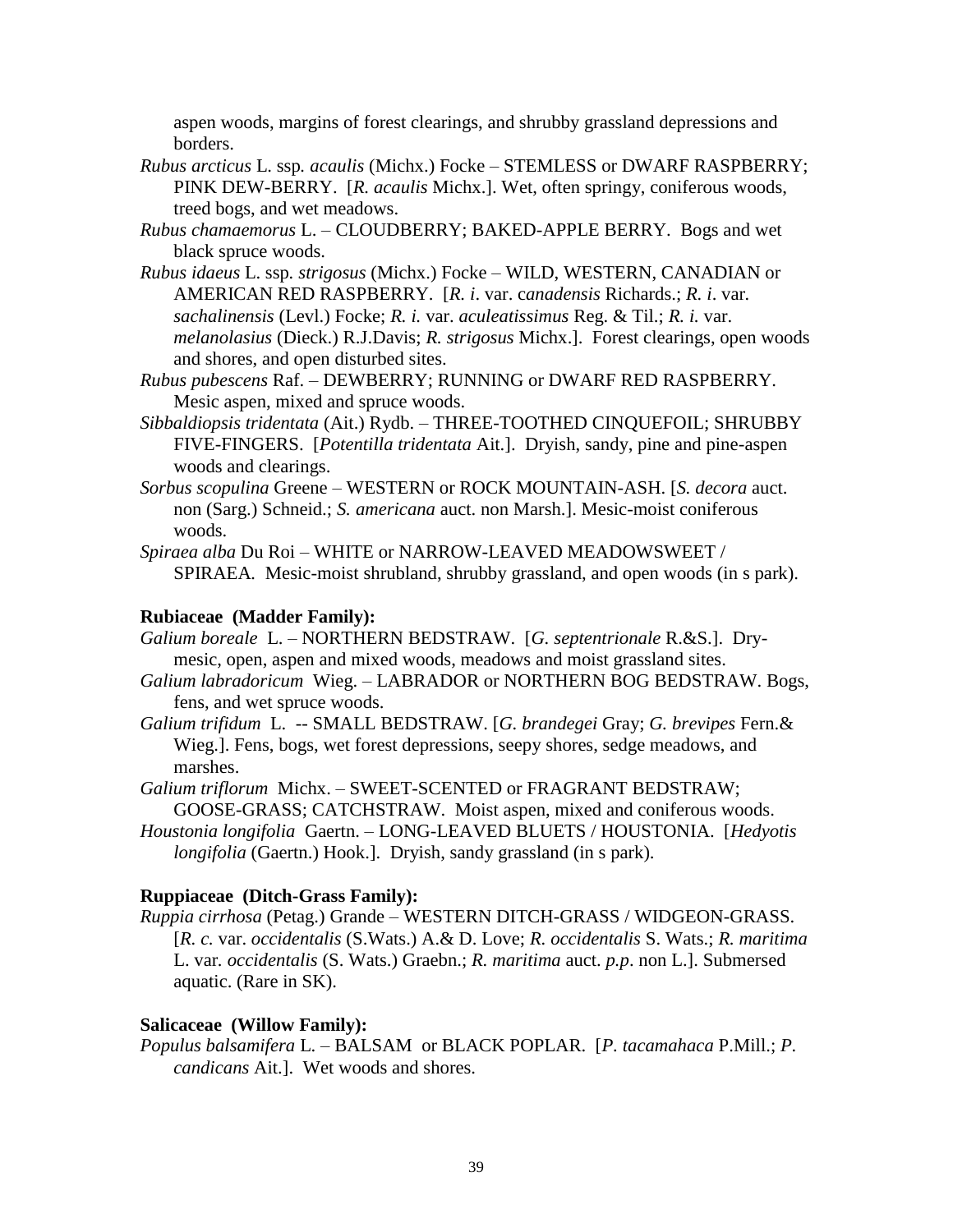- *Populus tremuloides* Michx. *–* TREMBLING or QUAKING ASPEN; WHITE POPLAR*.*  Dry-moist deciduous and mixed woods.
- *Salix arbusculoides* Anderss. SHRUBBY or LITTLE-TREE WILLOW. Shores, bogs and fens.
- *Salix athabascensis* Raup *–* ATHABASCA WILLOW. [*S. fallax* Raup; *S. pedicellaris* Pursh var. *athabascensis* (Raup) Boiv.]. Bogs, fens, and wet black spruce woods.
- *Salix bebbiana* Sarg. BEAKED, LONG-BEAKED or GRAY WILLOW. Mesic-moist deciduous, mixed and coniferous woods.
- *Salix brachycarpa* Nutt. var*. brachycarpa –* SHORT-CAPSULED WILLOW. Fens, stream floodplains, and shrubby meadows. **V?**
- *Salix candida* Fluegge ex Willd. HOARY or SAGE WILLOW. Fens, bogs and wet meadows.
- *Salix discolor* Muhl. PUSSY WILLOW. Mesic-moist woods, shores and shrublands.
- *Salix eriocephala* Michx. var. *famelica* (Ball) Dorn. YELLOW WILLOW. [*S. lutea* auct. non Nutt.; *S. l.* var. *famelica* Ball]. Shrubby shores and sloughs.
- *Salix exigua* Nutt. ssp. *interior* (Rowlee) Cronq. SANDBAR, COYOTE, NARROW-LEAVED or LONGLEAF WILLOW. [*S. interior* Rowlee; *S. i.* var. *pedicellata*  (Anderss.) Ball; S*. wheeleri* (Rowlee) Rydb.]. Shrubby shore floodplains and other moist-wet shrublands..
- *Salix lucida* Muhl. ssp*. lucida –* SHINING WILLOW. Moist shore woods. **V?**
- *Salix lucida* Muhl. ssp*. lasiandra* (Benth.) Murr. *–* WESTERN SHINING or RED WILLOW. [*S. lasiandra* Benth.]. Moist shore woods.
- *Salix maccalliana* Rowlee VELVET-FRUITED or MCCALLA'S WILLOW. Fens.
- *Salix myrtillifolia* Anderss*. –* MYRTLE-LEAVED or BLUEBERRY WILLOW. Bogs, fens, and moist shore spruce woods.
- *Salix pedicellaris* Pursh –BOG WILLOW. [*S. myrtilloides* L. var. *pedicellaris* (Pursh) Anderss.]. Bogs, fens, and sedge meadows.
- *Salix pellita* (Anderss.) Anderss. ex Schneid. SATIN WILLOW. Shore shrublands. **V?**
- *Salix petiolaris* Sm. MEADOW or BASKET WILLOW. Wet sedge meadows, shrubby shores and sloughs.
- *Salix planifolia* Pursh *–* PLANE-LEAF, FLAT-LEAF or TEA-LEAF WILLOW. [*S. phylicifolia* L*.* var. *planifolia* (Pursh) Hiit.]. Marshy shore thickets, sedge meadows, and moist-wet spruce woods.
- *Salix pseudomonticola* Ball FALSE MOUNTAIN or CHERRY-LEAVED WILLOW. [*S. monticola* auct. non Bebb; *S. cordata* auct. non Michx.]. Fens, marshy shores, and moist-wet woods.
- *Salix pseudomyrsinites* Anderss. FIRM-LEAF WILLOW. [S. *myrtillifolia* auct. non Anderss*.*; *S. m*. var. *pseudomyrsinites* (Anderss.) Ball ex Hult.; *S. m.* var. *cordata* (Anderss.) Dorn]. Shore thickets and fens.

*Salix pyrifolia* Anderss. – BALSAM WILLOW. Moist-wet spruce and mixed woods.

- *Salix scouleriana* Barratt ex Hook. SCOULER'S WILLOW; WESTERN PUSSY WILLOW. Mesic spruce woods.
- *Salix serissima* (Bailey) Fern. AUTUMN WILLOW. [*S. lucida* Muhl. var. *serrisima* Bailey]. Shores, fens, and marshes.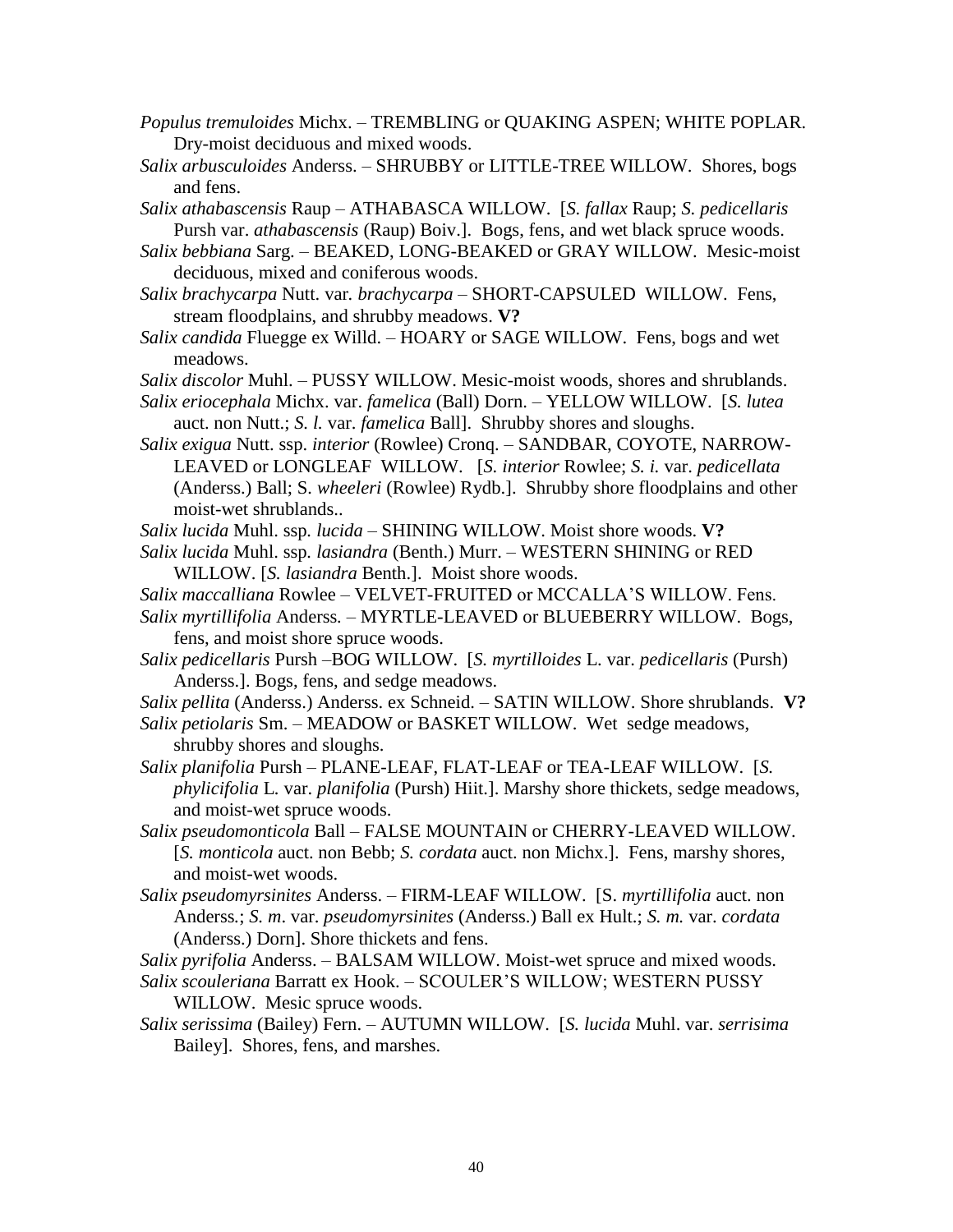#### **Santalaceae (Sandalwood Family):**

- *Comandra umbellata* (L.) Nutt. ssp*. umbellata –* COMMON COMANDRA; BASTARD TOADFLAX*.* [*C. richardsiana* Fern.; *C. pallida* auct. non DC.]. Grassland and forest clearings.
- *Geocaulon lividum* (Richards.) Fern. NORTHERN COMANDRA; FALSE TOAD-FLAX. [*Comandra livida* Richards.]. Moist spruce and mixed woods.

### **Sarraceniaceae (Pitcher-Plant Family):**

*Sarracenia purpurea* L. ssp*. gibbosa* (Raf.) Wherry *--* PURPLE PITCHER-PLANT. Bogs and fens.

## **Saxifragaceae (Saxifrage Family):**

*Chrysosplenium tetrandrum* (Lund ex Malmgr.) Fries – NORTHERN GOLDEN-SAXIFRAGE. [*C. alternifolium* L. var*. tetrandrum* Lund ex Malmgr.; *C. iowense*  Rydb.]. Wet shores and marshy sites in spruce woods.

*Heuchera richardsonii* R. Br. – RICHARDSON'S ALUMROOT. Grassland and forest clearings.

*Mitella nuda* L. – NAKED BISHOP'S-CAP / MITREWORT. Mesic-moist spruce and mixed woods.

*Parnassia glauca* Raf. – SMOOTH, GLAUCOUS or FEN GRASS-OF-PARNASSUS. [*P. americana* Muhl.]. Marly fens. (Cameron Bog, in s park). (Rare in SK).

*Parnassia palustris* L. var. *tenuis* Wahl. – MEADOW, NORTHERN or MARSH GRASS-OF-PARNASSUS. [*P. p.* var. *neogaea* Fern.]. Wet shores, sedge meadows, fens, bogs, and wet sites in woods.

## **Scheuchzeriaceae (Scheuchzeria Family):**

*Scheuchzeria palustris* L. ssp. *americana* (Fern.) Hulten – AMERICAN SCHEUCH-ZERIA; RANNOCH-RUSH. [*S. americana* (Fern.) G.N. Jones]. Bogs, fens, and marshy meadows.

#### **Scrophulariaceae (Figwort or Snapdragon Family):**

- *Castilleja miniata* Dougl. ex Hook. *–* RED INDIAN-PAINTBRUSH / PAINTED-CUP; COMMON RED PAINTBRUSH. [*C. rhexifolia* auct. non Rydb.]. Mesic-moist forest margins, clearings and wet meadows.
- *Linaria vulgaris* P.Mill. *–* YELLOW TOAD-FLAX; BUTTER-AND-EGGS. Open disturbed sites (in s park). (Introd.).
- *Melampyrum lineare* Desr. *--* AMERICAN COW-WHEAT. Dry-fresh, sandy, open, pine and aspen woods.

*Orthocarpus luteus* Nutt. – OWL-CLOVER. Mesic grassland (in s park).

- *Pedicularis groenlandica* Retz. *–* ELEPHANT'S-HEAD; LITTLE RED ELEPHANT-HEAD; LITTLE RED ELEPHANTS. Wet coniferous woods. (Rare in SK).
- *Pedicularis macrodonta* Richards. PURPLE, SWAMP or MUSKEG LOUSEWORT. [*P. parviflora* auct. non Sm.; *P. p.* var*. macrodonta* (Richards.) Welsh]. Bogs and fens. (Rare in SK).

*Penstemon gracilis* Nutt. *–* LILAC, LILAC-FLOWERED or SLENDER BEARDTONGUE / PENSTEMON. Moist grassland (in s park).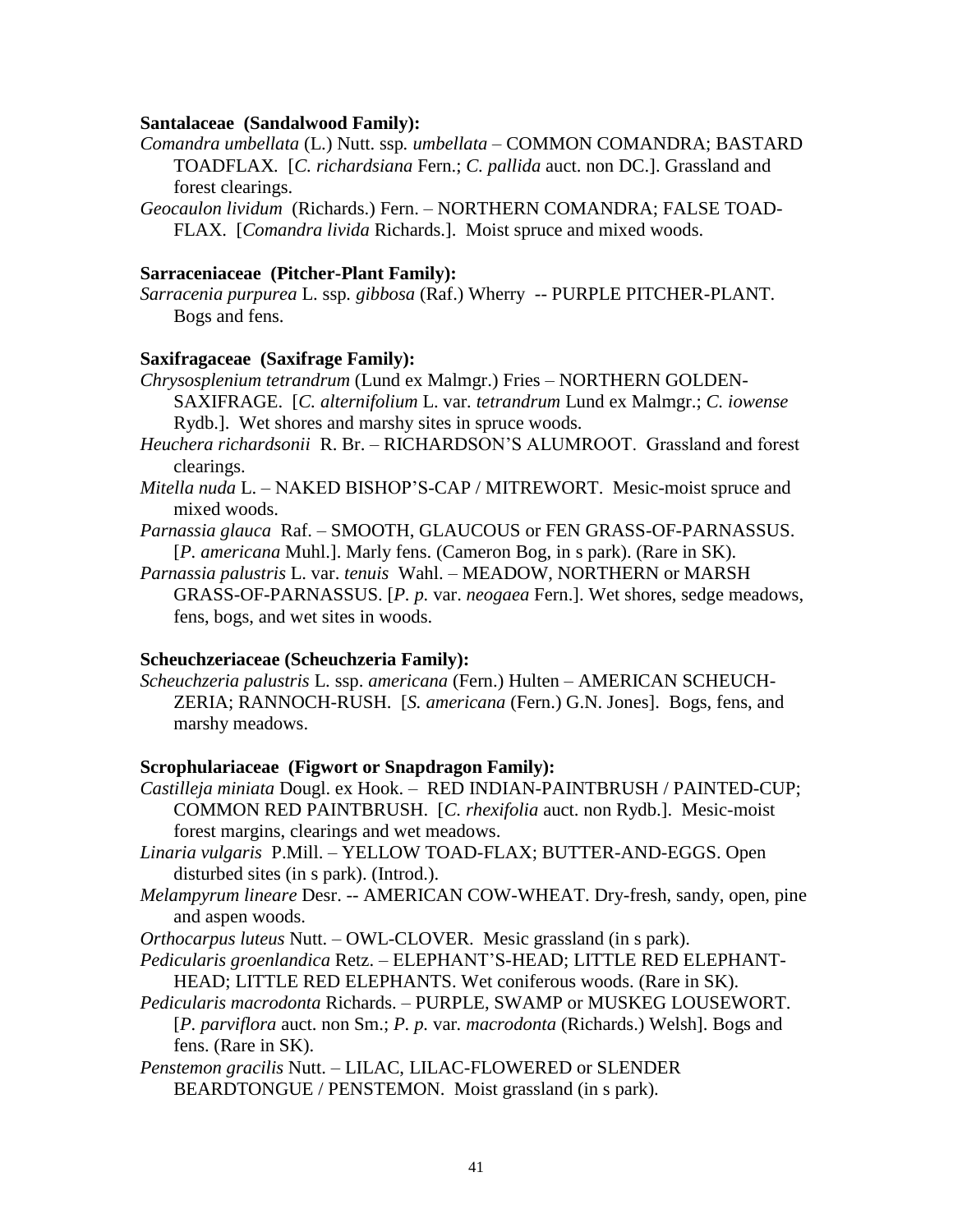- *Veronica americana* Schwein. ex Benth. AMERICAN, COMMON, or WATER SPEED-WELL / BROOKLIME; CULVER'S-ROOT. Wet shaded shores; seepage/springy sites.
- *Veronica peregrina* ssp*. xalapensis* (HBK.) Penn. HAIRY SPEEDWELL; PURSLANE or JALAPA SPEED-WELL; NECKWEED; NECKLACE-WEED. Wet sloughs, drying mud-flats, and seepage/springy sites.

# **Sparganiaceae (Burreed Family):**

- *Sparganium angustifolium* Michx. -- NARROW-LEAVED or FLOATING-LEAVED BUR-REED; RIBBON-LEAF. [*S. simplex* Huds. var. *angustifolium* (Michx.) Torr.; *S. emersum* Rehm. var. *angustifolium* (Michx.) Taylor & MacBr.; *S. affine* Schnizl.]. Floating-leaved aquatic.
- *Sparganium chlorocarpum* Rydb. -- GREEN-FRUITED or SIMPLE-STEM BUR-REED. [*S. c.* var*. acaule* (Beeby) Fernald; *S. acaule* (Beeby) Rydb.; *S. diversifolium* auct. non Graebn.; *S. angustifolium* auct. non Michx.]. Emergent aquatic.
- *Sparganium eurycarpum* Engelm. ex Gray -- GIANT or LARGE-FRUITED BUR-REED. Emergent aquatic and shores.
- *Sparganium multipedunculatum* (Morong) Rydb. MULTI-STALKED or BROAD-LEAVED FLOATING BUR-REED. [*S. emersum* Rehm.var. *multipedunculatum*  (Morong) Reveal; *S. simplex* Huds. var. *multipedunculatum* Morong; *S. ramosum* auct. non Huds.; S. *angustifolium* auct. non Michx.]. Floating-leaved aquatic.
- *Sparganium natans* L. -- SMALL or SLENDER BUR-REED. [*Sparganium minimum* (Hartm.) Fries]. Shallow, quiet water aquatic.

## **Typhaceae (Cattail Family):**

*Typha latifolia* L. -- COMMON or BROAD-LEAVED CATTAIL. Emergent aquatic, shore marshes, wet meadows, and other very wet places.

## **Urticaceae (Nettle Family):**

*Urtica dioica* L. ssp. *gracilis* (Ait.) Seland. *–* STINGING, COMMON, or BIG-STING NETTLE. [*U. d.* var. *procera* (Muhl. ex Willd.) Wedd.; *U. d*. var. *lyallii* (S.Wats.) C.L.Hitchc.; *U. gracilis* Ait.; *U. procera* Muhl. ex Willd.; *U. lyallii* S.Wats.]. Moist shaded shores, forest depressions, and sloughs.

## **Valerianaceae (Valerian Family):**

*Valeriana dioica* L. var. *sylvatica* S.Wats. -- NORTHERN or MARSH VALERIAN; WILD HELIOTROPE; TOBACCOROOT. [*V. septentrionalis* Rydb.; *V. sylvatica*  Soland. ex Richards.]. Moist shaded shores and shrubby meadow and fen borders.

## **Violaceae (Violet Family):**

- *Viola adunca* Sm. *--* EARLY BLUE, HOOKED-SPUR or SAND VIOLET. [*V. subvestita* Greene]. Fresh, sandy, semi-open pine, aspen and mixed woods, and moist grassland sites.
- *Viola canadensis* L. var*. rugulosa* (Greene) C.L.Hitchc. WESTERN CANADA WHITE or TALL WHITE VIOLET. [*V. rugulosa* Greene]. Mesic-moist coniferous and mixed woods.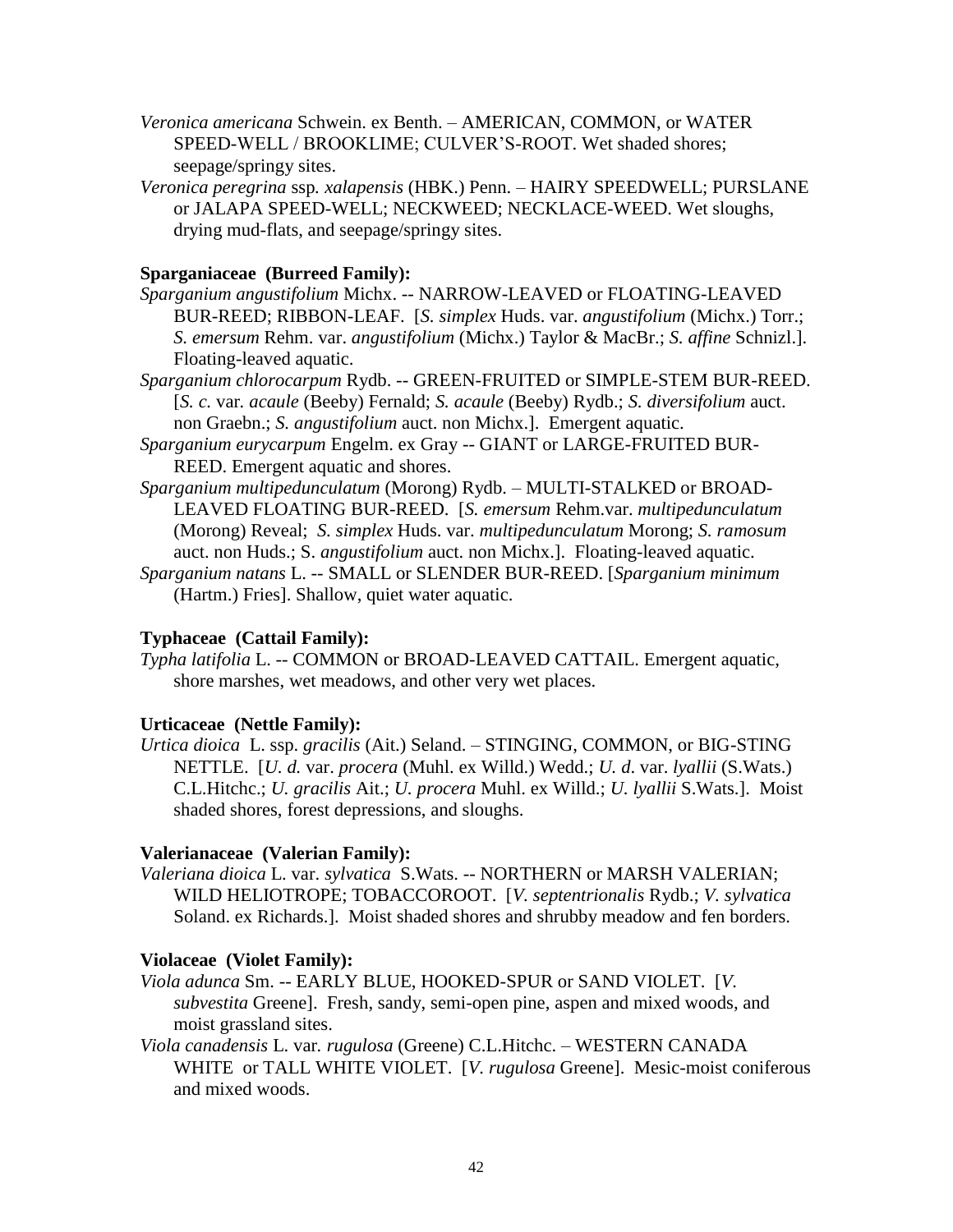- *Viola nephrophylla* Greene *--* NORTHERN BOG VIOLET. [*V. n.* var*. cognata* (Greene) C.L.Hitchc.; *V. cucullata* auct. non Ait.]. Wet meadows, fens, bogs, and shore marshes.
- *Viola palustris* L. var*. palustris –* NORTHERN MARSH VIOLET. Wet spruce woods, treed bogs, and wooded shores.
- *Viola palustris* L. var. *brevipes* (M.S.Baker) R.J.Davis WHITE MARSH VIOLET. [*V. p*. forma *albiflora* Neum.]. Wet spruce woods and wooded shores.
- *Viola renifolia* Gray *–* KIDNEY-LEAVED WHITE VIOLET. [*V. r.* var. *brainerdii* (Greene) Fern.]. Mesic-moist coniferous and mixed woods.
- *Viola selkirkii* Pursh ex Goldie *–* SELKIRK'S, GREAT-SPURRED or LONG-SPURRED VIOLET. Moist coniferous woods. (Treebeard Trail). (Rare in SK).

# **Viscaceae (=Loranthaceae** *p.p***.) (Mistletoe Family):**

*Arceuthobium americanum* Nutt. ex Engelm. – PINE or AMERICAN MISTLETOE. Parasitic epiphyte on Jack Pine trees.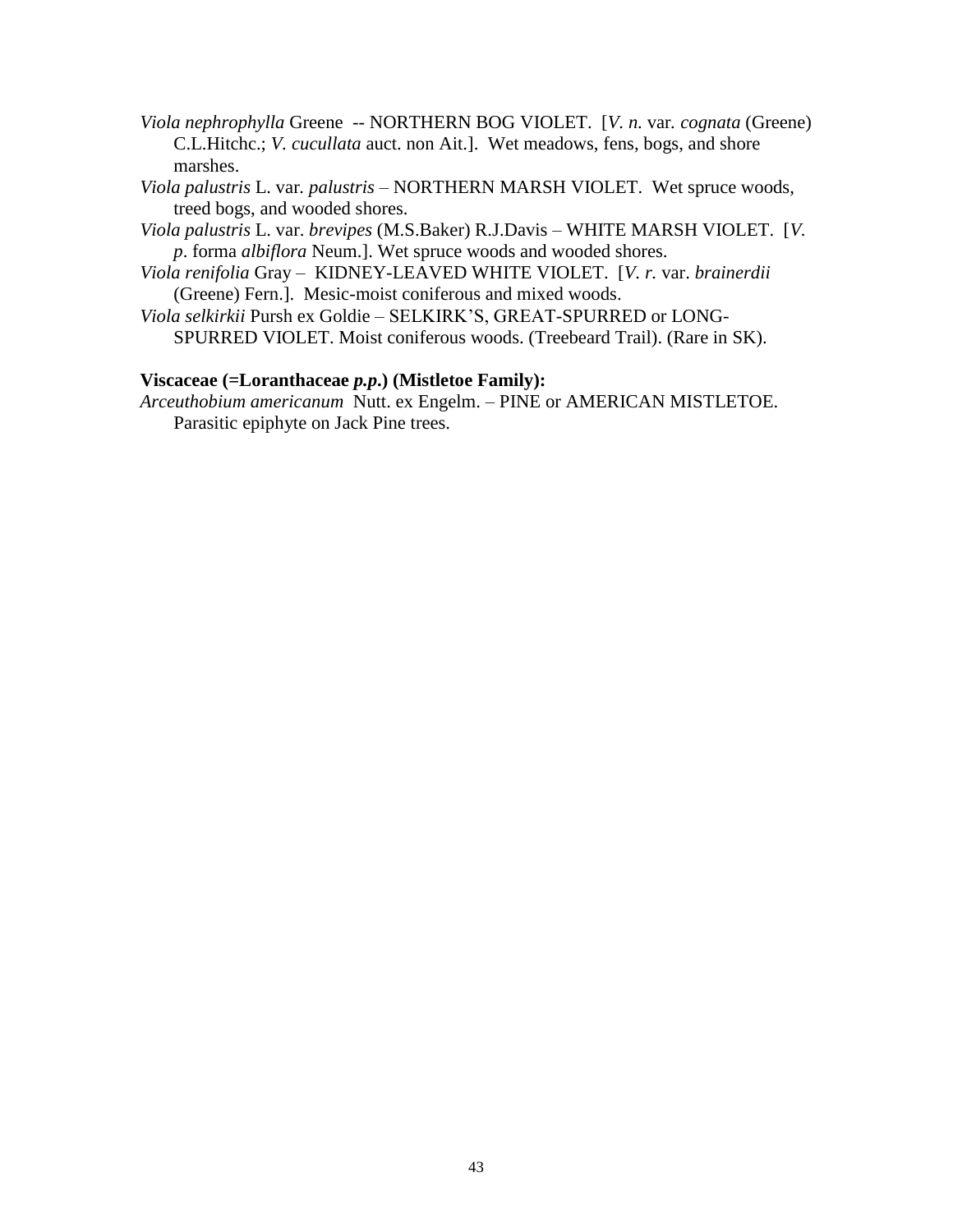### **References**

- Breitung, A.J. 1957. Annotated catalogue of the vascular flora of Saskatchewan. Amer. Midl. Natur. 58: 1-72.
- Brunner, K.1985. Plants Collected in Prince Albert National Park: 1976, etc., collections. (A handwritten list provided to the Fraser Herbarium).
- Cameron, T. F. 1975. Fescue Grasslands and Associated Communities of prince Albert National park, Saskatchewan. Canadian Parks Service, Dept. of Environment; (including especially Appendix A: An Annotated List of Collected Specimens.
- Carbyn, L.N., and H.J. Armbruster. 1968. Study of Grassland Community in Prince Albert National Park. Canadian Wildlife Service, Progress Report, Edmonton. AB. (especially Table  $3$  – Forb and shrub cover ..., pp. 21-22).
- Fraser, W.P., and R.C. Russell. 1937. List of the Flowering Plants. Ferns and Fern Allies of Saskatchewan. University of Saskatchewan, Saskatoon, SK. 46 pp.
- Fraser, W.P., and R.C. Russell. 1944. A Revised, Annotated List of the Plants of Saskatchewan. University of Saskatchewan, Saskatoon, SK. 61 pp.
- Fraser, W.P., and R.C. Russell (rev. by R.C. Russell, G.F. Ledingham and R.T. Coupland) 1954. An Annotated List of the Plants of Saskatchewan. University of Saskatchewan, Saskatoon, SK. 47 pp.
- Gimbarzovsky, P. 1973. Prince Albert National Park Natural Resources, Survey Report (FM-98) (including especially: Appendix C: Listing of Plant Specimens). Forest Management Institute, Canadian Forestry Service, Ottawa. ON. 81 pp. + appendices.
- Goode, P. 1986. Prince Albert National Park Resource Description and Analysis. Vol. 1: Chapter 6 – Vegetation of Prince Albert National Park, and Appendix 6-2: Vascular Plants. Natural Resource Conservation Section, Environment Canada, Parks Branch, Prairie and Northern Region, Winnipeg, MB.
- Gunna, et al*.* 1976. Non-Cultivated Vascular Flora of Prince Albert National Park. 46 pp.
- Harms, V. L. 1996. Some Additions, Suggested Deletions, and Changes to the List of Vascular Plants for Prince Albert National Park. The W.P. Fraser Herbarium, University of Saskatchewan, Saskatoon, SK. June 21, 1996. 17 pp.
- Harms, V. L. 1997a. Additions to the List of Vascular Plants for Prince Albert National Park, and Verified Records of Some Previously Listed Plants. The W.P. Fraser Herbarium, University of Saskatchewan, Saskatoon, SK. Feb., 1997. 3 pp.
- Harms, V. L. 1997b. Some Additional Vascular Plant Species' Records for the Prince Albert National Park List (i.e. the updated Gunna List). The W.P. Fraser Herbarium, University of Saskatchewan, Saskatoon, SK. June, 1997. 6 pp.
- Harms, V. L. 2000 (updated through January 2002). Rare Native Vascular Plants of Saskatchewan. The W.P. Fraser Herbarium, Plant Sciences Dept., University of Saskatchewan, Saskatoon, SK. 47 pp.
- Harms, V.L., P.A. Ryan, and J.A. Haraldson. 1992. The Rare and Endangered Native Vascular Plants of Saskatchewan: Development of the Saskatchewan Rare Plants Database and Summary Sheets of the Candidate Rare Species. Report for the Saskatchewan Natural History Society. The W.P. Fraser Herbarium, University of Saskatchewan, Saskatoon, SK. 1144 pp.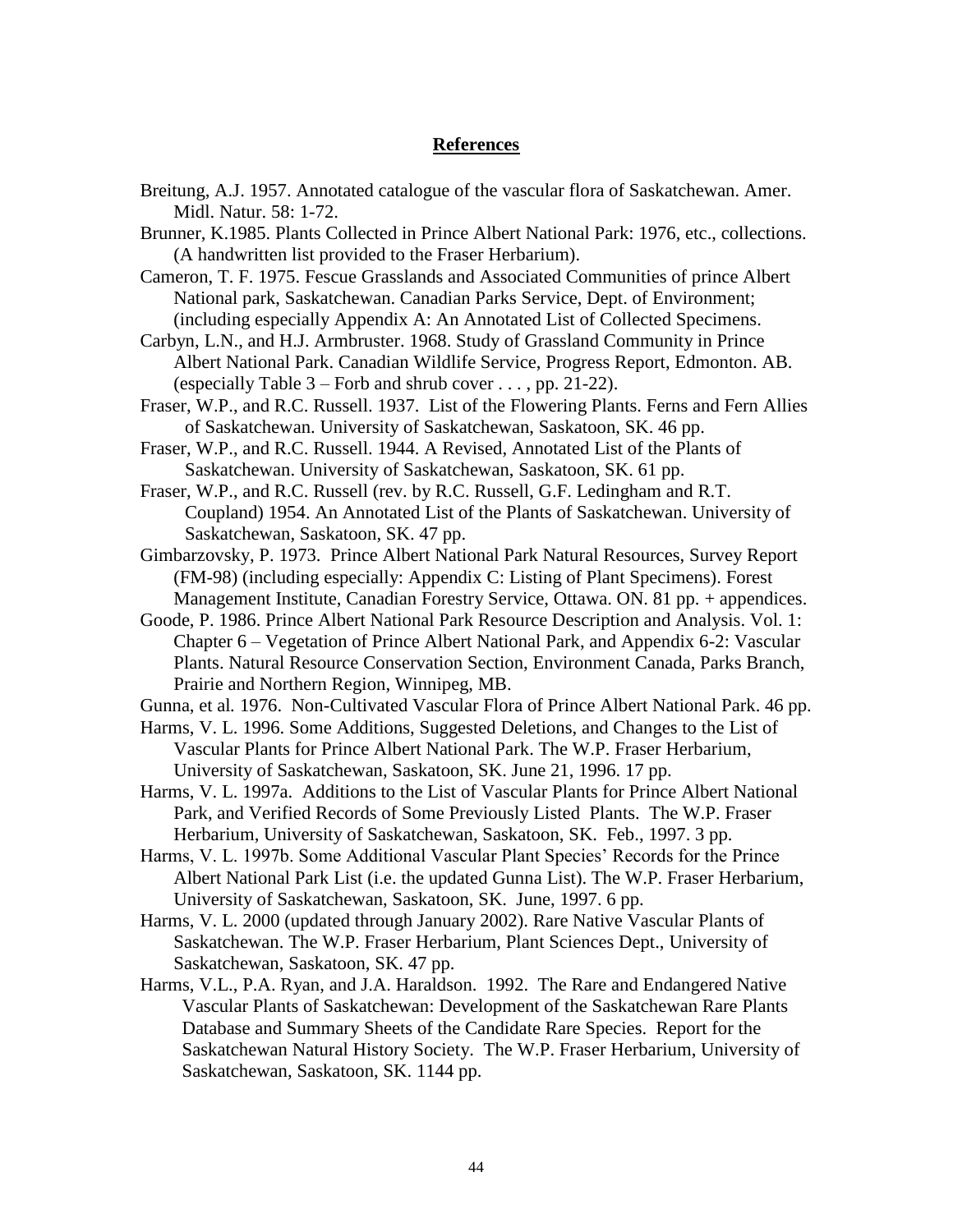- Hudson, J.H., M. Syroteuk, and R. Preneman. 1981. Plant species of prince Albert National Park. An unpublished park report updating the 1976 list by Gunna, et al.
- Hudson, J.H. 1992. Non-cultivated Vascular Flora of Prince Albert National Park. Parks Canada, Waskesiu, SK.
- Kartesz, J.T. 1999. A Synonymized Checklist and Atlas with Biological Attributes for the Vascular Flora of the United States, Canada, and Greenland. First Edition. In: Kartesz, J.T., and C.A. Meacham. Synthesis of North American Flora. Version 1.0. North Carolina Botanical Garden, Chapel Hill, NC.

- Koral, J. B. 1996. Riparian Forest Communities in the Southern Boreal Region of Central Saskatchewan. Prince Albert Model Forest Association Inc., Prince Albert, SK. 129 pp. (especially Appendix B: Alphabetical list of all vascular plant, bryophyte and lichen species for plots 1-16; pp. 110-129).
- Padbury, G.A., W.K. Head, and W.E. Souster.1978. Biophysical Resource Inventory of the Prince Albert National Park, Saskatchewan. Including especially: Appendix H: Species List. Saskatchewan Institute of Pedology, Publication no. S185. Saskatoon, SK. 560 pp.
- Pidwerbeski, A. 1997. Prince Albert National Park, Non-Cultivated Vascular Plants. Nature Interpretation, Prince Albert National Park, Waskesiu, SK.
- Rowe, J.S. 1972. Forest Regions of Canada. Canadian Forestry Service, Dept. of Environment. Ottawa. 172 pp.
- Saskatchewan Environment and Resource Management. 1998. The Ecoregions of Saskatchewan. Canadian Plains Research Center, University of Regina, Regina, SK. 295 pp. and map.
- Thrasher-Haug, J. 1997. Plant Species Diversity Patterns after Fire and Clearcutting Disturbances in the Southern Boreal Forest of Saskatchewan. Master of Science Thesis, Crop Science and Plant Ecology Department, University of Saskatchewan, Saskatoon, SK. 200 pp. (especially Appendix C: Alphabetical list of all vascular plant species sampled  $\dots$ , pp. 141-170).
- Trottier, G. C. 1985. Evaluation of the Prescribed Burn Study, Prince Albert National Park (especially Appendix 11: Generic and vernacular listings of vascular plant species in the prescribed burn study grid plots, 1983; pp. 137-139). 139 pp.

Koponen, . 1973.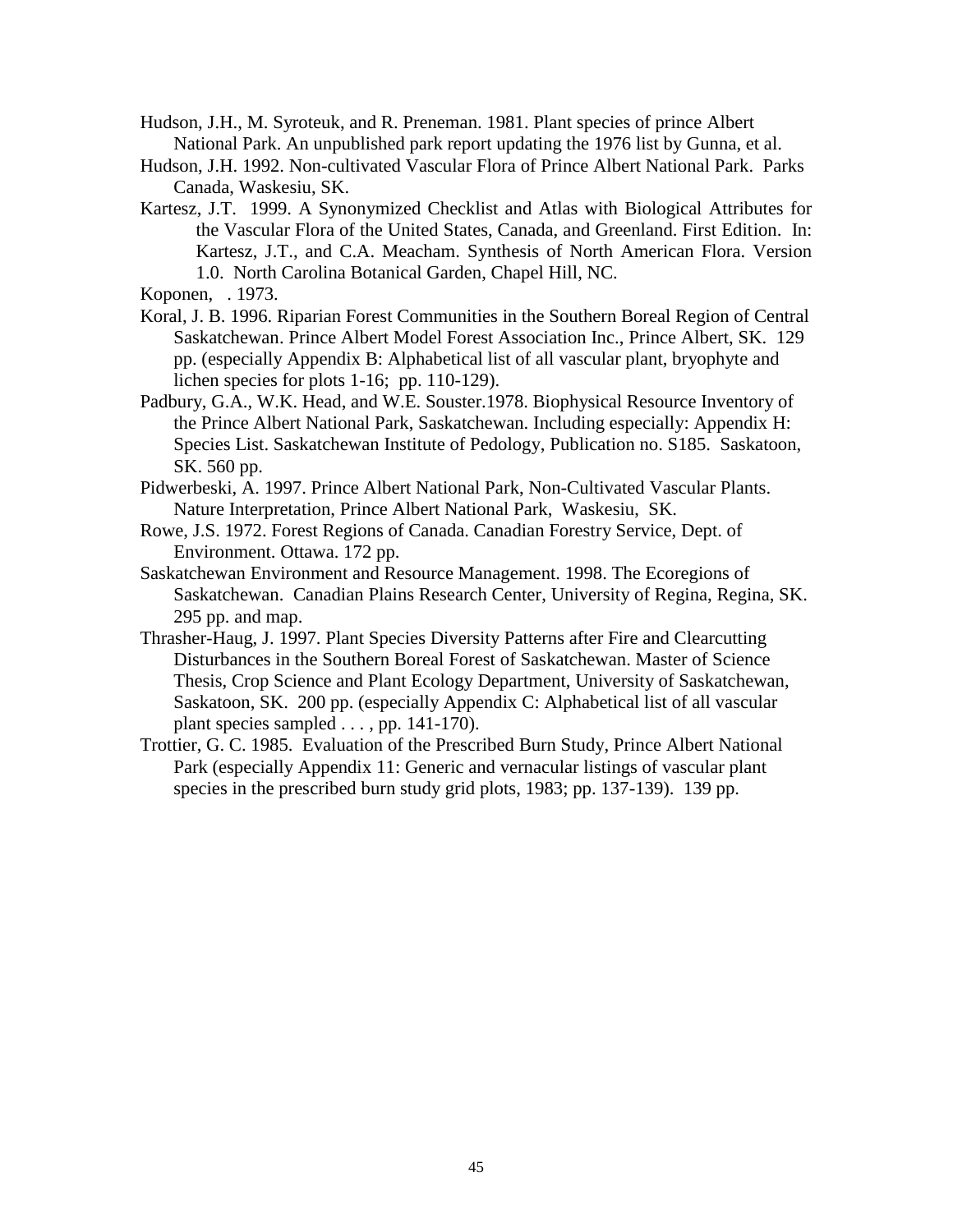### **Appendix A -- Excluded Species**

Below are listed plants that were included on some earlier lists for Prince Albert National Park but are now excluded as unconfirmed reports from beyond the species' known natural ranges. Various earlier plant lists admittedly included regional species that had not yet been found but were thought expected in the park. Some previously listed species were based on unconfirmed sight reports, on unknown collections, or on specimens now revised to other species. The plants in the following excluded list are alphabetically arranged by their scientific names, followed by their common names (in caps) and respective plant family (in parentheses). Some selected synonyms (in brackets) are included for clarification, and, as in the main list above, relatively recent name changes at the generic level are cross-referenced.

- *Allium cernuum* Roth -- NODDING ONION. (Liliaceae).
- *Almutaster pauciflorus* (Nutt.) A.& D.Love FEW-FLOWERED ASTER. [*Aster pauciflorus* Nutt.].
- *Anemone quinquefolia* L. var. *interior* Fern. INLAND WOOD-ANEMONE. [*A. nemorosa* L. var. *bifolia* (Farw.) Boiv.]. (Ranunculaceae).
- *Antennaria aprica* Greene LOW PUSSYTOES / EVERLASTING.
- *Aquilegia canadensis* L. -- RED COLUMBINE. (Ranunculaceae).
- *Arctostaphylos rubra* (Rehd. & Wilson) Fern. RED ALPINE BEARBERRY. (Ericaceae).
- *Asclepias verticillata* L. WHORLED MILKWEED*.* (Asclepiadaceae).
- (*Aster pauciflorus = Almutaster pauciflorus*).
- {*Aster umbellatus = Doellingeria umbellata*}.
- *Astragalus flexuosus* (Hook.) Dougl. ex G.Don var. *flexuosus –* FLEXILE, PLIANT or SLENDER MILK-VETCH*.*
- *Astragalus tenellus* Pursh LOOSE-FLOWERED or PULSE MILK-VETCH.
- *Barbarea orthoceras* Ledeb. AMERICAN WINTERCRESS. (Brassicaceae).
- *Betula glandulosa* Michx. GLANDULAR SHRUB BIRCH. (Betulaceae).
- *Carex duriuscula* C.A. Mey. *–* LOW SEDGE*.* [*C. eleocharis* Bailey; *C. stenophylla* ssp. *eleocharis* (Bailey) Hult.]. (Cyperaceae).
- *Carex laeviconica* Dewey -- SMOOTH-CONE SEDGE. (Cyperaceae).
- *Catabrosa aquatica* (L.) Beauv. BROOK GRASS. (Poaceae).
- *Cypripedium arietinum* R.Br. RAM'S-HEAD LADY'S-SLIPPER. (Orchidaceae).
- *Diervilla lonicera* Mill. BUSH-HONEYSUCKLE. (Caprifoliaceae).
- *Doellingeria umbellata* (P. Mill.) Nees. var. *pubens* (Gray) Britt. FLAT-TOPPED ASTER. [*Aster umbellatus* Mill. var. *pubens* Gray] (Asteraceae).
- *Dryopteris cristata* (L.) Gray CRESTED SHIELD-FERN or WOOD-FERN. (Dryopteridaceae).
- *Eleocharis elliptica* Kunth *--* SLENDER or SLIM SPIKE-RUSH. [*E. tenuis* (Willd.) Schultes var. *borealis* (Svens.) Gl.; *E. compressa* Sulliv. var. *atrata* Svens.]. (Cyperaceae).
- *Elymus diversiglumis* Scribn.& Ball TEXAS or VARIABLE-GLUMED WILD-RYE. [ *E. interruptus* auct. non Buckl.]. (Poaceae).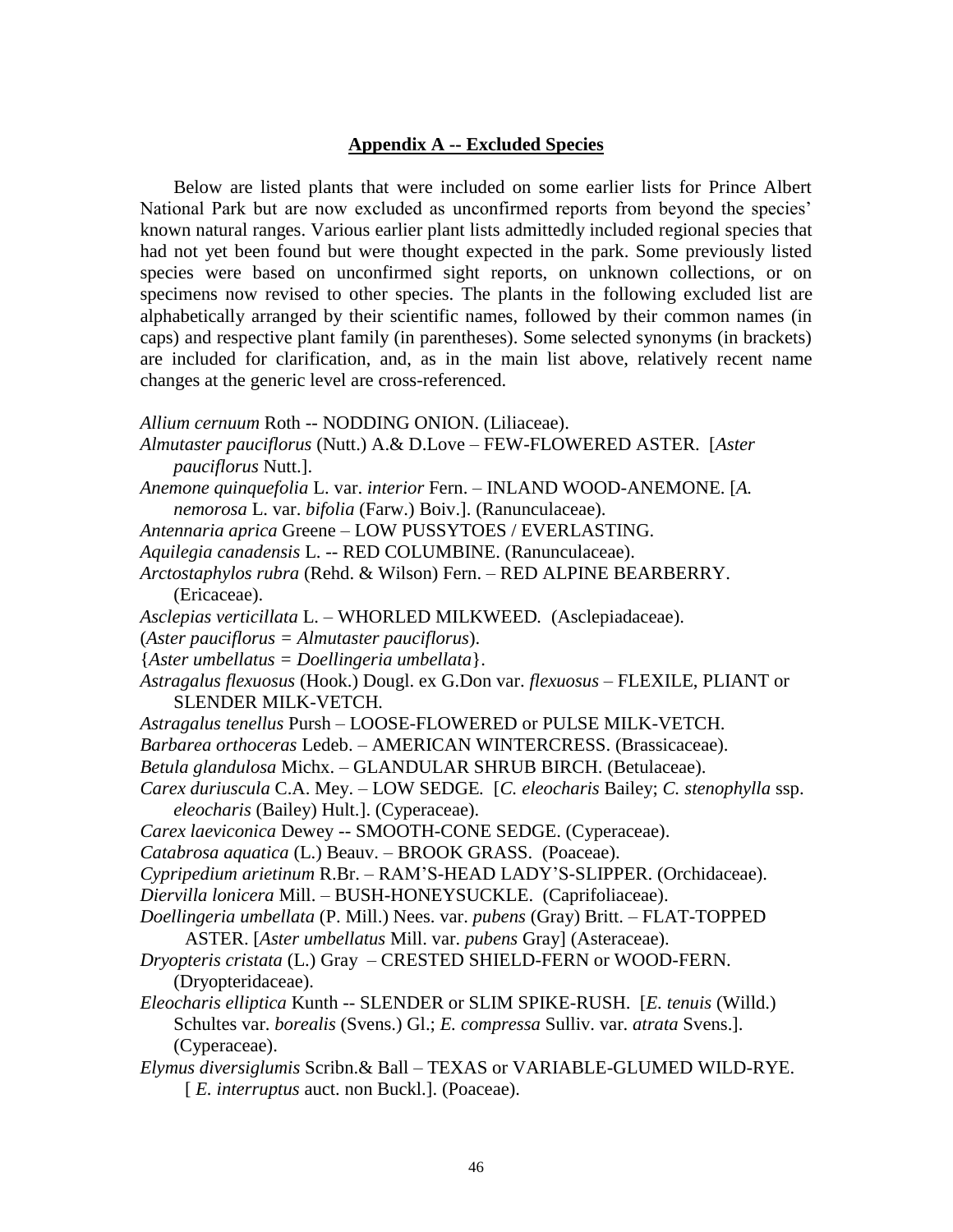- *Elymus glaucus* Buckl. SMOOTH WILD-RYE. (Poaceae).
- *Festuca ovina* L. *s.str*. -- SHEEP FESCUE. (Poaceae). (Introd.).
- *Lathyrus palustris* L. MARSH VETCHLING. (Fabaceae).
- *Luzula acuminata* Raf. *--* HAIRY WOOD-RUSH. [*L. pilosa* var. *saltuense* (Fern.) Boiv.]. (Juncaceae).
- *Lycopus americanus* Muhl. ex Bart. *–* CUT-LEAVED or AMERICAN WATER-HOREHOUND; AMERICAN BUGLEWEED*.* (Lamiaceae).
- *Malaxis paludosa* (L.) Sw. BOG ADDER'S-MOUTH ORCHID. (Orchidaceae). *Myrica gale* L. – SWEET GALE. (Myricaceae).
- *Packera pseudaurea* (Rydb.) Weber & A.Löve GOLDEN or THIN-LEAVED GROUNDSEL. [*Senecio pseudaureus* Rydb.]. (Asteraceae).
- *Parnassia palustris* L. var*. parviflora* (DC.) Boiv. SMALL-FLOWERED GRASS-OF-PARNASSUS. [*P. parviflora* (DC.) Boiv.].
- *Plantago lanceolata* L. LANCE-LEAVED PLANTAIN. (Plantaginaceae). (AJB)
- *Poa cusickii* Vasey EARLY BLUEGRASS. (Poaceae).
- *Polygonum punctatum* Ell. var. *confertiflorum* (Meisn.) Fassett *–* DOTTED WATER SMARTWEED.
- *Prenanthes alba* L. WHITE-LETTUCE. (Asteraceae).
- *Salix glauca* L. GRAY WILLOW. (Salicaceae).
- *Salix humilis* Marsh. *--* PRAIRIE WILLOW.
- *Scutellaria lateriflora* L. BLUE SKULLCAP. (Lamiaceae).
- {*Senecio pseudaureus = Packera pseudaurea*}.
- *Silene noctiflora* L. NIGHT-FLOWERING CATCHFLY. [*Melandrium noctiflorum* (L.) Fries]. (Introd.). (Caryophyllaceae).
- *Thermopsis rhombifolia* (Nutt. ex Pursh) Nutt. ex Richards. GOLDEN BEAN;
	- YELLOW BUFFALO-BEAN; PRAIRIE-BEAN; PRAIRIE GOLDEN-BANNER; YELLOW PEA; BUCK-BEAN. (Fabaceae).
- *Trillium cernuum* L. NODDING TRILLIUM. (Liliaceae).
- *Viola labradorica* Schrank -- ALPINE VIOLET. [*V. adunca* var*. minor* (Hook.) Fern*.*].